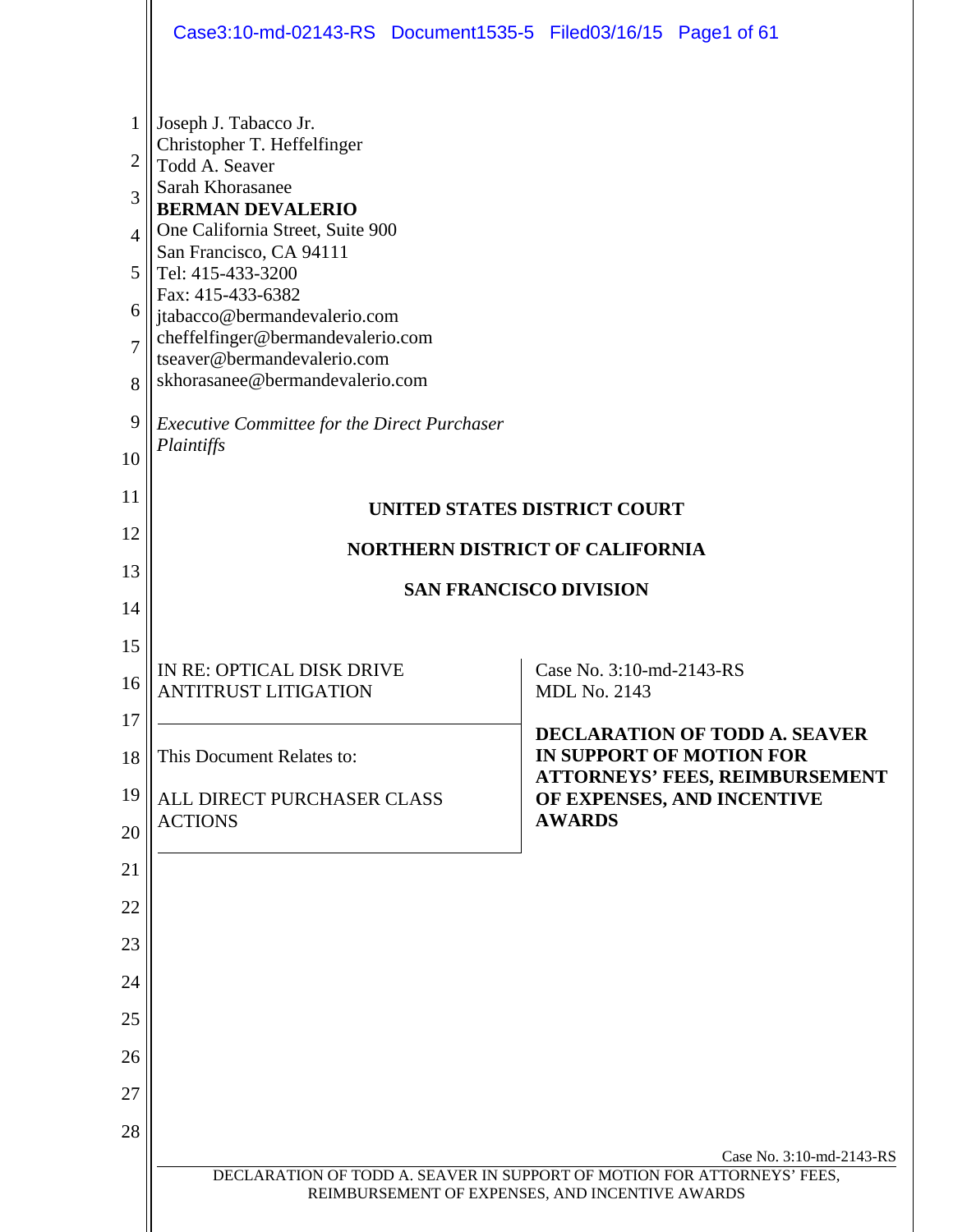## Case3:10-md-02143-RS Document1535-5 Filed03/16/15 Page2 of 61

1

I, Todd A. Seaver, declare and state as follows:

2 3 4 5 6 1. I am a partner of the law firm of Berman DeValerio. I submit this declaration in support of Direct Purchaser Plaintiffs ("DPP") joint application for an award of attorneys' fees in connection with the services rendered in this litigation. I make this Declaration based on my own personal knowledge, and if called as a witness, I could and would competently testify to the matters stated herein.

7 8 9 10 11 2. My firm has served as counsel to Seneca Data Distributors, Inc. and Univisions-Crimson Holding, Inc. and as counsel for the Direct Purchaser Class ("Class") throughout the course of this litigation as a member of the Direct Purchaser Plaintiff's Steering Committee. The background and experience of Berman DeValerio and its attorneys are summarized in the *curriculum vitae* attached hereto as Exhibit 1.

12 13 14 15 3. Berman DeValerio has prosecuted this litigation solely on a contingent-fee basis, and has been at risk that it would not receive any compensation for prosecuting claims against the Defendants. While Berman DeValerio devoted its time and resources to this matter, it has foregone other legal work for which it would have been compensated.

16 17 18 19 20 21 22 23 24 25 26 4. Berman DeValerio was appointed by the Court to the Direct Purchaser Plaintiffs' Executive Committee. In that capacity Berman DeValerio performed the following work: precomplaint investigation of the optical disk drive industry and the alleged conspiracy, and, at the direction Chairman of the Executive Committee, contributions to the amended complaints, discovery from defendants, discovery taken from named plaintiffs, and pleadings in support of class certification. For over a year, Berman DeValerio dedicated an associate attorney to the nearly full-time review and analysis of defendants' documents. Attorneys from Berman DeValerio defended discovery from defendants of our own clients, including Seneca Data Distributors' production of documents, interrogatory answers, and defending the company's deposition. Lead counsel assigned Berman DeValerio to direct and perform the discovery from a major defendant. I personally took the deposition testimony of a Sony witness over a two-day period in Hong Kong.

- 27
-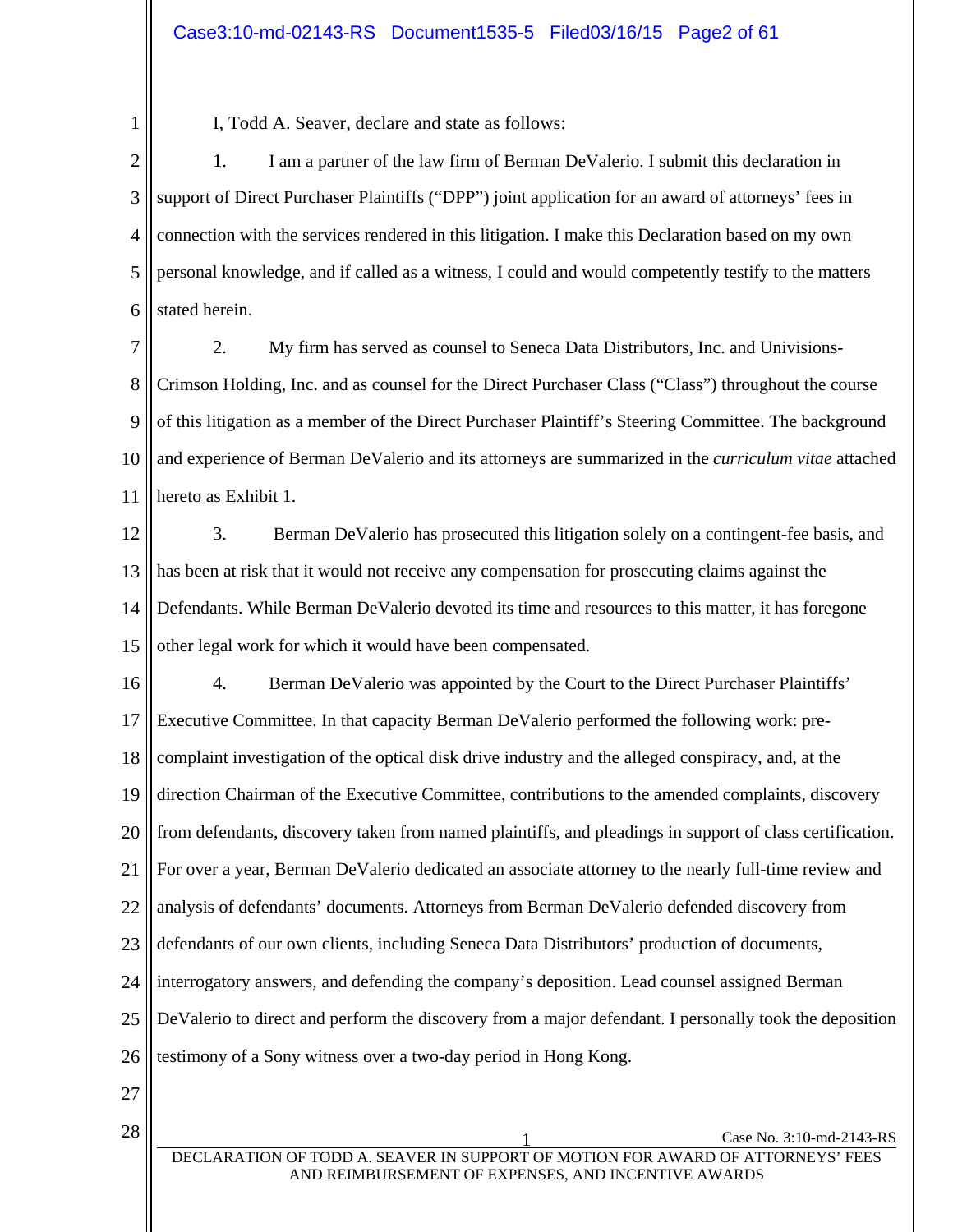1 2 3 4 5 6 7 8 5. Attached hereto as Exhibit 2 is my firm's total hours and lodestar, computed at historical rates, for the period of May 7, 2010 through December 31, 2014. This period reflects the time spent after the appointment of the Chairman of the Executive Committee for the DPPs in this litigation. The total number of hours spent by Berman DeValerio during this period of time was 4,439.30, with a corresponding lodestar of \$1,826,629.50. This summary was prepared from contemporaneous, daily time records regularly prepared and maintained by my firm. The lodestar amount reflected in Exhibit 2 is for work assigned by the Chairman, and was performed by professional staff at my law firm for the benefit of the Class.

9 10 6. The hourly rates for the attorneys and professional support staff in my firm included in Exhibit 2 are the usual and customary hourly rates charged by Berman DeValerio.

11 12 13 14 15 16 17 7. My firm has expended a total of \$75,775.33 in unreimbursed costs and expenses in connection with the prosecution of this litigation. These costs and expenses are broken down in the chart attached hereto as Exhibit 3. They were incurred on behalf of Direct Purchaser Plaintiffs by my firm on a contingent basis, and have not been reimbursed. The expenses incurred in this action are reflected on the books and records of my firm. These books and records are prepared from expense vouchers, check records and other source materials and represent an accurate recordation of the expenses incurred.

18 19 8. Berman DeValerio paid a total of \$100,000.00 in assessments for the joint prosecution of the litigation against the Defendants. This total is reflected on Exhibit 3.

20 21 9. I have reviewed the time and expenses reported by my firm in this case which are included in this declaration, and I affirm that they are true and accurate.

22 23 24 25 26 I declare under penalty of perjury under the laws of the United States of America that the foregoing is true and correct. Executed on this  $9<sup>th</sup>$  day of March, 2015 at San Francisco, California.  *s/ Todd A. Seaver*  Todd A. Seaver

27

 $28 \parallel$  Case No. 3:10-md-2143-RS DECLARATION OF TODD A. SEAVER IN SUPPORT OF MOTION FOR AWARD OF ATTORNEYS' FEES AND REIMBURSEMENT OF EXPENSES, AND INCENTIVE AWARDS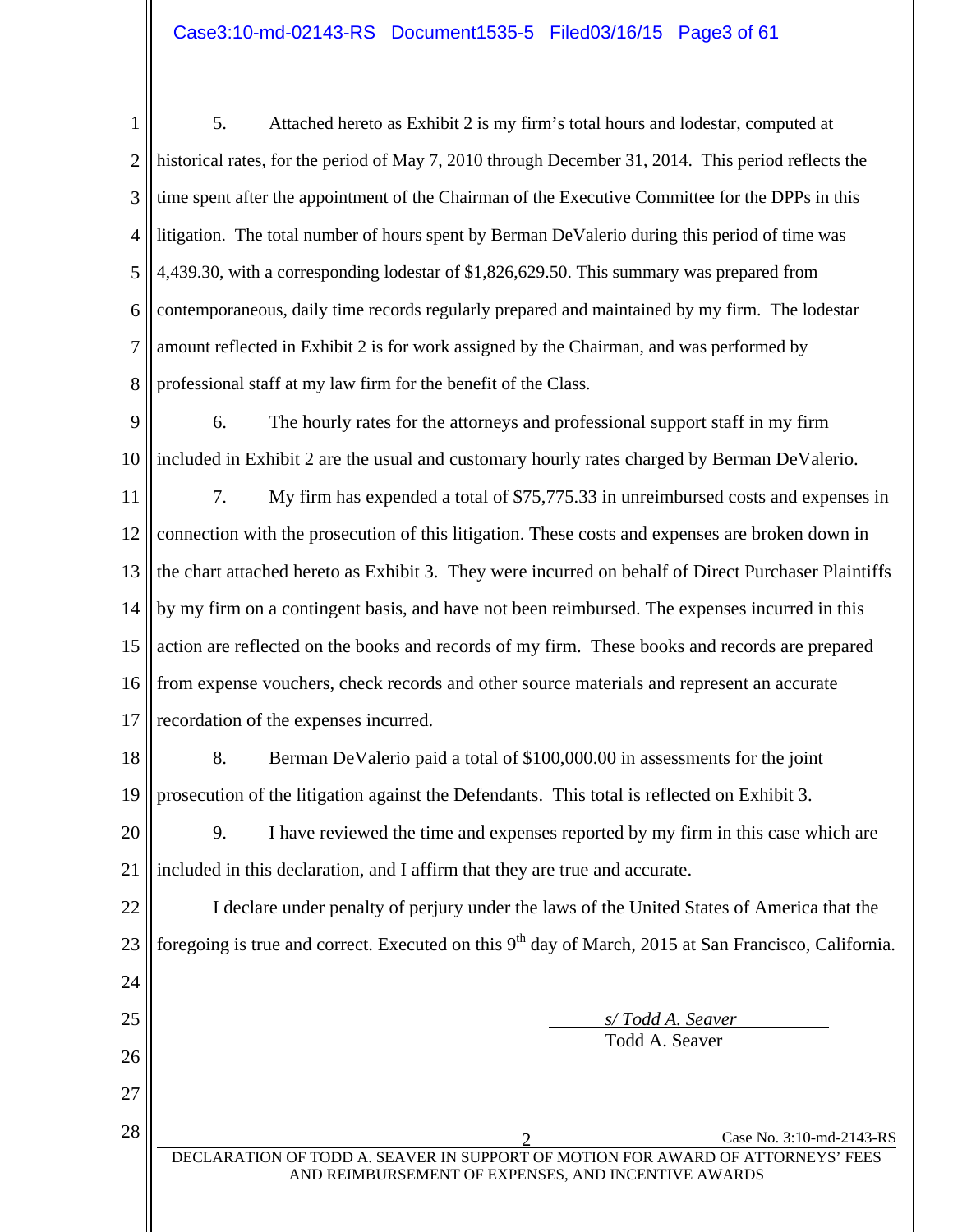Case3:10-md-02143-RS Document1535-5 Filed03/16/15 Page4 of 61

# **EXHIBIT 1**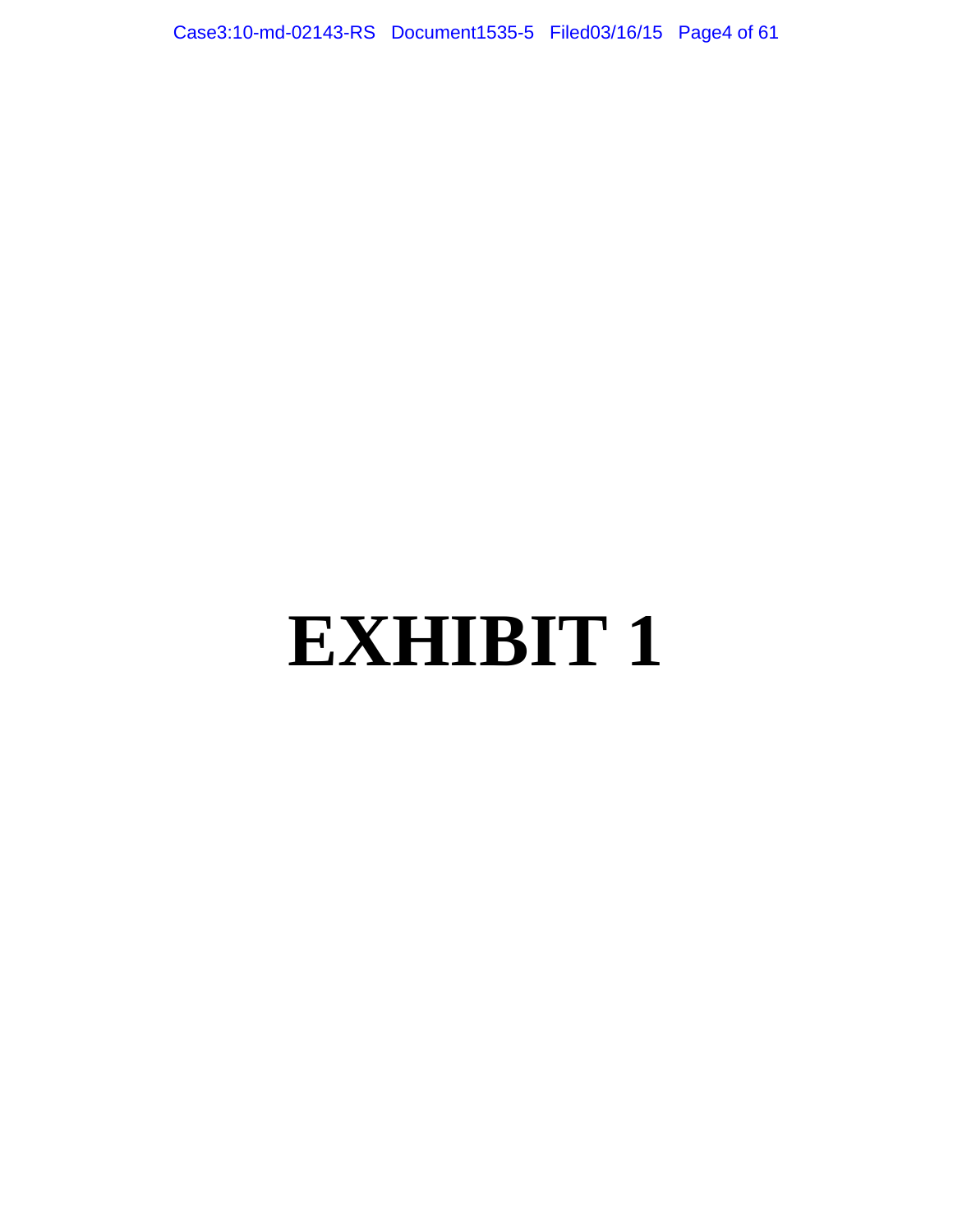

#### **The Firm**

Berman DeValerio is a national law firm with 33 attorneys located in offices in Boston, San Francisco and South Florida. Since its founding in 1982, the firm has devoted its practice to complex litigation, primarily representing plaintiffs seeking redress under U.S. federal and state securities and antitrust laws.

Over the past three decades, Berman DeValerio's attorneys have prosecuted hundreds of class actions, recovering billions of dollars on behalf of the firm's clients and the classes they represented. In addition to financial recoveries, the firm has achieved significant changes in corporate governance and business practices of defendant companies. It currently holds leadership positions in securities and antitrust cases around the country.

Berman DeValerio is rated AV Preeminent by Martindale-Hubbell. Benchmark Litigation ranked the firm as a Highly Recommended Plaintiff's Firm for Massachusetts in 2013, stating that Berman DeValerio "maintains an especially strong reputation for taking on high-profile matters against some of the world's largest companies" and that the firm's attorneys "are also known for utilizing unconventional approaches in their resolution process."<sup>[1](#page-4-0)</sup> Berman DeValerio's lawyers are frequently singled out for favorable comments by our clients, presiding judges and opposing counsel. For examples, please see:

[http://www.bermandevalerio.com/about-the-firm/what-our-clients-say;](http://www.bermandevalerio.com/about-the-firm/what-our-clients-say) and [http://www.bermandevalerio.com/about-the-firm/reviews-from-the-bench.](http://www.bermandevalerio.com/about-the-firm/reviews-from-the-bench)

#### **RESULTS**

 $\overline{a}$ 

#### *SECURITIES SETTLEMENTS*

Berman DeValerio has more than 30 years of experience in securities litigation and has represented public pension funds and other institutional investors in this area since 1998. The firm has successfully prosecuted some of the most significant shareholder class action lawsuits in history.<sup>[2](#page-4-1)</sup>

Specifically, the firm has been appointed lead or co-lead counsel in more than 100 actions, recovering more than \$3.5 billion on behalf of defrauded investors, under the Private Securities Litigation Reform Act of 1995 ("PSLRA"). The firm has an extremely rigorous case evaluation process and highly experienced litigation attorneys. Its dismissal rate for cases brought under

<span id="page-4-0"></span><sup>&</sup>lt;sup>1</sup> [http://www.benchmarklitigation.com/states/43-massachusetts/firms.](http://www.benchmarklitigation.com/states/43-massachusetts/firms)

<span id="page-4-1"></span><sup>2</sup> Cornerstone Research, *Securities Class Action Filings*: *2011 Year in Review*, p. 18.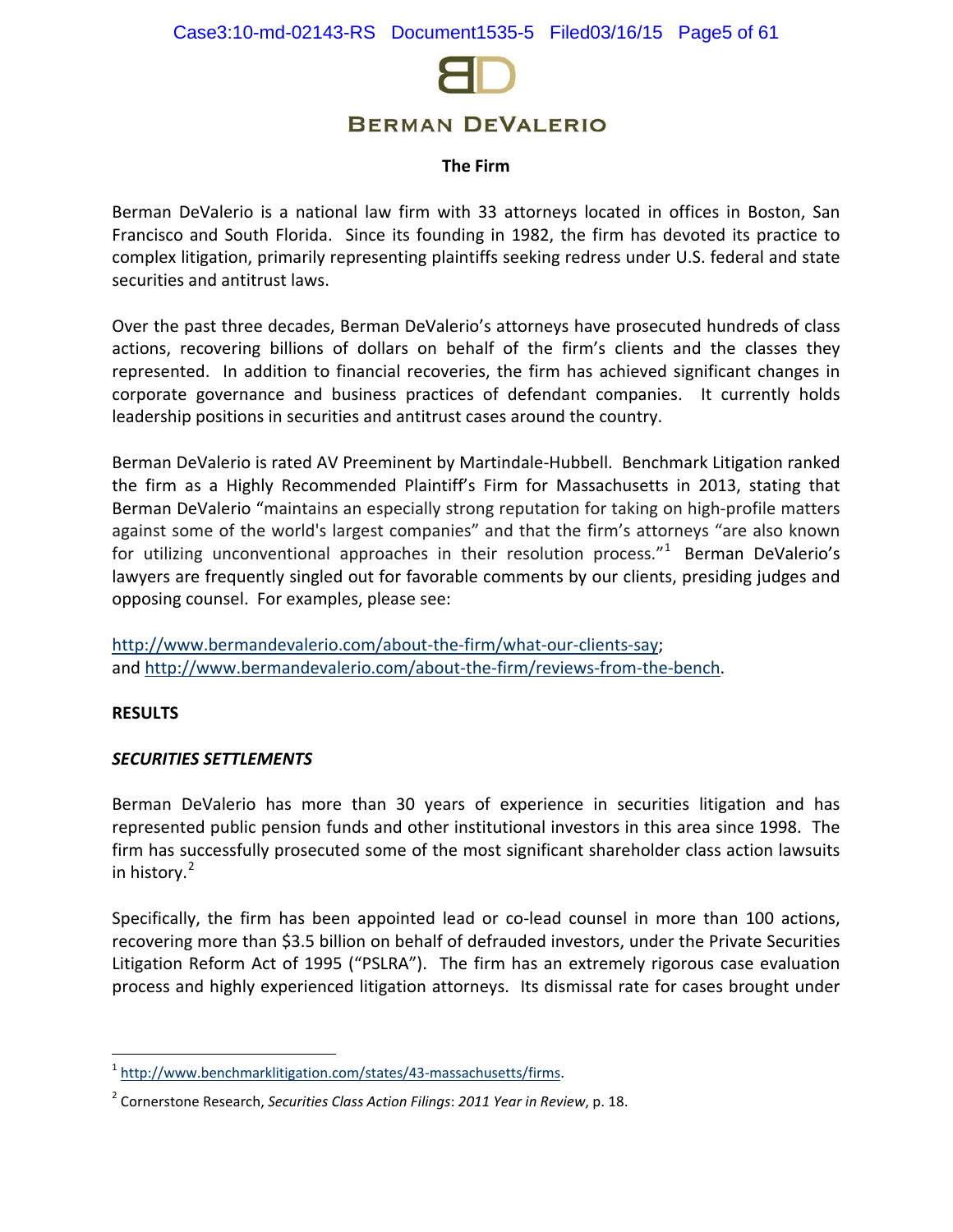

the PSLRA is only 21% – less than half the latest available average for all securities class actions prosecuted under the PSLRA.<sup>[3](#page-5-0)</sup>

Berman DeValerio serves as monitoring, evaluation and/or litigation counsel to approximately 100 institutional investors, including statewide public employee retirement systems in more than 20 states, 15 public funds with more than \$50 billion in assets, eight of the 10 largest public pension plans in the country, and 25 of the top 50.<sup>[4](#page-5-1)</sup> For many institutional investors, the Firm's services include electronically monitoring the client's portfolio for losses due to securities fraud in U.S. securities cases.

The firm provides portfolio monitoring, case evaluation and litigation services to its institutional clients, including the litigation of class and individual claims pursuant to U.S. federal and state securities laws, as well as derivative cases pursuant to state law. The firm also offers institutional investors legal services in other areas, including (a) representing institutional investors in general commercial litigation; (b) representing institutional investors in their capacity as defendants in constructive fraudulent transfer cases; (c) negotiating resolution of disputes with money managers and custodians; (d) pursuing shareholder rights, such as books and records demands and merger and acquisition cases; and (e) offering advice on legislative efforts, such as assistance in drafting legislation and preparation of client testimony before Congress.

Cases in which the firm has negotiated substantial recoveries include:

*Carlson v. Xerox Corp., et al.*, 00cv1621 (D. Conn.). Representing the Louisiana State Employees' Retirement System as co-lead counsel, Berman DeValerio negotiated a \$750 million settlement to resolve claims of securities fraud against Xerox, certain top officers and its auditor KPMG LLP. When it received final court approval in January 2009, the recovery was the 10th largest securities class action settlement of all time.

*In re IndyMac Mortgage-Backed Litig.*, 09-cv-4583 (S.D.N.Y.). Representing the Wyoming State Treasurer's Office and the Wyoming Retirement System as lead plaintiffs, Berman DeValerio achieved settlements totaling \$346 million in a case regarding the securitization and sale of mortgage-backed securities ("MBS") by IndyMac Bank and related entities. In February 2015, the Court approved a \$340 million settlement with six underwriters of IndyMac MBS offerings, adding to a previous \$6 million partial settlement and making the total recovery one of the largest MBS class action settlements to date.

 $\overline{a}$ 

<span id="page-5-0"></span><sup>3</sup> Cornerstone Research, *Securities Class Action Filings*: *2010 Year in Review*, Jan. 20, 2011, p. 14.

<span id="page-5-1"></span> $4$  Based on a January 13, 2015 query of the Standard & Poor's Money Market Directories, [www.mmdwebaccess.com,](http://www.mmdwebaccess.com/) whereby public pension funds were ranked according to defined benefit assets under management. Actual valuation dates vary.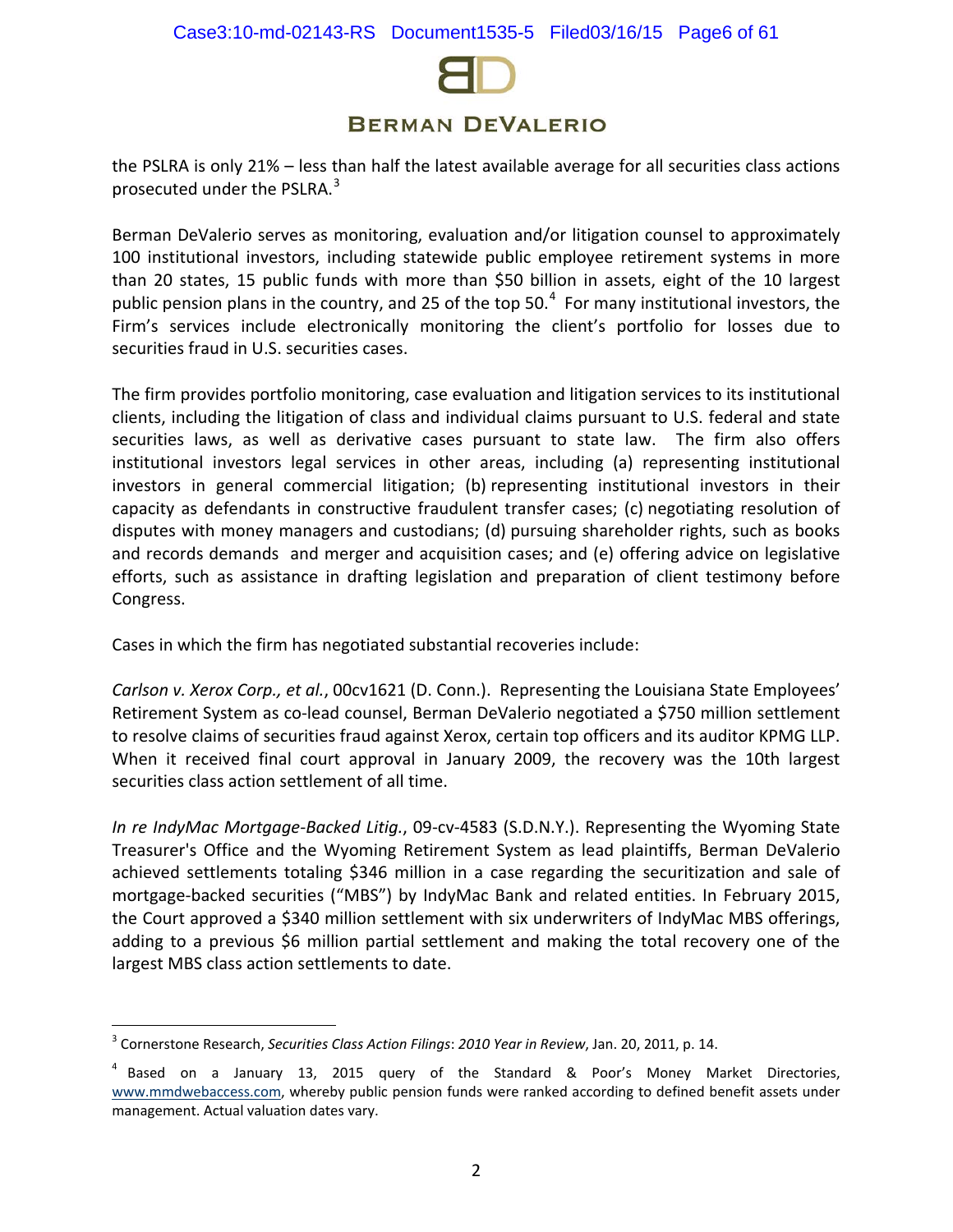

*In re Bristol-Myers Squibb Sec. Litig.*, 02cv2251 (S.D.N.Y.). Berman DeValerio represented the Fresno County Employees' Retirement Association and Louisiana State Employees' Retirement System as co-lead plaintiffs and negotiated a settlement of \$300 million in July 2004. At that time, the settlement was the largest by a drug company in a U.S. securities fraud case.

*In re The Bear Stearns Cos. Inc. Sec., Derivative and ERISA Litig.*, Master File No. 08-MDL No. 1963 / 08 Civ. 2793 (S.D.N.Y). Berman DeValerio acted as co-lead counsel for court-appointed lead plaintiff the State of Michigan Retirement Systems in this case arising from investment losses suffered in the Bear Stearns Companies' 2008 collapse. The firm negotiated \$294.9 million in settlements, comprised of \$275 million from Bear Stearns and \$19.9 million from auditor Deloitte & Touche LLP. The settlement received final approval November 9, 2012.

*In re WorldCom, Inc. Sec. Litig.*, 02cv3288 (S.D.N.Y.). As counsel to court-appointed bondholder representatives, the County of Fresno, Calif. and the Fresno County Employees' Retirement Association, Berman DeValerio helped a team of lawyers representing the lead plaintiff, the New York State Common Retirement Fund, obtain settlements worth more than \$6.13 billion.

*In re El Paso Sec. Litig.*, H-02-2717 (S.D. Tex.). Representing the Oklahoma Firefighters Pension and Retirement System as co-lead plaintiff, Berman DeValerio helped negotiate a settlement totaling \$285 million, including \$12 million from auditors PricewaterhouseCoopers. The court granted final approval of the settlement in March 2007.

*In re Digital Lightwave Sec. Litig.*, 98-152cvT-24C (M.D. Fla.). As co-lead counsel, Berman DeValerio negotiated a settlement that included changing company management and strengthening the company's internal financial controls. The class received 1.8 million shares of freely tradable common stock that traded at just below \$4 per share when the court approved the settlement. At the time the shares were distributed to the members of the class, the stock traded at approximately \$100 per share, and class members received more than 200% of their losses after the payment of attorneys' fees and expenses. The total value of the settlement, at the time of distribution, was almost \$200 million.

*In re Fannie Mae 2008 Sec. Litig.*, 08-cv-7831 (S.D.N.Y.). As co-lead counsel representing the Massachusetts Pension Reserves Investment Management Board, a co-lead plaintiff for the common stock class, Berman DeValerio helped negotiate a \$170 million settlement with Fannie Mae. To achieve the settlement, which was approved in March 2015, plaintiffs had to overcome the challenges posed by the federal government's placement of Fannie Mae into conservatorship and by the Second Circuit's upholding of dismissal of similar claims against Freddie Mac, Fannie Mae's sibling Government-Sponsored Enterprise.

*In re Symbol Technologies, Inc. Sec. Litig.*, 2:02cv01383 (E.D.N.Y.). Berman DeValerio represented the Louisiana Municipal Police Employees' Retirement System as co-lead plaintiff, obtaining a \$139 million partial settlement in June 2004. Subsequently, Symbol's former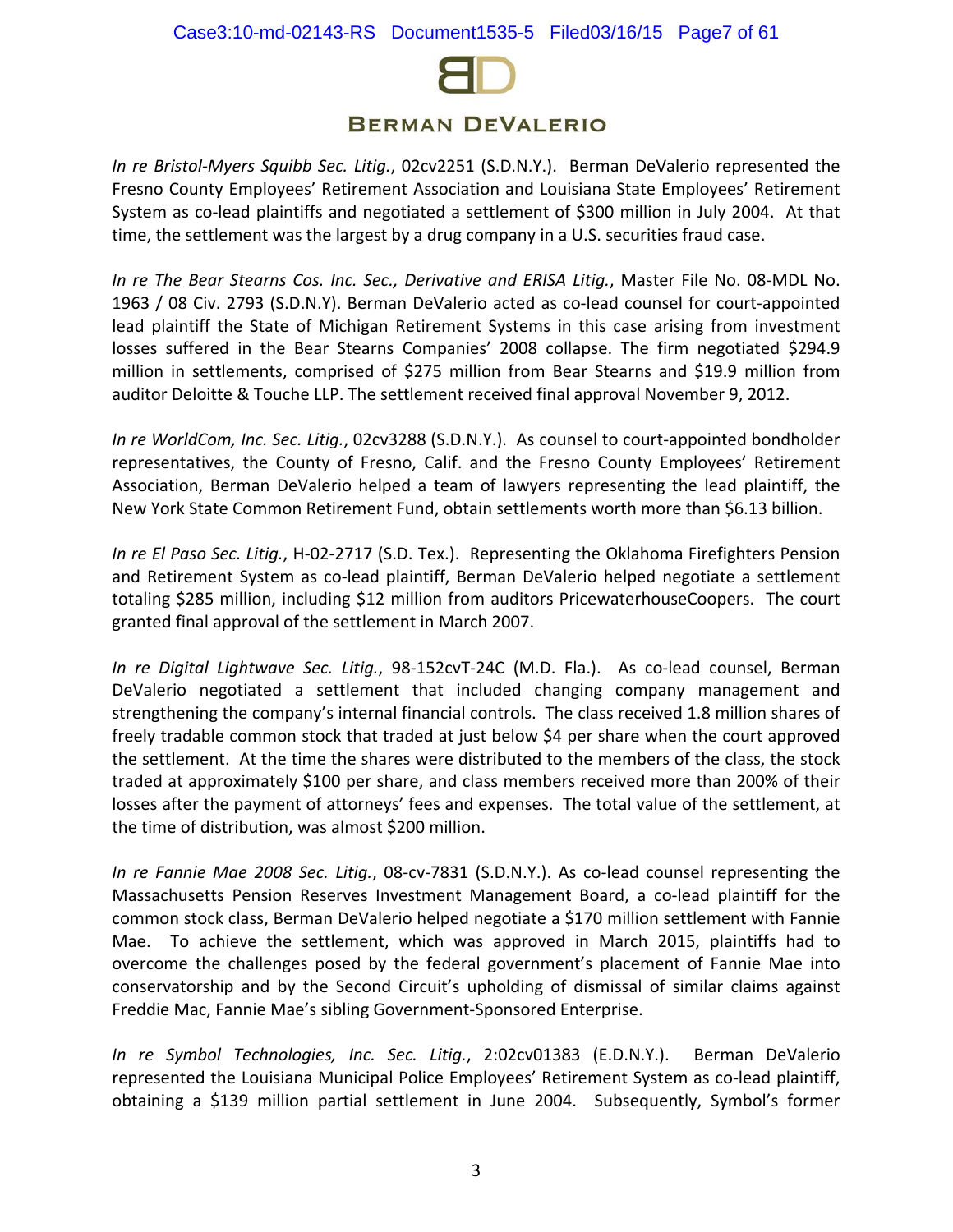

auditor, Deloitte & Touche LLP, agreed to pay \$24 million. The court granted final approval in September 2006.

*In re Lernout & Hauspie Sec. Litig.*, 00-11589 (D. Mass.), and *Quaak v. Dexia, S.A.*, 03-11566 (D. Mass.). As co-lead counsel, Berman DeValerio negotiated in December 2004 what was then the third-largest settlement ever paid by accounting firms in a securities class action  $-$  a \$115 million agreement with the U.S. and Belgian affiliates of KPMG International. The case stemmed from KPMG's work for Lernout & Hauspie Speech Products, a software company driven into bankruptcy by a massive fraud. In March 2005, the firm reached an additional settlement worth \$5.27 million with certain of Lernout & Hauspie's former top officers and directors. In the related Quaak case, the Firm negotiated a \$60 million settlement with Dexia Bank Belgium to settle claims stemming from the bank's alleged role in the fraudulent scheme at Lernout & Hauspie. The court granted final approval of the Dexia settlement in June 2007, bringing the total settlement value to more than \$180 million.

*In re Prison Realty Sec. Litig.*, 3:99cv0452 (M.D. Tenn.), (*In re Old CCA Sec. Litig.*, 3:99cv0458). The firm represented the former shareholders of Corrections Corporation of America, which merged with another company to form Prison Realty Trust, Inc. The action charged that the registration statement issued in connection with the merger contained untrue statements. Overcoming arguments that the class' claims of securities fraud were released in prior litigation involving the merger, the firm successfully defeated the motions to dismiss. It subsequently negotiated a global settlement of approximately \$120 million in cash and stock for this case and other related litigation.

*Oracle Cases, Coordination Proceeding, Special Title (Rule 1550(b))* No. 4180 (Cal. Sup. Ct., SM Cty.). In this coordinated derivative action, Oracle Corporation shareholders alleged that the company's Chief Executive Officer, Lawrence J. Ellison, profited from illegal insider trading. Acting as co-lead counsel, the firm reached a settlement, pursuant to which Mr. Ellison would personally make charitable donations of \$100 million over five years in Oracle's name to an institution or charity approved by the company and pay \$22 million in attorneys' fees and expenses associated with the prosecution of the case. The innovative agreement, approved by a judge in December 2005, benefited Oracle through increased goodwill and brand recognition, while minimizing concerns that would have been raised by a payment from Mr. Ellison to the company, given his significant ownership stake. The lawsuit resulted in important changes to Oracle's internal trading policies that decrease the chances that an insider will be able to trade in possession of material, non-public information.

*In re International Rectifier Sec. Litig.*, 07cv2544 (C.D. Cal.). As co-lead counsel representing the Massachusetts Laborers' Pension Fund, the firm negotiated a \$90 million settlement with International Rectifier Corporation and certain top officers and directors. The case alleged that the company engaged in numerous accounting improprieties to inflate its financial results. The court granted final approval of the settlement in February 2010.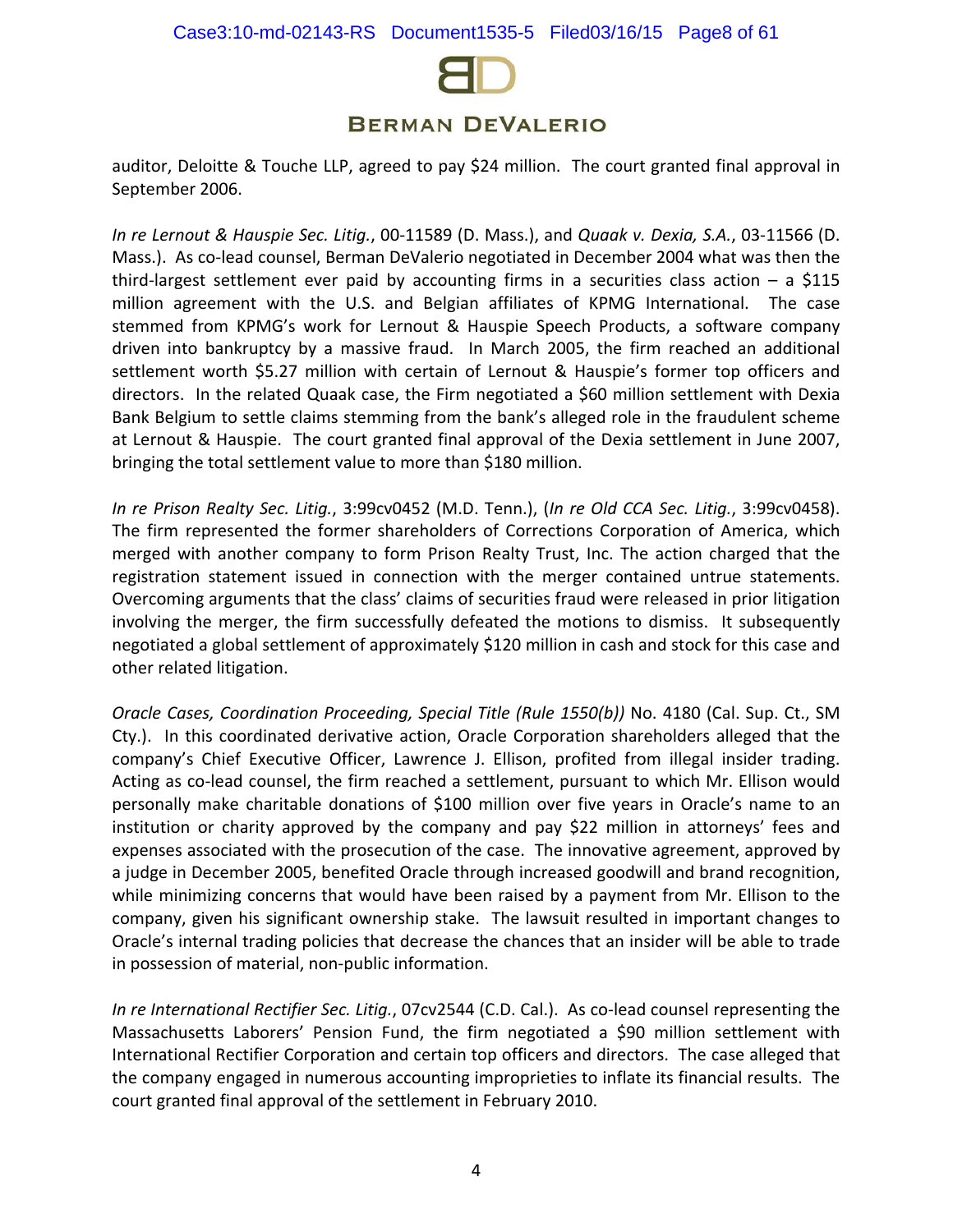

*In re State Street Bank & Trust Co. ERISA Litig., 07cv8488 (S.D.N.Y.).* The firm acted as co-lead counsel in this consolidated class action case, which alleged that defendant State Street Bank and Trust Company and its affiliate, State Street Global Advisors, Inc., (collectively, "State Street") breached their fiduciary duties under the Employee Retirement Income Security Act of 1974 ("ERISA") by failing to prudently manage the assets of ERISA plans invested in State Street fixed income funds during 2007. After well over a year of litigation, during which Berman DeValerio and its co-counsel reviewed approximately 13 million pages of documents and took more than 30 depositions, the parties negotiated an all-cash \$89.75 million settlement, which received final approval in 2010.

*In re Philip Services Corp. Sec. Litig.*, 98cv0835 (S.D.N.Y). As co-lead counsel, Berman DeValerio negotiated settlements totaling \$79.75 million with the bankrupt company's former auditors, top officers, directors and underwriters. The case alleged that Philip Services and its top officers and directors made false and misleading statements regarding the company's publicly reported revenues, earnings, assets and liabilities. The district court initially dismissed the claims on grounds of *forum non conveniens*, but the firm successfully obtained a reversal by the Second U.S. Circuit Court of Appeals. The court granted final approval of the settlements in March 2007.

*In re Reliant Sec. Litig.*, 02cv1810 (S.D. Tex.). As lead counsel representing the Louisiana Municipal Police Employees' Retirement System, the firm negotiated a \$75 million cash settlement from the company and Deloitte & Touche LLP. The settlement received final approval in January 2006.

*In re KLA-Tencor Corp. Sec. Litig.*, 06cv04065 (N.D. Cal.). Representing co-lead plaintiff Louisiana Municipal Police Employees' Retirement System, Berman DeValerio negotiated a \$65 million agreement to settle claims that KLA-Tencor illegally backdated stock option grants, issued false and misleading statements regarding grants to key executives and inflated the company's financial results by understating expenses associated with the backdated options. The court granted final approval of the settlement in 2008.

*Ehrenreich v. Witter*, 95cv6637 (S.D. Fla.). The firm was co-lead counsel in this case involving Sensormatic Electronics Corp., which resulted in a settlement of \$53.5 million. When it was approved in 1998, the settlement was one of the largest class action settlements in the state of Florida.

*In re Thomas & Betts Sec. Litig.*, 2:00cv2127 (W.D. Tenn.). The firm served as co-lead counsel in this class action, which settled for more than \$51 million in 2004. Plaintiffs had accused the company and other defendants of issuing false and misleading financial statements for 1996, 1997, 1998, 1999 and the first two quarters of 2000.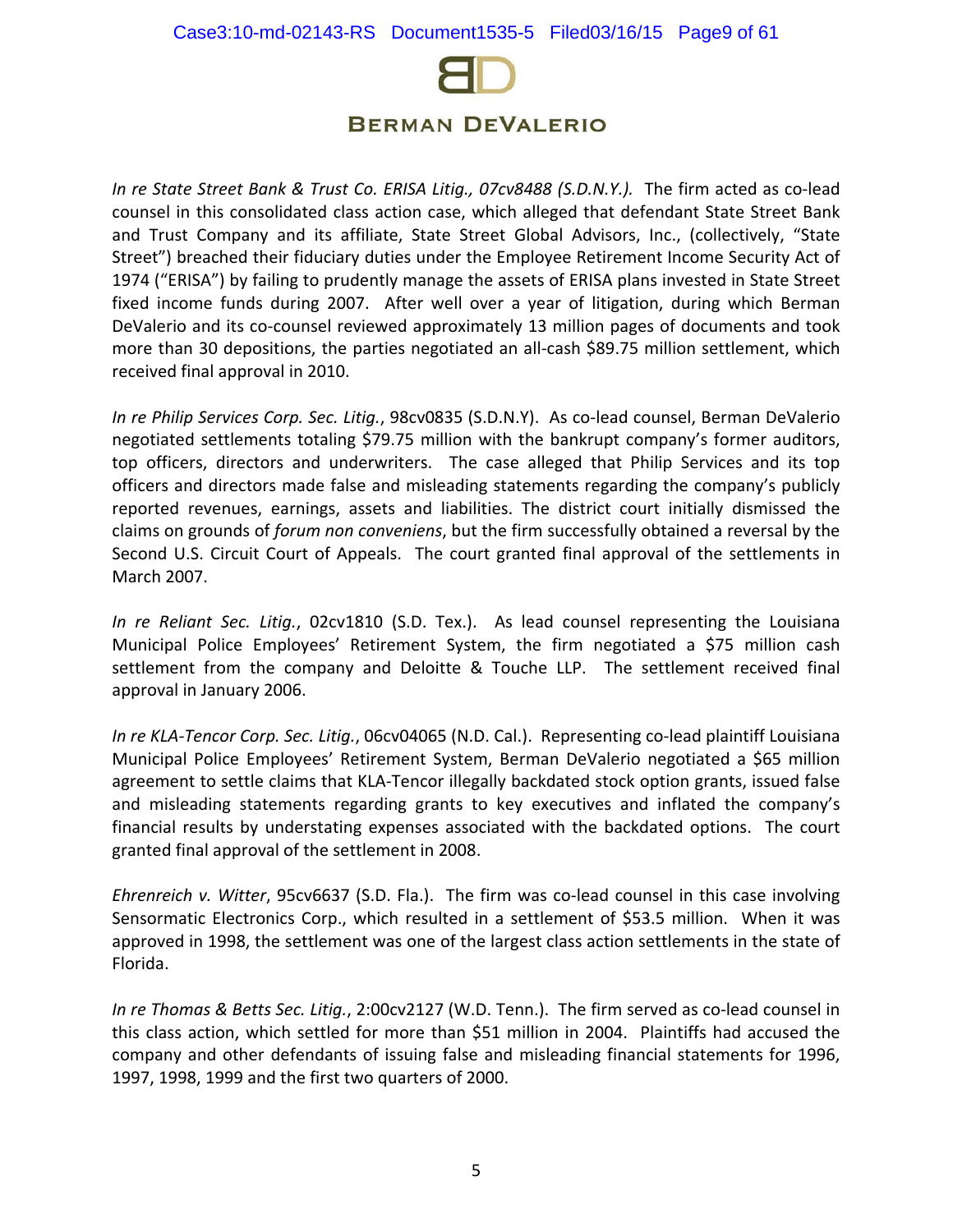

*In re Enterasys Networks, Inc. Sec. Litig.*, C-02-071-M (D.N.H.). Berman DeValerio acted as sole lead counsel in a case against Enterasys Networks, Inc., in which the Los Angeles County Employees Retirement Association was lead plaintiff. The company settled in October 2003 for \$17 million in cash, stock valued at \$33 million and major corporate governance improvements that opened the computer networking company to greater public scrutiny. Changes included requiring the company to back a proposal to eliminate its staggered board of directors, allowing certain large shareholders to propose candidates to the board and expanding the company's annual proxy disclosures. The settlement received final court approval in December 2003.

*Giarraputo v. UNUMProvident Corp.*, 2:99cv00301 (D. Me.). As a member of the executive committee representing plaintiffs, Berman DeValerio secured a \$45 million settlement in a lawsuit stemming from the 1999 merger that created UNUMProvident. Shareholders of both predecessor companies accused the insurer of misleading the public about its business condition before the merger. The settlement received final approval in June 2002.

*In re General Electric Co. Securities Litigation, 09 Civ. 1951 (S.D.N.Y.).* The firm serves as Lead Counsel on behalf of the State Universities Retirement System of Illinois in a lawsuit against General Electric Company and certain of its officers. A settlement in the amount of \$40 million was reached with all the parties. The Court approved the Settlement on September 6, 2013. A proposed class member has taken an appeal, which is pending in the Second Circuit Court of Appeals. The Appellant's brief is due to be filed with the Court in March 2014.

*In re UCAR International, Inc. Sec. Litig.*, 98cv0600 (D. Conn.). The firm represented the Florida State Board of Administration as the lead plaintiff in a securities claim arising from an accounting restatement. The case settled for \$40 million cash and the requirement that UCAR appoint an independent director to its board of directors. The settlement was approved in 2000.

*In re American Home Mortgage Sec. Litig.*, 07-MD-1898 (E.D.N.Y.). As co-lead counsel representing the Oklahoma Police Pension & Retirement System, the firm negotiated a \$37.25 million settlement – including \$4.75 million from auditors Deloitte & Touche and \$8.5 million from underwriters – despite the difficulties American Home's bankruptcy posed to asset recovery. The plaintiffs contended that American Home had failed to write down the value of certain loans in its portfolio, which declined substantially in value as the credit markets unraveled. The settlement received final approval in 2010 and was distributed in 2011.

*In re Par Pharmaceutical Sec. Litig.*, 06cv03226 (D.N.J.). As counsel for court-appointed plaintiff, the Louisiana Municipal Police Employees' Retirement System, Berman DeValerio obtained an \$8.1 million settlement from the company and its former CEO and CFO, which the court approved in January 2013. The case alleged that the company had misled investors about its accounting practices, including overstatement of revenues.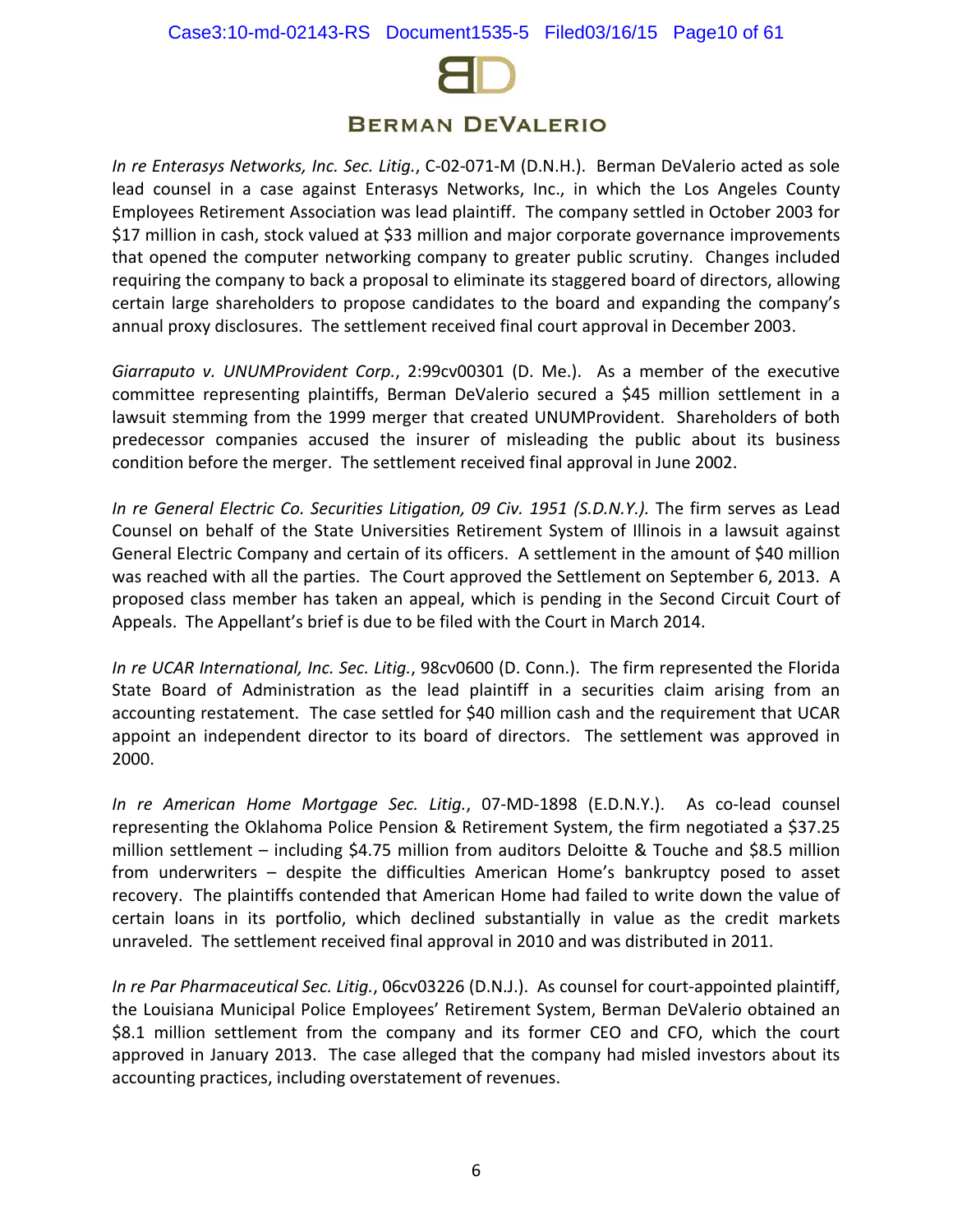

*In re SmartForce PLC d/b/a SkillSoft Sec. Litig.*, 02cv544 (D.N.H.). Representing the Teachers' Retirement System of Louisiana as co-lead plaintiff, Berman DeValerio negotiated a \$30.5 million partial settlement with SkillSoft. Subsequently, the firm also negotiated an \$8 million cash settlement with Ernst & Young Chartered Accountants and Ernst & Young LLP, SkillSoft's auditors at the time. The settlements received final approval in September 2004 and November 2005, respectively.

*In re Centennial Technologies Sec. Litig.*, 97cv10304 (D. Mass.). Berman DeValerio served as sole lead counsel in a class action involving a massive accounting scandal that shot down the company's high-flying stock. Berman DeValerio negotiated a settlement that permitted a turnaround of the company and provided a substantial recovery for class members. The firm negotiated changes in corporate practice, including strengthening internal financial controls and obtaining 37% of the company's stock for the class. The firm also recovered \$20 million from Coopers & Lybrand, Centennial's auditor at the time. In addition, the firm recovered \$2.1 million from defendants Jay Alix & Associates and Lawrence J. Ramaekers for a total recovery of more than \$35 million for the class.

*In re Avant, Sec. Litig.*, 96cv20132 (N.D. Cal.). Avant!, a software company, was charged with securities fraud in connection with its alleged theft of a competitor's software code, which Avant! incorporated into its flagship software product. Serving as lead counsel, the firm recovered \$35 million for the class. The recovery resulted in eligible class claimants receiving almost 50% of their losses after attorneys' fees and expenses.

*In re Sykes Enterprises, Inc. Sec. Litig.*, 8:00cv212-T-26F (M.D. Fla.). The firm represented the Florida State Board of Administration as co-lead plaintiff. Sykes Enterprises was accused of using improper means to match the company's earnings with Wall Street's expectations. The firm negotiated a \$30 million settlement, which received final approval in March 2003.

*In re Valence Sec. Litig.*, 95cv20459 (N.D. Cal.). Berman DeValerio served as co-lead counsel in this action against a Silicon Valley-based company for overstating its performance and the development of an allegedly revolutionary battery technology. After the Ninth Circuit reversed the District Court's decision to grant summary judgment in favor of defendants, the case settled for \$30 million in Valence common stock.

*In re Sybase II, Sec. Litig.*, 98cv0252-CAL (N.D. Cal.). Sybase was charged with inflating its quarterly financial results by improperly recognizing revenue at its wholly owned subsidiary in Japan. Acting as co-lead counsel, the firm obtained a \$28.5 million settlement.

*In re Force Protection Inc. Sec. Litig.*, 08-cv-845 (D.S.C.). As co-lead counsel representing the Laborers' Annuity and Benefit System of Chicago, the firm negotiated a \$24 million settlement in a securities class action against armored vehicle manufacturer Force Protection, Inc. The settlement addressed the claims of shareholders who accused the company and its top officers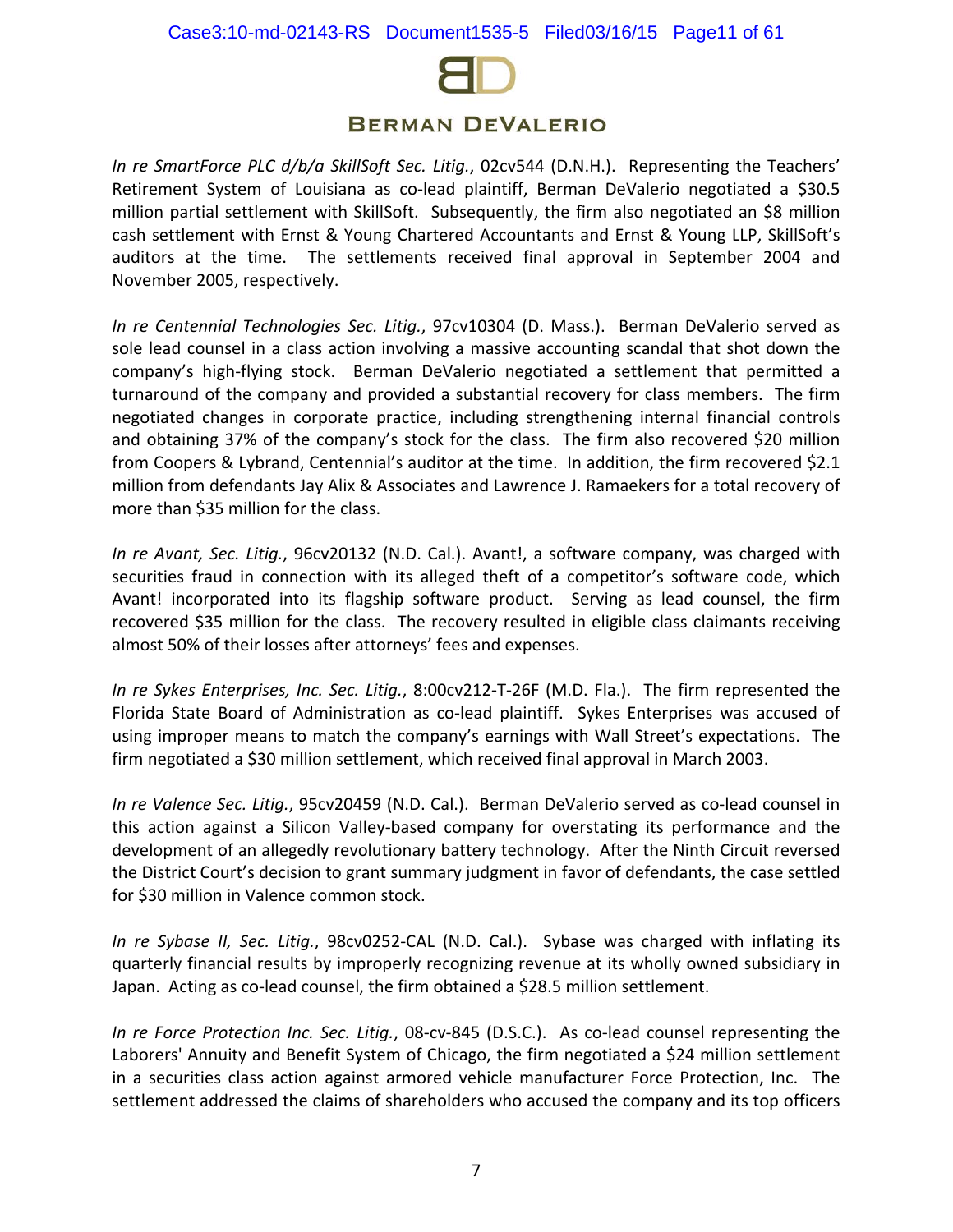

of making false and misleading statements regarding financial results, failing to maintain effective internal controls over financial reporting, and failing to comply with government contracting standards.

*In re ICG Communications Inc. Sec. Litig.*, 00cv1864 (D. Colo.). As co-lead counsel representing the Strategic Marketing Analysis Fund, the firm negotiated an \$18 million settlement with ICG Communications Inc. The case alleged that ICG executives misled investors and misrepresented growth, revenues and network capabilities. The court granted final approval of the settlement in January 2007.

*In re Critical Path, Inc. Sec. Litig.*, 01cv0551 (N.D. Cal.). The firm negotiated a \$17.5 million recovery to settle claims of accounting improprieties at a California software development company. Representing the Florida State Board of Administration, the firm was able to obtain this recovery despite difficulties arising from the fact that Critical Path teetered on the edge of bankruptcy. The settlement was approved in June 2002.

*In re Sunrise Senior Living, Inc. Sec. Litig.*, 07cv00102 (D.D.C.). A federal judge granted final approval of a \$13.5 million settlement between Oklahoma Firefighters Pension and Retirement System, represented by Berman DeValerio, and Sunrise Senior Living Inc.

*Hallet v. Li & Fung, Ltd., et al.*, 95cv08917 (S.D.N.Y.). Cyrk Inc. was charged with misrepresenting its financial results and failing to disclose that its largest customer was ending its relationship with the company. In 1998, Berman DeValerio successfully recovered more than \$13 million for defrauded investors.

*In re Warnaco Group, Inc. Sec. Litig.*, 00cv6266 (S.D.N.Y.). Representing the Fresno County Employees' Retirement Association as co-lead plaintiff, the firm negotiated a \$12.85 million settlement with several current and former top officers of the company.

*Gelfer v. Pegasystems, Inc., et al.*, 98cv12527 (D. Mass.). As co-lead counsel, Berman DeValerio negotiated a settlement valued at \$12.5 million, \$4.5 million in cash and \$7.5 million in shares of the company's stock or cash, at the company's option.

*Sand Point Partners, L.P. v. Pediatrix Medical Group, Inc.*, 99cv6181 (S.D. Fla.). Berman DeValerio represented the Florida State Board of Administration, which was appointed co-lead plaintiff along with several other public pension funds. The complaint accused Pediatrix of Medicaid billing fraud, claiming that the company illegally increased revenue and profit margins by improperly coding treatment rendered. The case settled for \$12 million on the eve of trial in 2002.

*In re Molten Metal Technology Inc. Sec. Litig.*, 1:97cv10325 (D. Mass.), and *Axler v. Scientific Ecology Group, Inc., et al.*, 1:98cv10161 (D. Mass.). As co-lead counsel, Berman DeValerio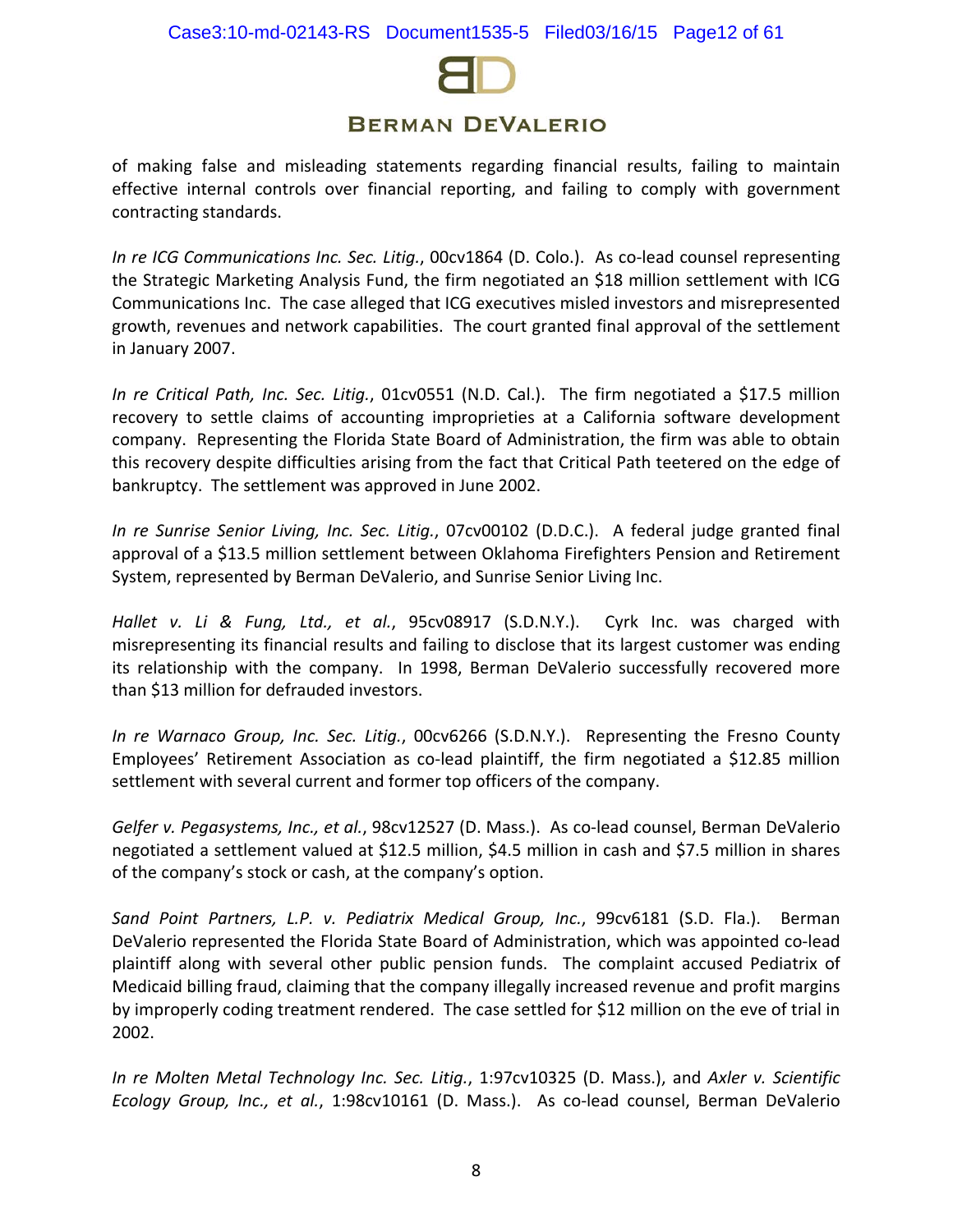

played a key role in settling the actions after Molten Metal and several affiliates filed a petition for bankruptcy reorganization in Massachusetts. The individual defendants and the insurance carriers in Molten Metal agreed to settle for \$11.91 million. After the bankruptcy, a trustee objected to the use of insurance proceeds for the settlement. The parties agreed to pay the trustee \$1.325 million of the Molten Metal settlement. The parties also agreed to settle claims against Scientific Ecology Group for \$1.25 million, giving Molten Metal's investors \$11.835 million.

*In re CHS Electronics, Inc. Sec. Litig.*, 99-8186-CIV (S.D. Fla.). The firm helped obtain an \$11.5 million settlement for co-lead plaintiff Warburg, Dillon, Read, LLC (now UBS Warburg).

*In re Summit Technology Sec. Litig.*, 96cv11589 (D. Mass.). Berman DeValerio, as co-lead counsel, negotiated a \$10 million settlement for the benefit of the class.

*In re Exide Corp. Sec. Litig.*, 98cv60061 (E.D. Mich.). Exide was charged with having altered its inventory accounting system to artificially inflate profits by reselling used, outdated or unsuitable batteries as new ones. As co-lead counsel for the class, Berman DeValerio recovered more than \$10 million in cash for class members.

*In re Fidelity/Micron Sec. Litig*., 95cv12676 (D. Mass.). The firm recovered \$10 million in cash for Micron investors after a Fidelity Fund manager touted Micron while secretly selling the stock.

*In re Interspeed, Inc. Sec. Litig.*, 00cv12090-EFH (D. Mass.). Berman DeValerio served as co-lead counsel and negotiated a \$7.5 million settlement on behalf of the class. The settlement was reached in an early stage of the proceedings, largely as a result of the financial condition of Interspeed and the need to salvage a recovery from its available assets and insurance.

*In re Abercrombie & Fitch Co. Sec. Litig.*, M21-83 (S.D.N.Y). As a member of the executive committee in this case, the firm recovered more than \$6 million on behalf of investors. The case alleged that the clothing company misled investors with respect to declining sales, which affected the company's financial condition. The court granted final approval of the settlement in January 2007.

## *ANTITRUST SETTLEMENTS*

Over the past two decades, Berman DeValerio has held leadership roles in scores of complex antitrust cases, negotiating substantial settlements for its clients. These include:

*In re Reformulated Gasoline (RFG) Antitrust and Patent Litigation*, MDL 05-1671 (C.D. Cal.). Berman DeValerio, as one of four co-lead counsels in the case, negotiated a \$48 million settlement with Union Oil Company and Unocal. The agreement settled claims that the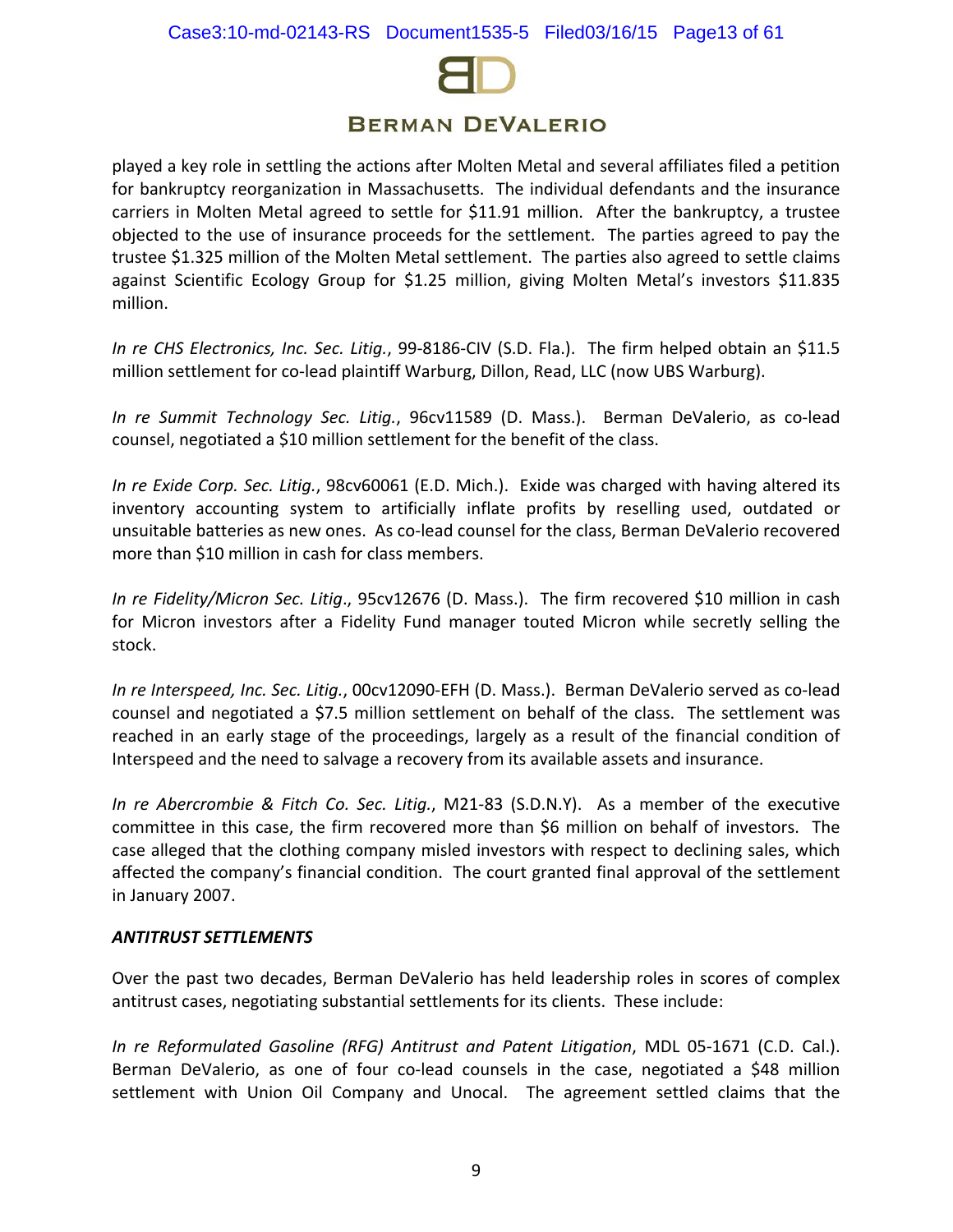

defendants manipulated the California gas market for summertime reformulated gasoline and increased prices for consumers. The settlement is noteworthy because it delivers to consumers a combination of clean air benefits and the prospect of funding for alternative fuel research. The settlement received final court approval in November 2008.

*Sullivan et. al. v. DB Investments, Inc. et. al.*, Case No. 04-02819 (D.N.J.)*.* Berman DeValerio represents a class of diamond resellers, such as diamond jewelry stores, in this case alleging that the De Beers group of companies unlawfully monopolized the worldwide supply of diamonds in a scheme to overcharge resellers and consumers. In May 2008, a federal judge approved the settlement, which included a cash payment to class members of \$295 million, an agreement by De Beers to submit to the jurisdiction of the United States court to enforce the terms of the settlement, and a comprehensive injunction limiting De Beers' ability to restrict the worldwide supply of diamonds in the future. This case is significant not only because of the large cash recovery but also because previous efforts to obtain jurisdiction over De Beers in both private and government actions had failed. On Aug. 27, 2010, the Third U.S. Circuit Court of Appeals agreed to hear arguments over whether to uphold the district court's certification of the settlement class. By agreeing to schedule an en banc appeal before the full Court, the Third Circuit vacated a July 13, 2010 ruling by a three-judge panel of the appeals court that, in a 2-to-1 decision, had ordered a remand of the case back to the district court, which may have required substantial adjustments to the original settlement. On February 23, 2011, the Third Circuit, sitting en banc, again heard oral argument from the parties. On December 20, 2011, the en banc Third Circuit handed down its decision affirming the district court in all respects. The settlement is now final, and checks have been distributed to class members.

*In re Sorbates Direct Purchaser Antitrust Litig.*, C 98-4886 CAL (N.D. Cal.). The firm served as lead counsel alleging that six manufacturers of Sorbates, a food preservative, violated antitrust laws through participation in a worldwide conspiracy to fix prices and allocations to customers in the United States. The firm negotiated a partial settlement of \$82 million with four of the defendants in 2000. Following intensive pretrial litigation, the firm achieved a further \$14.5 million settlement with the two remaining defendants, Japanese manufacturers, in 2002. The total settlement achieved for the class was \$96.5 million.

*In re Disposable Contact Lens Antitrust Litig.*, MDL 1030 (M.D. Fla.). Attorneys in the Florida office acted as co-lead counsel and chief trial counsel. Representing both a national class and the State of Florida, the firm helped secure settlements from defendants Bausch & Lomb and the American Optometric Association before trial and from Johnson & Johnson after five weeks of trial. The settlements were valued at more than \$92 million and also included significant injunctive relief to make disposable contact lenses available at more discount outlets and more competitive prices.

*In re Cardizem CD Antitrust Litig.*, 99-01278 (E.D. Mich.). In another case involving generic drug competition, Berman DeValerio, as co-lead counsel, helped secure an \$80 million settlement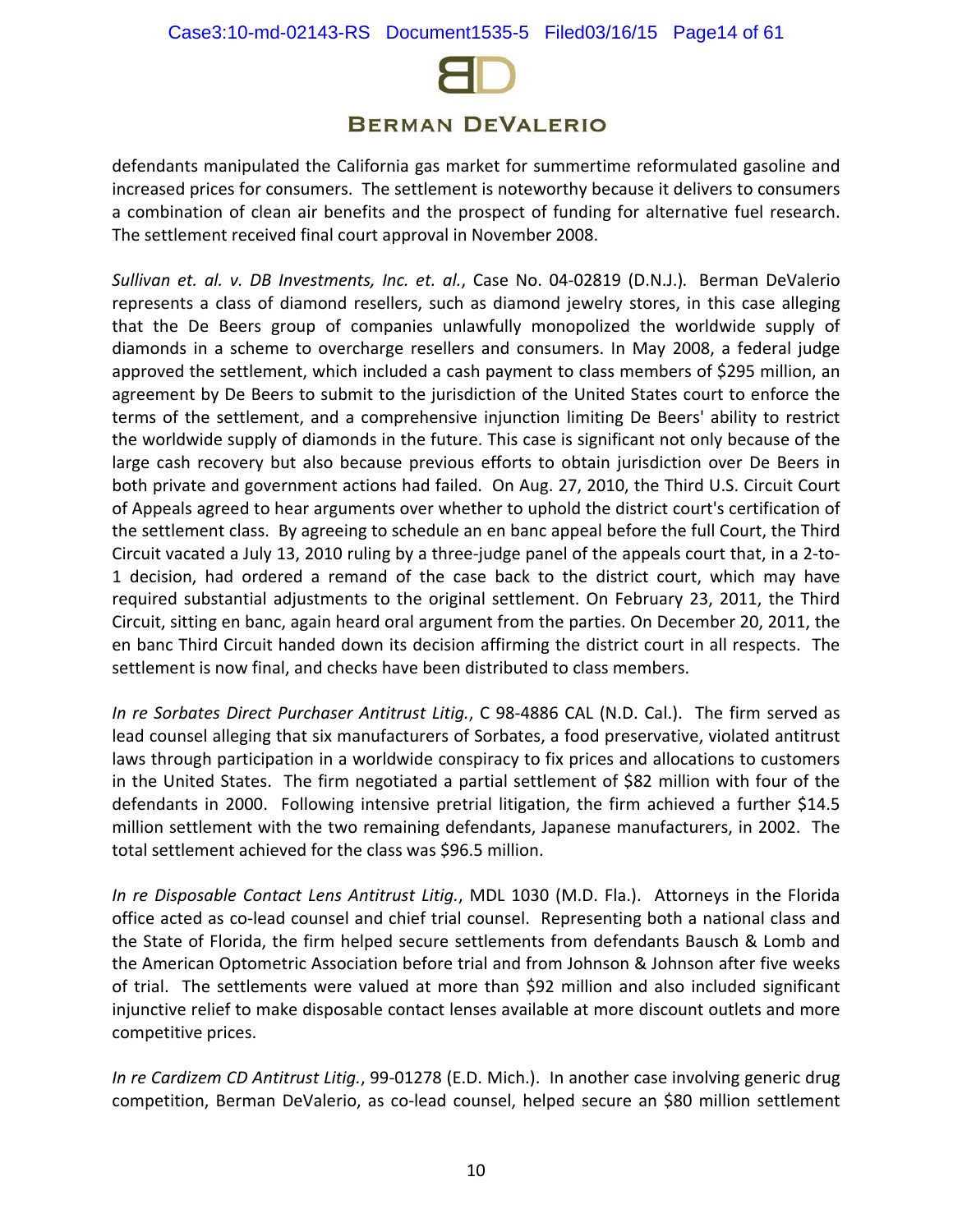

from French-German drug maker Aventis Pharmaceuticals and the Andrx Corporation of Florida. The payment to consumers, state agencies and insurance companies settled claims that the companies conspired to prevent the marketing of a less expensive generic version of the blood pressure medication Cardizem CD. The state attorneys general of New York and Michigan joined the case in support of the class.

*In re Toys "R" Us Antitrust Litig.*, MDL 1211 (E.D.N.Y.). The California office negotiated a \$62 million settlement to answer claims that the retailer violated laws by colluding to cut off or limit supplies of popular toys to stores that sold the products at lower prices. The case developed the antitrust laws with respect to a "hub and spoke" conspiracy, where a downstream power seller coerces upstream manufacturers to the detriment of consumers. One component of the settlement required Toys "R" Us to donate \$40 million worth of toys to needy children throughout the United States over a three-year period.

*In re New Motor Vehicles Canadian Export Antitrust Litigation*, 03-md-1532 (D. Me). Berman DeValerio is lead counsel in one of the largest federal multidistrict antitrust class actions in history, representing a class of over 70 million new car consumers in a lawsuit that accused major automakers of a conspiracy to keep out cheaper Canadian exports, thereby reducing competition and hurting U.S. consumers. The case against the car manufacturers (Chrysler, Ford, GM, Honda, Nissan and Toyota) alleged that the auto companies unlawfully conspired to stop the export of cheaper Canadian new vehicles to the United States for sale or resale. By keeping out this cheaper supply of vehicles, the lawsuit alleged, the illegal scheme artificially inflated the prices paid by U.S. car buyers. Filed in 2003, the cases proceeded in federal court and several state courts. Plaintiffs reached settlements with Toyota Motor Sales, U.S.A., Inc. and the Canadian Automobile Dealers' Association totaling \$35.7 million. The settlement classes include people or businesses that purchased or leased a new vehicle, manufactured by a number of automakers, from a U.S. dealer during January 2001 through December 2006. Those who purchased vehicles in certain states between January 1, 2001, and April 30, 2003 were eligible for payment from the settlement proceeds. As part of the proposed settlement, Toyota and CADA have also agreed to refrain from engaging in anticompetitive conduct with other automakers and trade associations concerning new vehicle exports from Canada. The settlements were finalized and payments have been sent to authorized claimants. Claims against the other automaker defendants were dismissed in federal court. Related lawsuits against several of the automakers continued in state courts in California, Florida, New Mexico, Tennessee and Wisconsin. In September 2011, plaintiffs in California, Florida, New Mexico and Wisconsin reached a settlement with General Motors of Canada, Ltd. ("GMCL") worth \$20.15 million. The settlement, in general, covers those who bought cars in those states from January 1, 2001 to April 30, 2003. The settlement with GMCL was finalized and payments have been sent to authorized claimants. The state cases continue against other defendants. Most notably, plaintiffs in California have appealed the trial court's order granting summary judgment in favor of Ford. That appeal has not yet been resolved.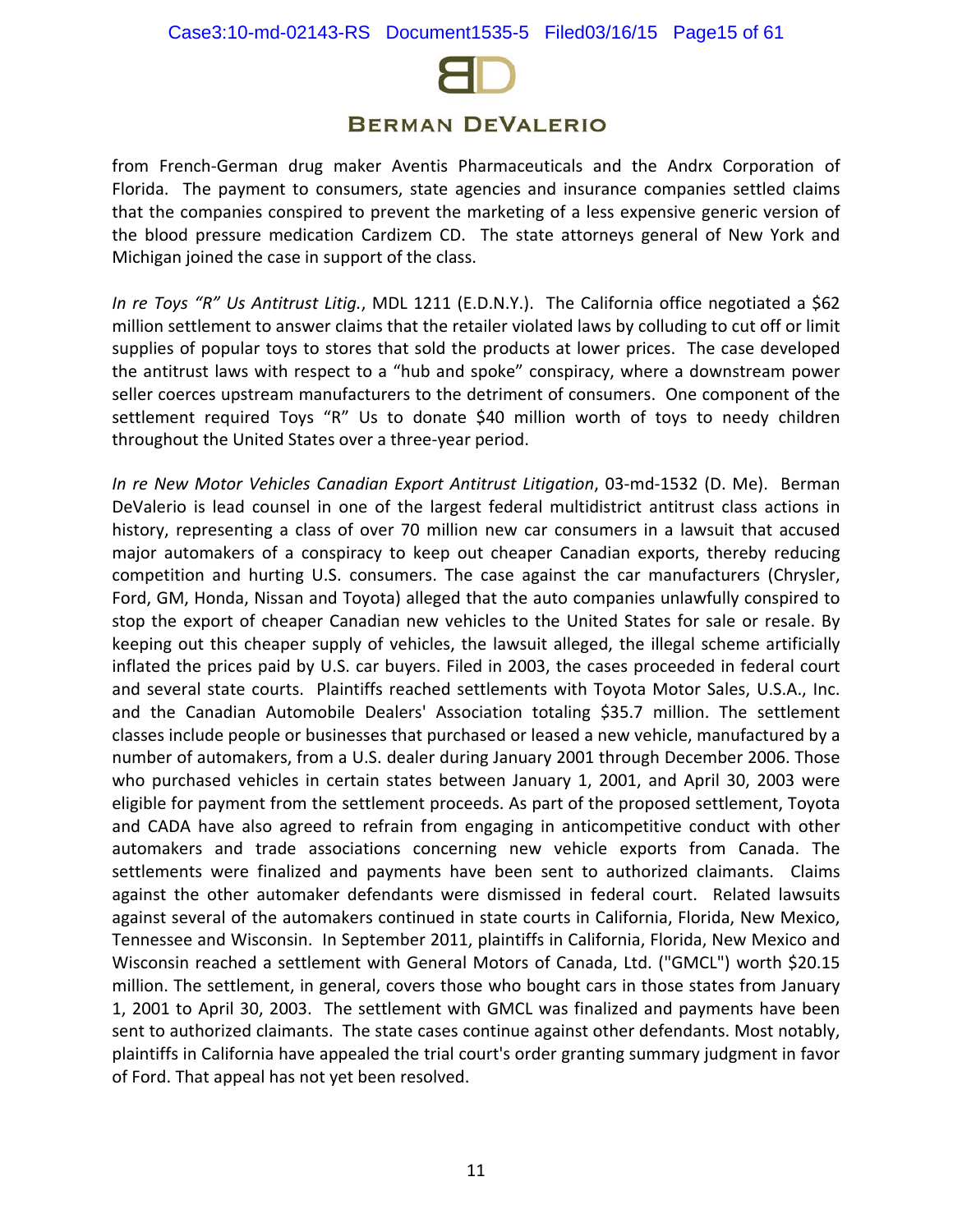

*In re NASDAQ Market-Makers Antitrust Litig.*, 94cv3996 (S.D.N.Y). The firm played a significant role in one of the largest antitrust settlements on record in a case that involved alleged pricefixing by more than 30 NASDAQ Market-Makers on about 6,000 NASDAQ-listed stocks over a four-year period. The settlement was valued at nearly \$1 billion.

*In re Buspirone Antitrust Litig*., MDL 1413 (S.D.N.Y). Berman DeValerio attorneys played a key role in obtaining a \$535 million agreement from Bristol-Myers Squibb Co. to partially settle claims that the drug company illegally blocked generic competition for its anxiety medication, BuSpar.

*In re DRAM Antitrust Litig.*, M:02cv01486 (N.D. Cal). As liaison counsel, the firm actively participated in this Multi-District Litigation, which ultimately resulted in significant settlements with some of the world's leading manufacturers of Dynamic Random Access Memory ("DRAM") chips. The defendant chip-makers allegedly conspired to fix prices of the DRAM memory chips sold in the United States during the class period. The negotiated settlements totaled nearly \$326 million.

*In re Foreign Currency Conversion Fee Antitrust Litig.*, MDL 1409 (S.D.N.Y.). Berman DeValerio, as head of discovery against defendant Citigroup Inc., played a key role in reaching a \$336 million settlement. The agreement settled claims that the defendants, which include the VISA, MasterCard and Diners Club networks and other leading bank members of the VISA and MasterCard networks, violated federal and state antitrust laws in connection with fees charged to U.S. cardholders for transactions effected in foreign currencies.

*In re Abbott Laboratories Norvir Antitrust Litig.*, 04-1511, 04-4203, (N.D. Cal.). Berman DeValerio acted as co-lead counsel in a case on behalf of indirect purchasers alleging that the defendant pharmaceutical company engaged in an illegal leveraged monopoly in the sale of its AIDS boosting drug known as Norvir (or Ritanovir). Plaintiffs were successful through summary judgment, including the invalidation of two key patents based on prior art, but were reversed on appeal in the Ninth Circuit as to the leveraged monopoly theory. The case settled for \$10 million, which was distributed net of fees and costs on a *cy pres* basis to 10 different AIDS research and charity organizations throughout the United States.

*Automotive Refinishing Paint Antitrust*, J.C.C.P. No. 4199 (Sup. Cal.). In this class action, indirect purchaser-plaintiffs brought suit in California State Court against five manufacturers of automotive refinishing coatings and chemicals alleging that they violated California law by unlawfully conspiring to fix paint prices. Settlements were reached with all defendants totaling \$9.4 million, 55% of which was allocated among an End-User Class consisting of consumers and distributed on a *cy pres*, or charitable, basis to thirty-nine court-approved organizations throughout California, and the remaining 45% of which was distributed directly to a Refinishing Class consisting principally of auto-body shops located throughout California.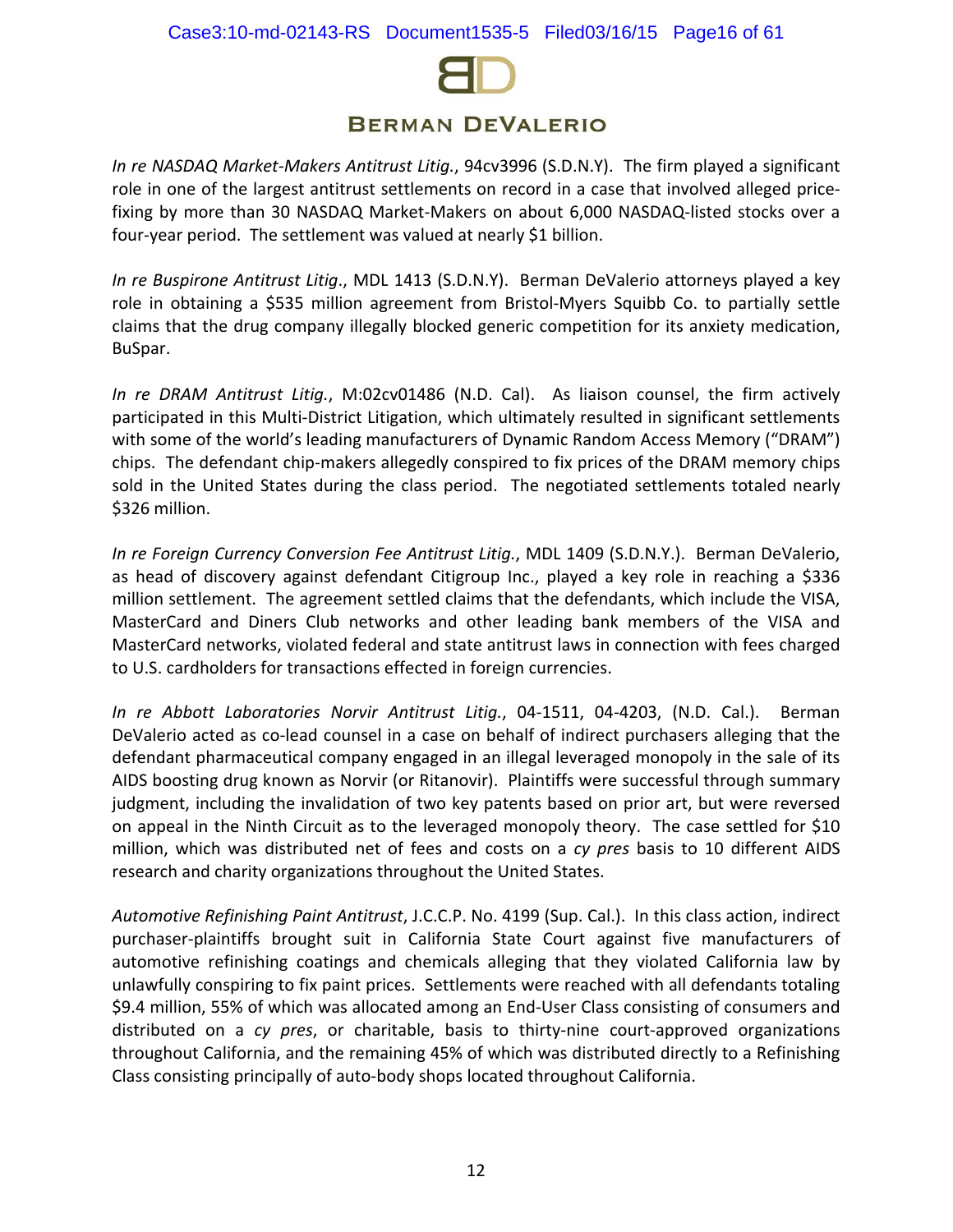

#### **LEADERSHIP ROLES**

The firm currently acts as lead or co-lead counsel in high-profile securities and antitrust class actions and also represents investors in individual actions, ERISA cases and derivative cases.

#### *SECURITIES CLASS ACTIONS*

The following is a representative list of active securities class action cases in which the firm serves as lead or co-lead counsel or as executive committee member.

- *In re BP, PLC Sec. Litig.*, 10-md-2185 (S.D. Tex.) Co-lead Counsel.
- *City of Brockton Retirement System v. Avon Products, Inc.*, et al., 11 Civ. 4665 (PGG) (S.D.N.Y.) – Lead Plaintiff's Executive Committee.
- *In re Zynga Inc. Securities Litigation*, No. 12-cv-04007 (N.D. Cal.) Co-lead Counsel.
- *In re Digital Domain Media Group, Inc. Securities Litigation*, 12-14333-CIV (S.D. Fla.) Co-lead Counsel.

#### *INDIVIDUAL SECURITIES AND CONSUMER CASES*

The following are individual securities cases in which the firm acts as plaintiffs' counsel for major institutional investors.

- *California Public Employees' Retirement System v. Moody's Corp.*, CGC-09-490241 (Cal. Super. Ct., SF Cty.) – Plaintiff's Counsel. (In February 2015, plaintiff announced \$125 million agreement to settle claims against defendants Standard & Poor's and parent company McGraw Hill Financial; the case continues against defendants Moody's Corporation and affiliate Moody's Investor Service.)
- *Trabakoolas v. Watts Water Technologies, Inc.*, Case No. 4:12-cv-01172-YGR (N.D. Cal.) Liaison Counsel and member of Plaintiffs' Steering Committee.

## *ANTITRUST CLASS ACTIONS*

The following is a list of active antitrust/unfair competition class action cases in which the firm serves as lead or co-lead counsel or as an executive committee member.

• *In re Lithium Ion Batteries Antitrust Litigation*, No. 13-md-2420-YGR (N.D. Cal.) – Co-Lead Counsel.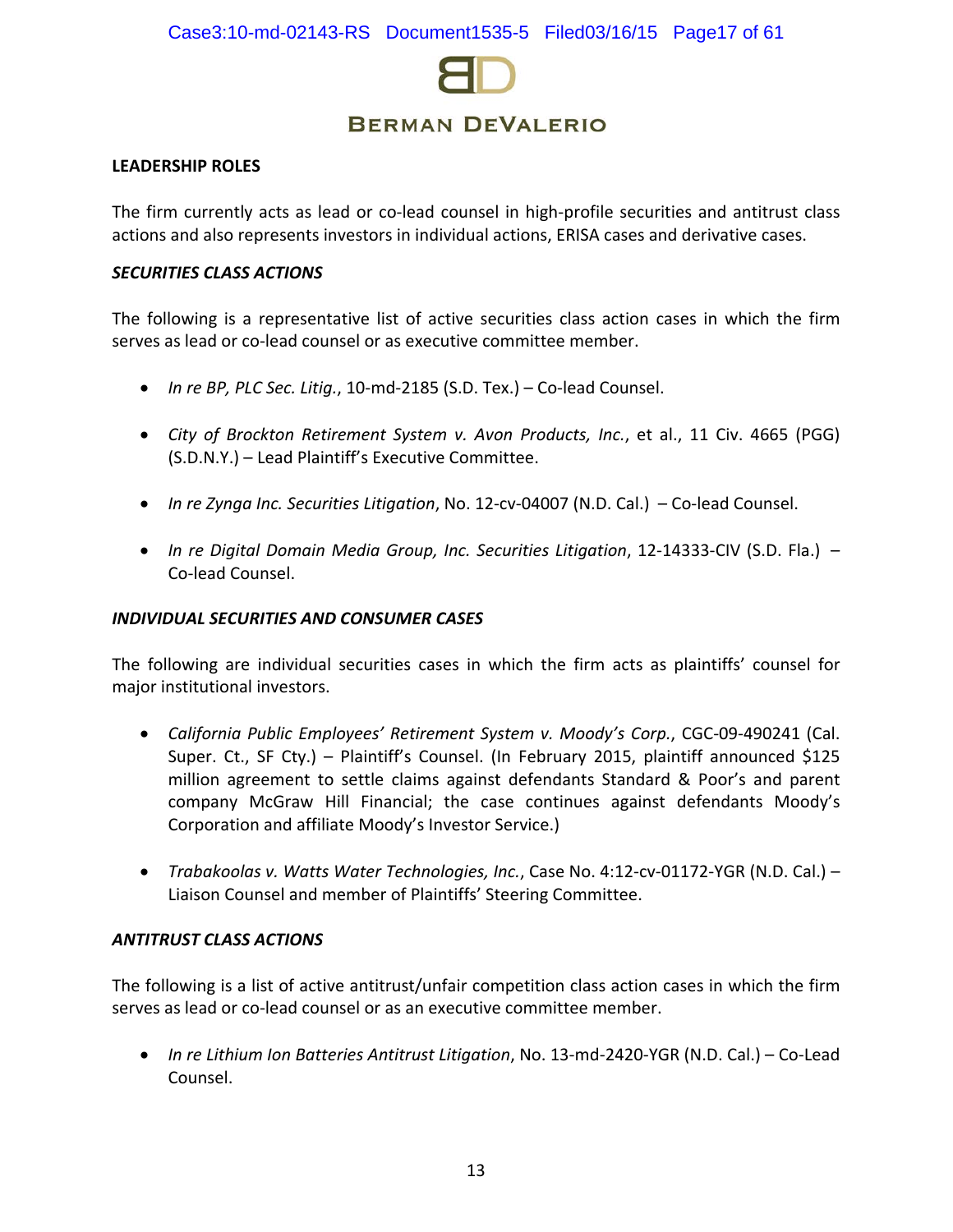

- *[In](http://www.bermanesq.com/pdf/DailyAmerica,IncAmendedClassActionComplaint.pdf) re Optical Disk Drive Antitrust Litigation*, 3:10-MD-02143-RS (N.D. Cal.) Co-lead Counsel.
- *[Carlin v. DairyAmerica, Inc.](http://www.bermanesq.com/pdf/DailyAmerica,IncAmendedClassActionComplaint.pdf)*, 09-CV-00430 (E.D. Cal.) Member of the Interim Executive Committee and Liaison Counsel.
- *In re Online DVD Rental Antitrust Litig.*, 09-MD-2029 (N.D. Cal.) Co-lead Counsel.
- *Wallach v. Eaton Corporation, et al*, 10-cv-00260 (U.S.D.C., Del.) Co-lead Counsel.

## **TRIAL EXPERIENCE**

The firm has significant experience taking class actions to trial. Over the years, Berman DeValerio's attorneys have tried cases against pharmaceutical companies in courtrooms in New York and Boston, a railroad conglomerate in Delaware, one of the nation's largest trustee banks in Philadelphia, a major food retailer in St. Louis and the top officers of a failed New England bank.

The firm has been involved in more trials than most of the firms in the plaintiffs' class action bar. Our partners' trial experience includes:

- *In re MetLife Demutualization Litig.*, 00-Civ-2258 (E.D.N.Y.). This case settled for \$50 million after the jury was empanelled.
- *White v. Heartland High-Yield Municipal Bond Fund*, 00-C-1388 (E.D. Wis.). Firm attorneys conducted three weeks of a jury trial against final defendant, PwC, before a settlement was reached for \$8.25 million. The total settlement amount was \$23.25 million.
- *In re Disposable Contact Lens Antitrust Litig.*, MDL 1030 (M.D. Fla.). Settled for \$60 million with defendant Johnson & Johnson after five weeks of trial.
- *Gutman v. Howard Savings Bank*, 2:90cv02397 (D.N.J.). Jury verdict for plaintiffs after three weeks of trial in individual action. The firm also obtained a landmark opinion allowing investors to pursue common law fraud claims arising out of their decision to retain securities as opposed to purchasing new shares. *See Gutman v. Howard Savings Bank*, 748 F. Supp. 254 (D.N.J. 1990).
- *Hurley v. Federal Deposit Insurance Corp.*, 88cv940 (D. Mass.). Bench verdict for plaintiffs.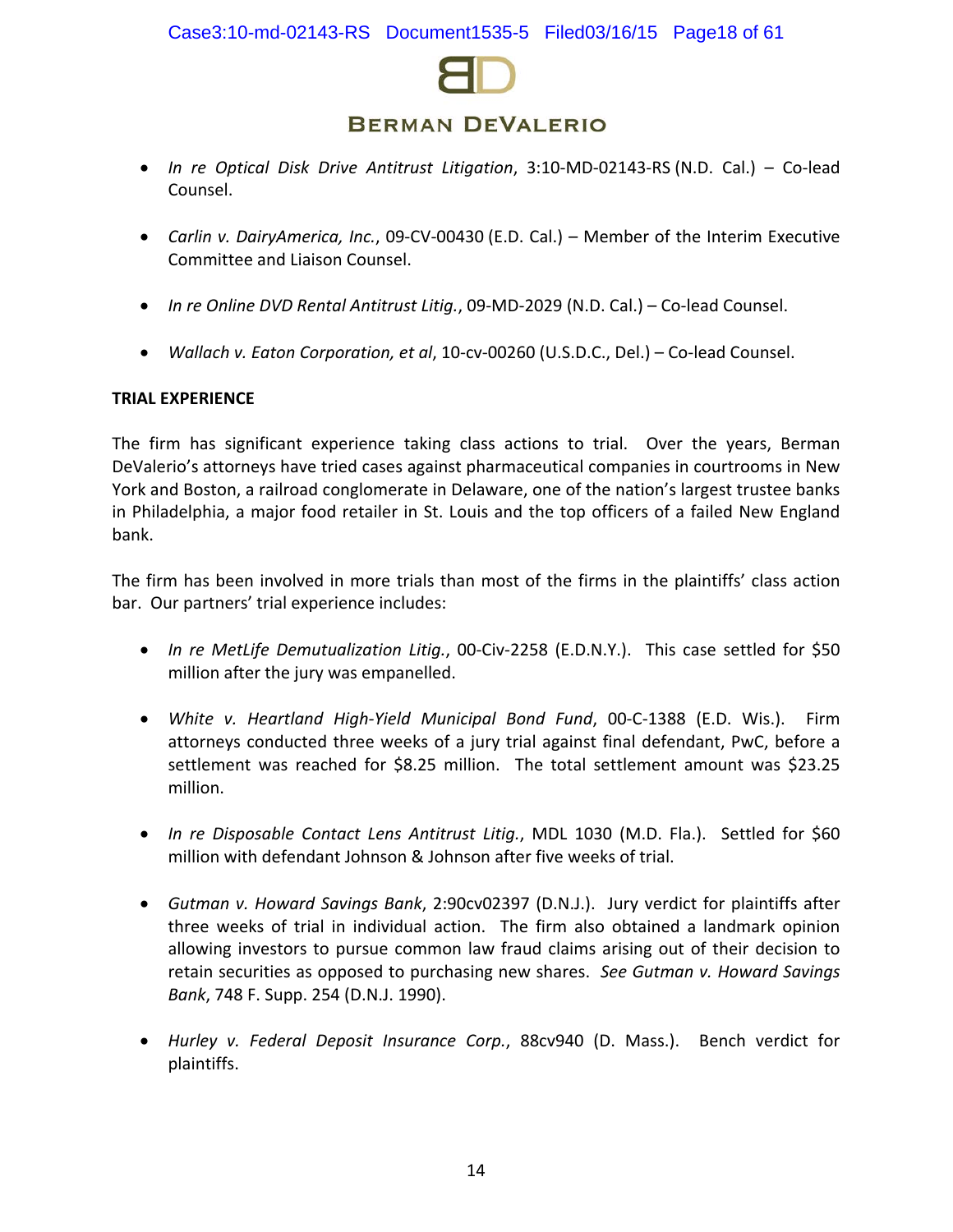

- *Levine v. Fenster*, 2cv895131 (D.N.J.). Plaintiffs' verdict of \$3 million following four-week trial.
- *In re Equitec Sec. Litig.*, 90cv2064 (N.D. Cal.). Parties reached a \$35 million settlement at the close of evidence following five-month trial.
- *In re ICN/Viratek Sec. Litig.*, 87cv4296 (S.D.N.Y.). Hung jury with 8-1 vote in favor of plaintiffs; the case eventually settled for over \$14.5 million.
- *In re Biogen Sec. Litig.*, 94cv12177 (D. Mass.). Verdict for defendants.
- *Upp v. Mellon*, 91-5219 (E.D. Pa.). In this bench trial, tried through verdict in 1992, the court found for a class of trust beneficiaries in a suit against the trustee bank and ordered disgorgement of fees. The Third Circuit later reversed based on lack of jurisdiction.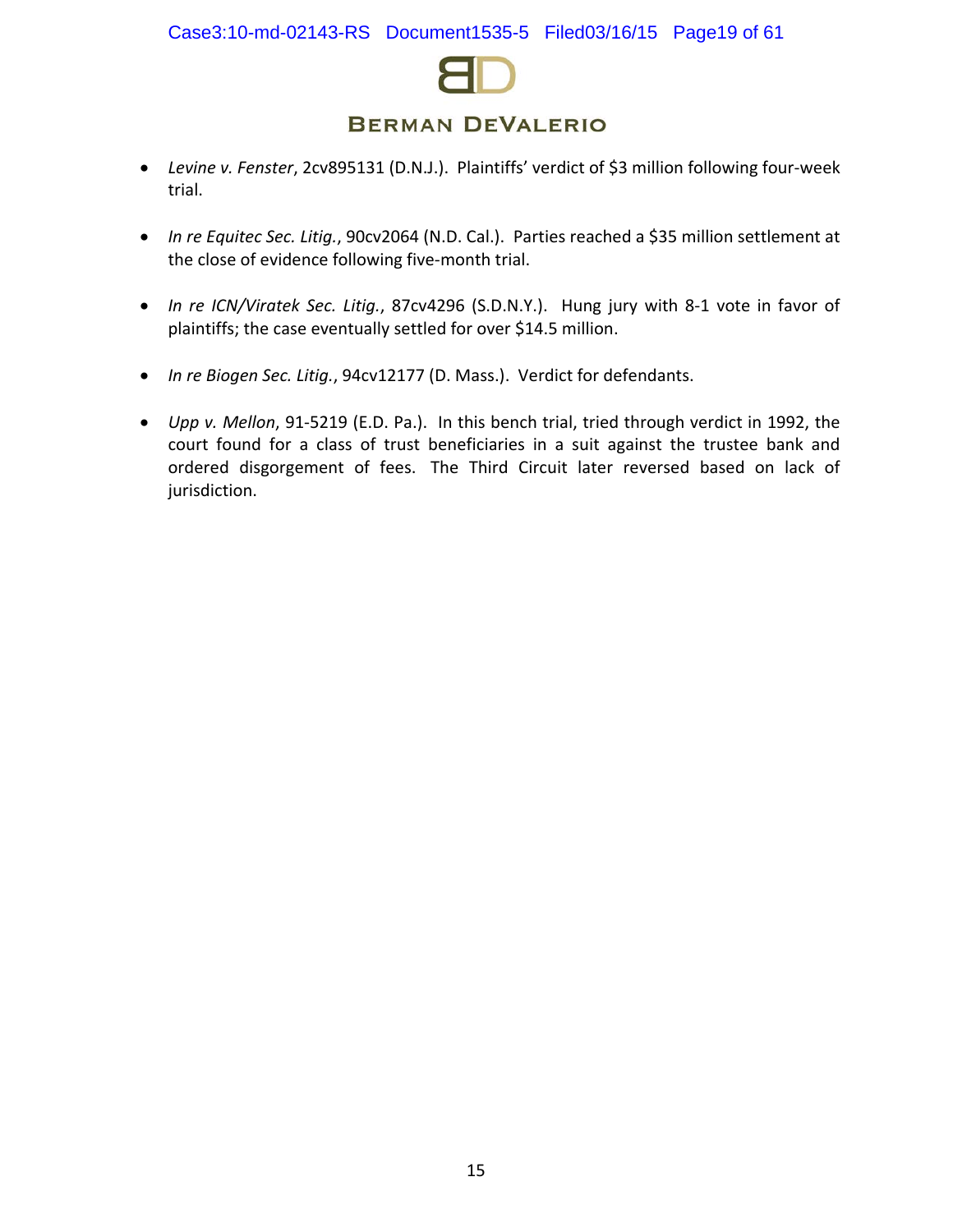

#### **OUR ATTORNEYS**

#### *Partners*

#### **DANIEL E. BARENBAUM**

A partner in the firm's San Francisco office, Daniel Barenbaum focuses his practice on securities litigation. He currently represents the California Public Employees' Retirement System in a landmark case brought against the major credit rating agencies in connection with the marketing of one of the largest, most complex structured-finance securities ever devised. He represented co-lead plaintiff for the common stock class Massachusetts Pension Reserves Investment Management Board in a case which settled for \$170 million against Fannie Mae and certain executives relating to misrepresentations regarding the amount of subprime and Alt-A on the company's books and the lack of adequate risk controls used and disclosed to manage those types of loans.

Mr. Barenbaum was formerly a partner at a San Francisco law firm where he represented clients in securities and antitrust litigation, as well as in mass tort and employment class actions and in multidistrict litigation. With a business degree in finance in addition to his law degree, Mr. Barenbaum has also worked for a financial-services company, where he assisted clients with investment planning and risk mitigation.

Mr. Barenbaum earned his J.D. and M.B.A. degrees from Emory University in 2000, where he received the business school award for *Most Outstanding Academic Accomplishment*. He obtained his B.A. in English from Tufts University in 1994. Mr. Barenbaum was Notes and Comments Editor for 1999-2000 for the Emory Bankruptcy Developments Journal. He is the author of "Delineating Covered Class Actions Under SLUSA," *Securities Litigation Report* (December-January 2005), and Contributing Author to *California Class Actions Practice and Procedures* (Elizabeth J. Cabraser, Editor-in-Chief, 2003). Having successfully obtained his Series 7 and 66 licenses, he was previously registered with the Securities and Exchange Commission as both a broker-dealer representative and an investment advisor.

Mr. Barenbaum is admitted to practice law in the State of California.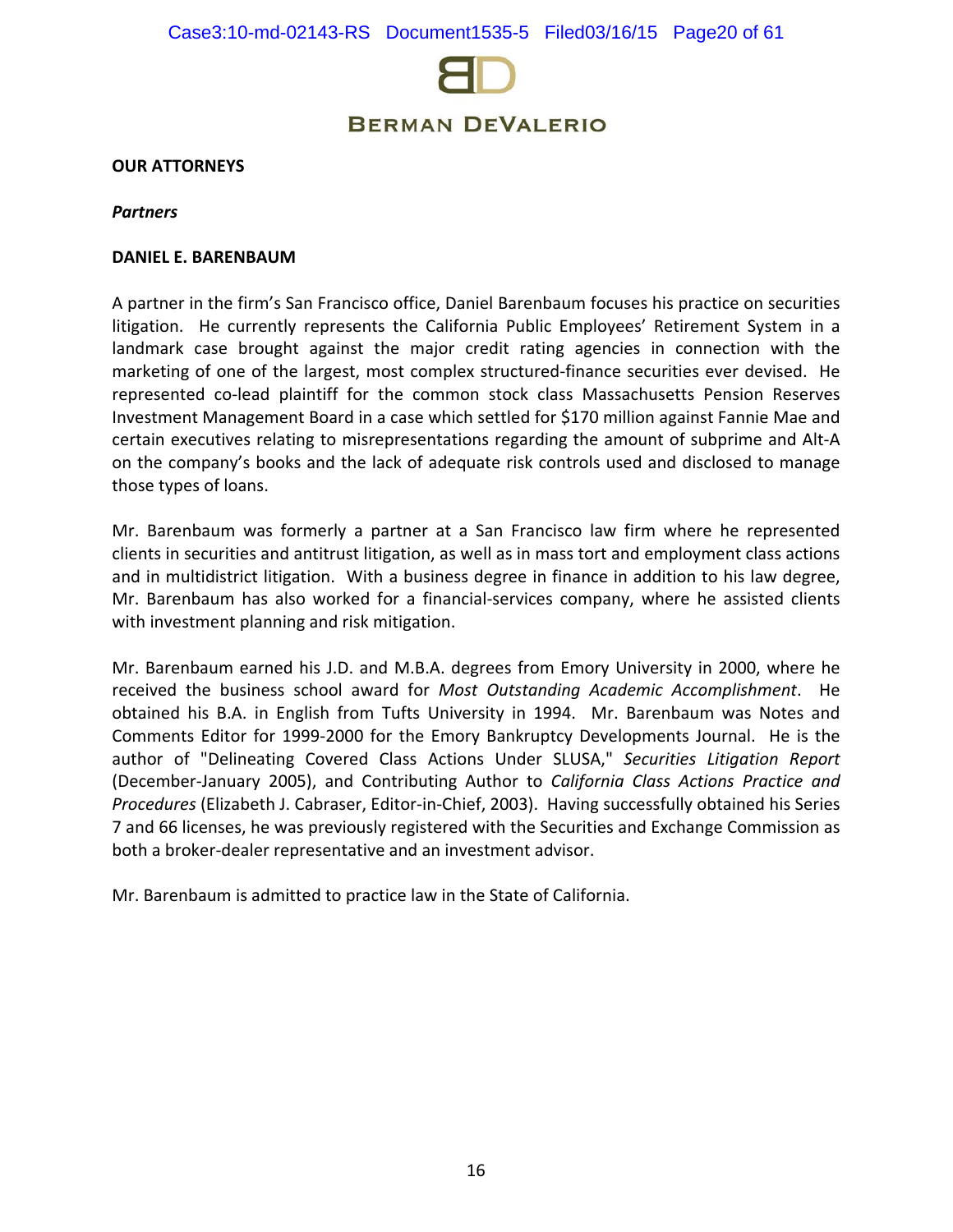

#### **NORMAN BERMAN**

In 1982, Norman Berman co-founded Berman DeValerio & Pease LLP, a predecessor to Berman DeValerio. He focuses his practice principally on complex securities and antitrust litigation.

During the course of his career, Mr. Berman has litigated numerous cases to successful resolution, recovering many millions of dollars on behalf of defrauded investors. He was among the lead attorneys in the *Philip Services, Corp., Force Protection, Inc.* and *ICG Communications, Inc.* class actions. In the case against Philip Services, Mr. Berman assisted in recovering a \$79.75 million settlement. To date, that settlement includes the largest recovery ever obtained from a Canadian auditor. In the class action against Force Protection, he assisted in securing a \$24 million settlement. In ICG Communications, he helped to successfully secure an \$18 million settlement. Co-lead plaintiffs in the case alleged that ICG executives misled investors and misrepresented ICG's growth, revenues and network capabilities throughout the class period.

Mr. Berman was also part of the team that achieved a \$750 million recovery in *Carlson v. Xerox Corp.*, in which the firm represented the Louisiana State Employees' Retirement System as colead counsel. Mr. Berman coordinated and conducted discovery, including a massive document review, in that international fraud class action. At the time, the recovery was the 10th largest securities class action settlement in history.

Mr. Berman has acted as trial counsel in a number of successful cases, including *Hurley et al v. Federal Deposit Insurance Corp.*, where the court entered an \$18 million judgment against the failed First Service Bank for Savings, and *ICN Securities Litigation*, which settled after trial for more than \$14.5 million in 1996. The trial team's work in *ICN* prompted positive judicial comment. Mr. Berman also acted as a senior member of the trial team in the case of *In re Biogen Securities Litigation,* and as a member of the trail team in *In re Zila Inc. Securities Litigation*, which settled during trial preparation, *Poughkeepsie Savings Bank v. Morash et al*., and other matters.

Prior to co-founding Berman DeValerio & Pease, LLP in 1982, Mr. Berman was associated with the Boston-based general practice firms Barron & Stadfeld, P.C. and Harold Brown & Associates.

Mr. Berman graduated from Boston University in 1970 and from Suffolk University Law School in 1974. While in law school, he was a member of the Public Defenders Group and, following law school, was an intern with the Massachusetts Defenders Committee.

Mr. Berman is co-author of a chapter on expert testimony in a handbook on Massachusetts Evidence published by Massachusetts Continuing Legal Education. He is AV Preeminent rated by Martindale-Hubbell and is designated a Local Litigation Star by Benchmark Litigation in 2013.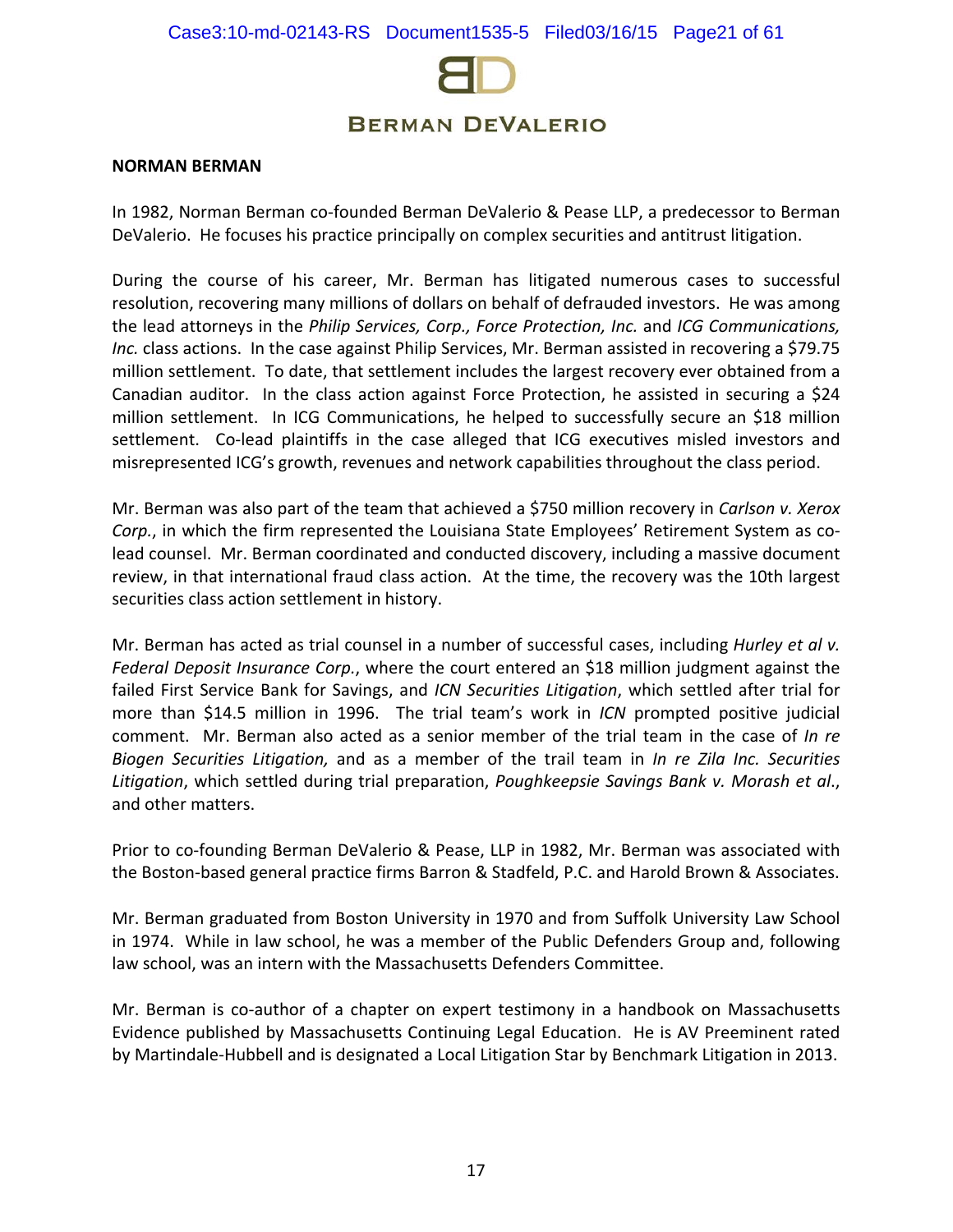

He is admitted to practice law in the Commonwealth of Massachusetts, the State of Connecticut and before the U.S. Supreme Court, as well as the District Courts of Arizona, Colorado, Connecticut, the Eastern District of Wisconsin and the Northern District of California.

#### **GLEN DEVALERIO**

Glen DeValerio was a co-founder in 1982 of Berman DeValerio & Pease, LLP, one of the law firms that formed Berman DeValerio in 2001. He is also the managing partner of the firm's Boston office and oversees some of the firm's most important cases. As one of the lead attorneys in *[Carlson v. Xerox Corp.](http://www.bermanesq.com/Securities/CasePage.asp?caseid=347)*, he helped negotiate a \$750 million settlement, which ranked as the 10th largest securities class action settlement of all time when it received court approval in January 2009.

Mr. DeValerio has extensive trial experience, serving as trial counsel in *In re Katy Indus. Sec. Litig.*, 85-CV-459 (D. Del.); *Hurley et al. v. Federal Deposit Insurance Corp.*, 88-cv-1940 (D. Mass.); *Poughkeepsie Savings Bank, F.S.B. v. Morash et al.*, 89-civ-1778 (S.D.N.Y.); *Advisors Bancorp., et al. v. Painewebber, Inc.*, 90-cv-11301 (D. Mass.); and *Schofield et al. v. First Commodity Corp. of Boston*, 83-4137-Z (D. Mass.), among others.

Mr. DeValerio has prosecuted federal securities law violations, chiefly class and derivative actions, since the early 1970s. A 1969 graduate of the University of Rhode Island, he received his law degree in 1973 from the Catholic University Law School and served on the *Catholic University Law Review*'s editorial board for two years. In 1973 and 1974, he worked as a law clerk to the Honorable June L. Green, U.S. District Court for the District of Columbia.

A frequent lecturer on complex securities litigation issues, Mr. DeValerio speaks at continuing legal education seminars sponsored by groups such as PLI, ALI-ABA and the Boston Bar Association. He is vice president of the International Network for Financial Litigation, a newly formed association of law firms seeking to create a global litigation framework to promote legal security, transparency and market confidence. Mr. DeValerio served as the President of the National Association of Securities and Commercial Law Attorneys from 1996 through 1998.

Mr. DeValerio has been admitted to practice law in the Commonwealth of Massachusetts as well as the U.S. Districts Courts for the District of Columbia, Massachusetts, Delaware, New Hampshire and Connecticut. He has also been admitted to practice in the First and Fourth Circuit Courts of Appeals. He is AV Preeminent rated by Martindale-Hubbell and is designated a Local Litigation Star by Benchmark Litigation in 2013.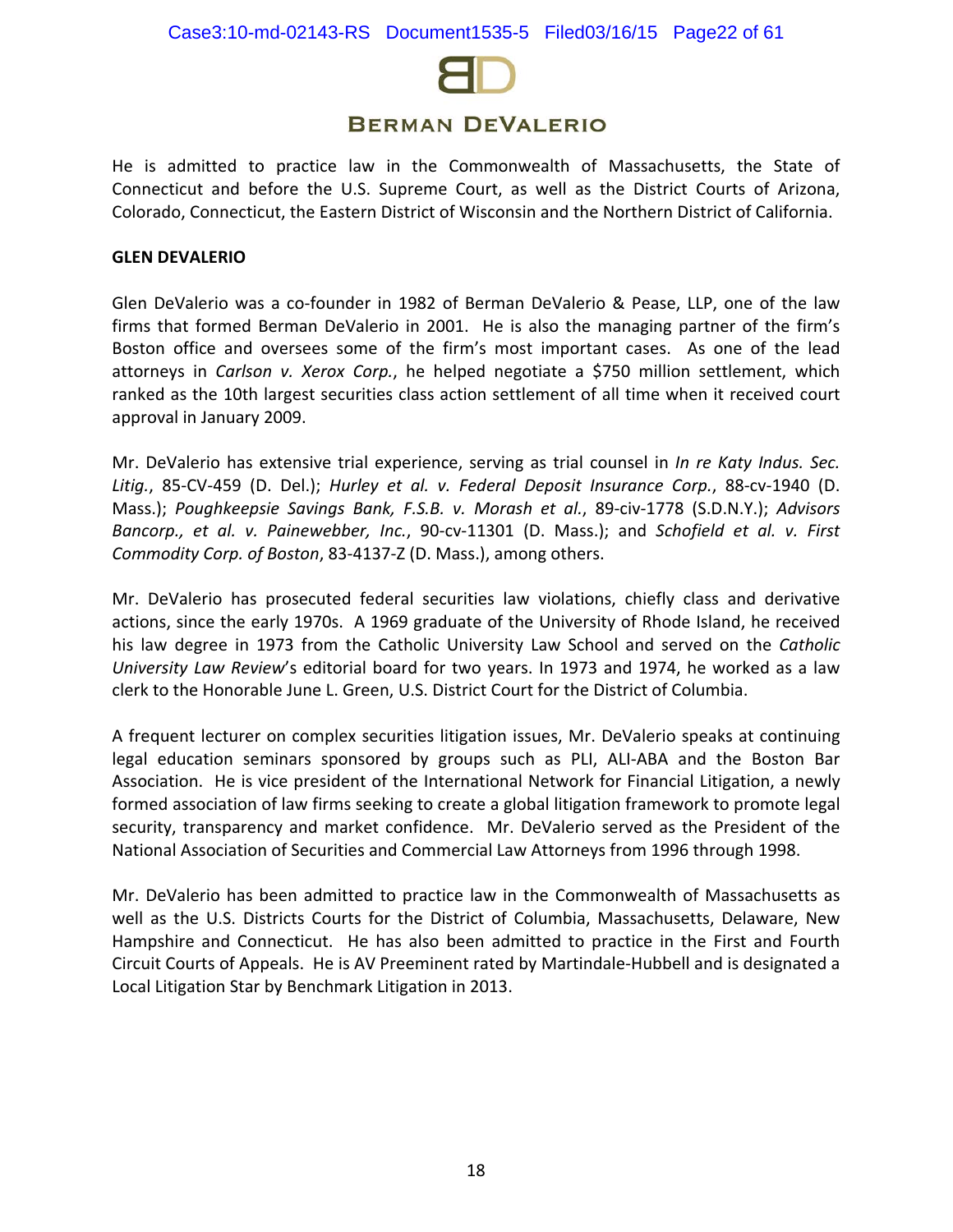

#### **KYLE G. DEVALERIO**

A Partner in the firm's Florida office, Kyle G. DeValerio is a member of the antitrust practice's new case development team, which investigates potential antitrust violations to determine the merits of potential cases.

In addition to serving as a member of the new case development team, Mr. DeValerio works on antitrust and securities litigation. He was part of the team in *Carlson v. Xerox Corp.*, which settled for \$750 million. He was also member of the litigation team in the *In re The Bear Stearns Companies, Inc. Securities, Derivative, and ERISA Litigation* resulting in settlements with defendants totaling \$294.9 million. He was also part of the firm's team that litigated the *In re TFT-LCD Direct Purchaser Antitrust Litigation*, which resulted in settlements totaling more than \$400 million.

Prior to joining the firm as an associate in 2004, Mr. DeValerio worked as a legal intern in the Civil Division of the U.S. Attorney's Office in Boston.

Mr. DeValerio is a 1999 graduate of Colby College, where he earned a B.A. in Government. He also studied European Politics at the London School of Economics and Political Science. He received his J.D. in 2004 from the Suffolk University School of Law. In 2010, *Florida Super Lawyer*s magazine named him a "Rising Star."

Mr. DeValerio is admitted to practice law in the Commonwealth of Massachusetts, the State of Florida and the U.S. District Courts of Massachusetts, Southern District of Florida and the Northern District of Illinois. He is also a member of the Palm Beach County Bar Association.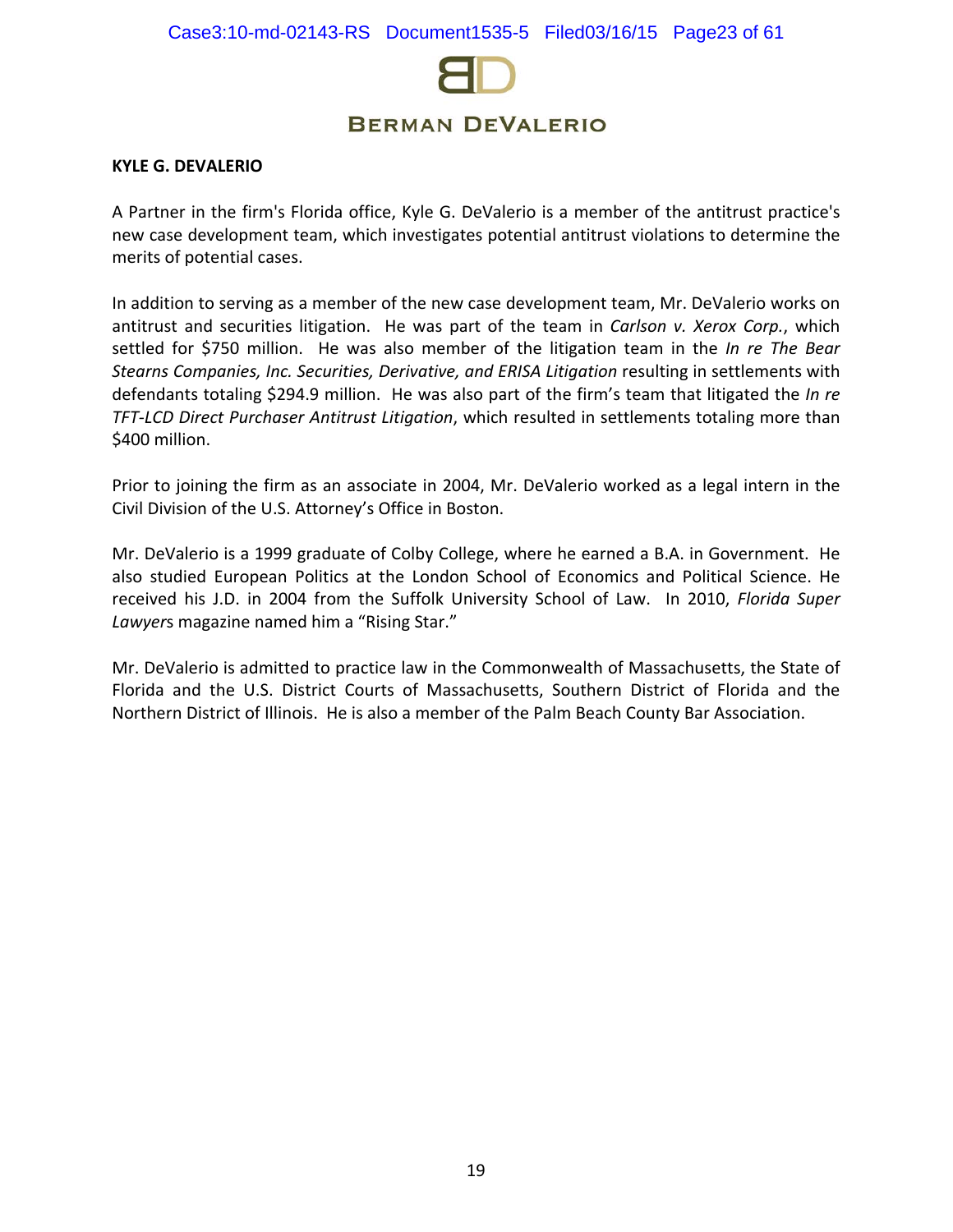

#### **KATHLEEN M. DONOVAN-MAHER**

Kathleen M. Donovan-Maher is a member of the firm's Executive Committee and co-manages the Boston office. She became a partner at Berman DeValerio in 1999 and focuses her work in the firm's securities and whistleblower practices.

Ms. Donovan Maher is currently representing investors in a number of complex cases, including *In re BankUnited Securities Litigation*.

Ms. Donovan-Maher was a principal attorney in a securities class action involving American Home Mortgage, in which Berman DeValerio acted as co-lead counsel on behalf of the Oklahoma Police Pension and Retirement System. The firm negotiated a \$37.25 million settlement in that case, despite the complications posed by bankruptcy. The settlement received final approval in 2010.

During her career, Ms. Donovan-Maher has successfully helped to prosecute numerous class actions. She has led the day-to-day prosecution of the litigation against General Electric Company, which settled for \$40 million in 2013. Ms. Donovan-Maher also served as discovery captain in the *NASDAQ Antitrust Litigation* and was a member of the trial team in the *ICN/Viratek Sec. Litig.*, which settled for \$14.5 million when the jury deadlocked at the conclusion of the 1996 trial. Other cases in which Ms. Donovan-Maher has played a chief role include, but are not limited to, *Enterasys Networks* and *SkillSoft*. In all cases, Ms. Donovan-Maher's efforts helped achieve significant financial recoveries for representing public retirement systems, the State Universities Retirement System of Illinois, the Los Angeles County Employees Retirement Association and the Teachers' Retirement System of Louisiana, respectively.

In addition to a monetary award, the *Enterasys Networks* settlement also included corporate governance improvements, requiring the company to back a proposal to eliminate its staggered board of directors, allow certain large shareholders to propose candidates to the board and expand the company's annual proxy disclosures.

Ms. Donovan-Maher graduated from Suffolk University *magna cum laude* in 1988, receiving a B.S. degree in Business Administration and earning an award for maintaining the highest grade point average among students with concentrations in Finance. She graduated from Suffolk University Law School three years later after serving two years on the *Transnational Law Review*.

A member in good standing of the state bar of Massachusetts, Ms. Donovan-Maher is admitted to practice law in the U.S. District Court of Massachusetts and the U.S. Court of Appeals, First Circuit, Second Circuit and Third Circuit. Martindale-Hubbell has rated her AV Preeminent and selected her for the 2013 Bar Register of Preeminent Women Lawyers. She is also designated a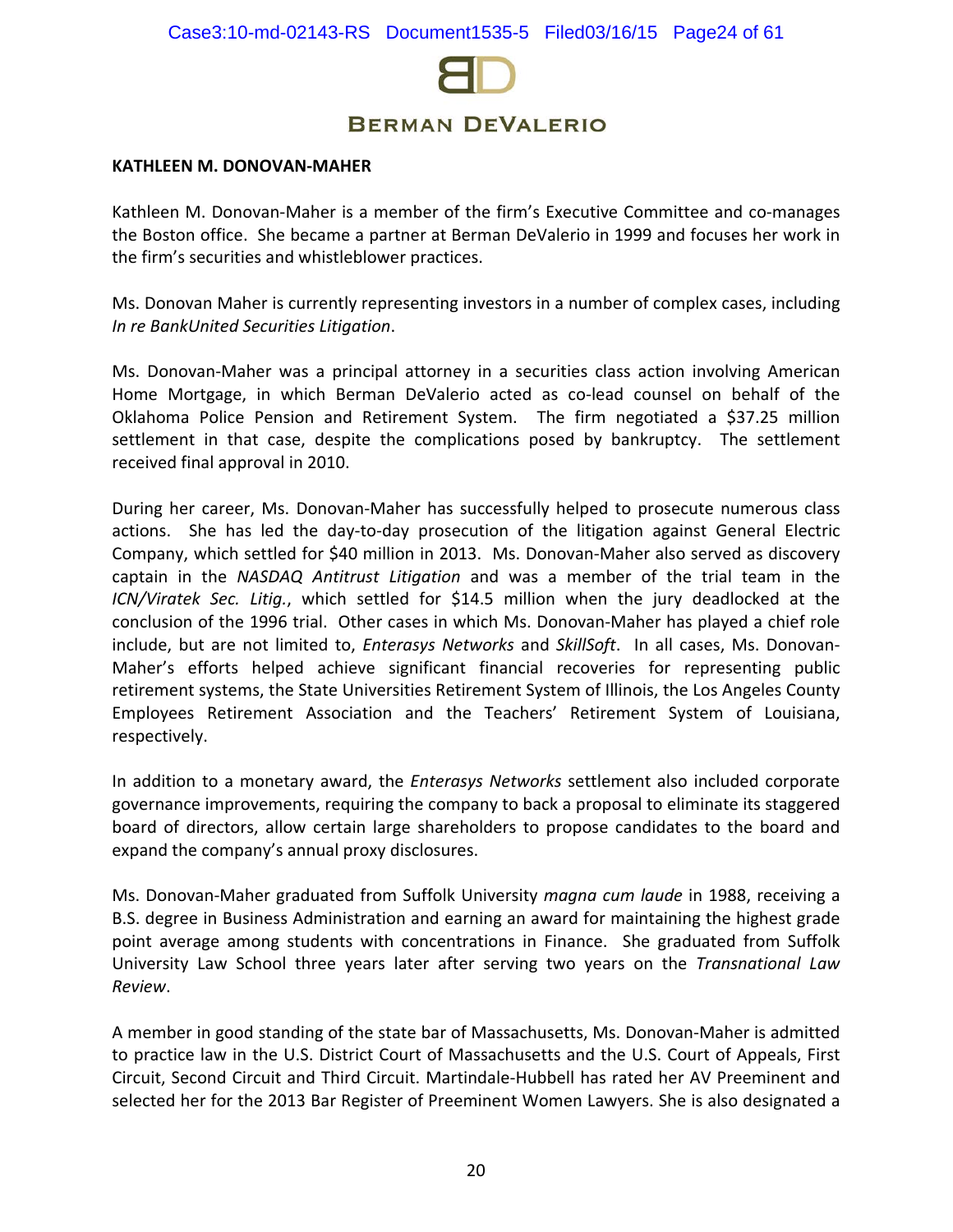

Local Litigation Star by Benchmark Litigation in 2013. Ms. Donovan-Maher is a frequent author on continuing legal education issues for such groups as ALI-ABA and PLI. She is also a member of Phi Delta Phi, Delta Mu Delta National Honor Society in Business Administration, Omicron Delta Epsilon International Honor Society of Economics, the American Bar Association and the Boston Bar Association.

### **PATRICK T. EGAN**

A partner in Boston, Patrick T. Egan focuses his practice on securities litigation. Mr. Egan has litigated numerous cases to successful resolution, recovering hundreds of millions of dollars on behalf of defrauded investors.

Mr. Egan was one of the firm's lead attorneys representing the Wyoming State Treasurer and Wyoming Retirement System in the IndyMac Mortgage-Backed Securities Litigation in which the firm achieved settlements totaling \$346 million. He was also a lead attorney representing the Michigan State Retirement Systems in the *Bear Stearns Companies* litigation stemming from the 2008 collapse [of the](http://www.bermanesq.com/Securities/CasePage.asp?caseid=647) company. Plaintiffs successfully recovered \$294.9 million for former Bear Stearns shareholders.

Mr. Egan has worked on a number of important cases, including *Lernout & Hauspie* and the related case, *Quaak v. Dexia, S.A.* Those cases stem from a massive accounting fraud scheme at Lernout & Hauspie Speech Products, N.V., a bankrupt Belgian software company. As co-lead counsel, the firm recovered more than \$180 million on behalf of former Lernout & Hauspie shareholders.

Prior to joining the firm in 1999 and being named partner in 2006, Mr. Egan worked at the U.S. Department of Labor, where he served as an attorney advisor for the Office of Administrative Law Judges.

Mr. Egan received a B.A. in Political Science *cum laude* from Providence College in 1993. In 1997, he graduated *cum laude* from Suffolk University Law School.

While at Suffolk, Mr. Egan served on the editorial board of the *Suffolk University Law Review*  and authored a note entitled, "Virtual Community Standards: Should Obscenity Law Recognize the Contemporary Community Standard of Cyberspace" 30 Suffolk University L. Rev. 117 (1996).

Mr. Egan is admitted to practice law in the states of Massachusetts, Connecticut and New York, as well as the U.S. District Courts of Massachusetts and the U.S. District Court for the Southern District of New York. He is also admitted to practice before the U.S. Supreme Court and U.S. Courts of Appeals in the First, Second and Fourth Circuits. Mr. Egan was designated a Local Litigation Star by Benchmark Litigation in 2013.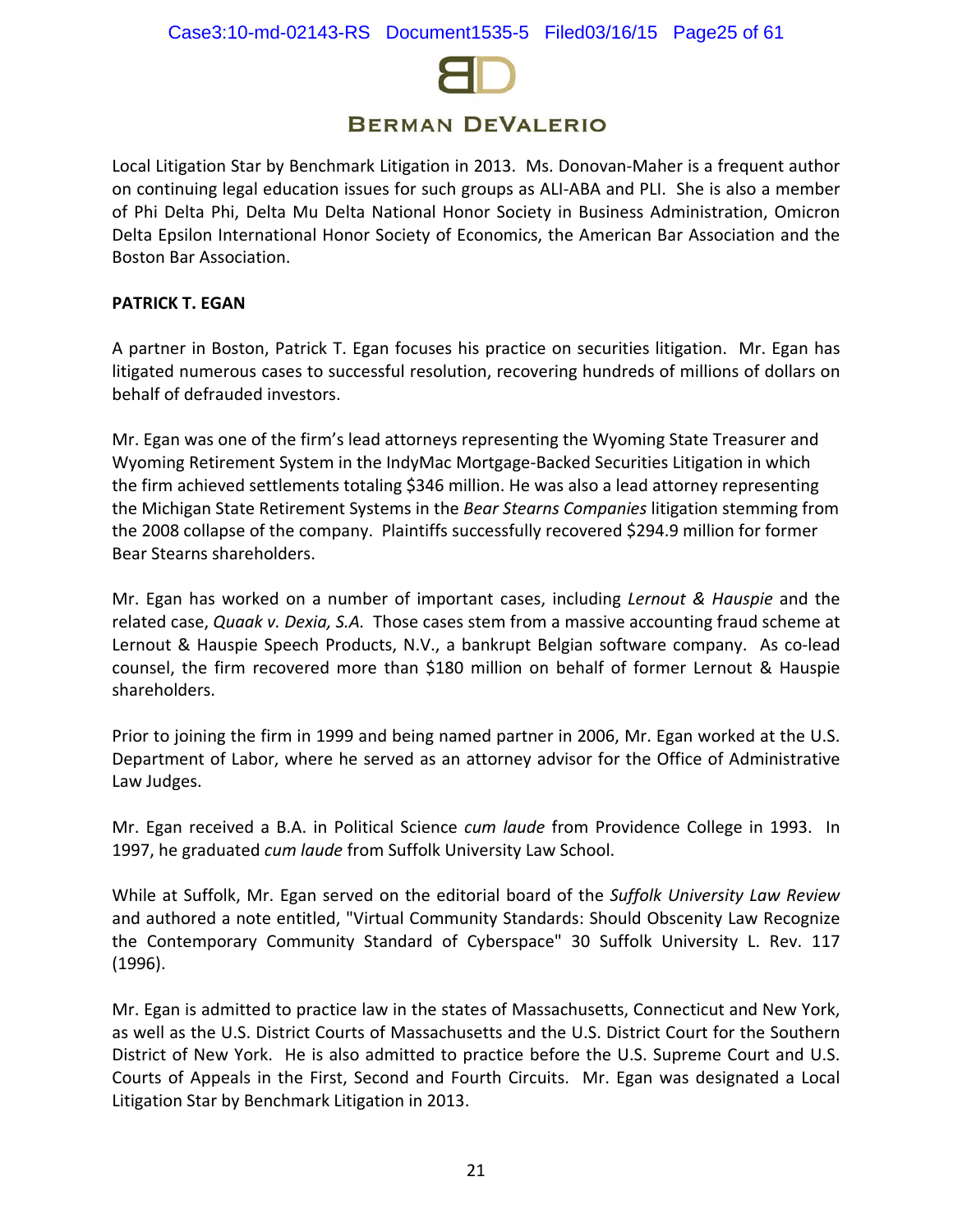

#### **CHRISTOPHER T. HEFFELFINGER**

Christopher T. Heffelfinger focuses on antitrust and securities cases and has litigated class actions in the high-tech, real estate, pharmaceutical, gasoline and manufacturing industries. Prior to joining the firm, Mr. Heffelfinger practiced securities and bankruptcy/commercial litigation for nine years with law firms in San Francisco and in Marin County, California. Mr.

Heffelfinger is a 1984 graduate of the University of the San Francisco School of Law, where he was a member of the *University of San Francisco Law Review*. He graduated from Claremont McKenna College in 1977 with a B.A. in Economics. Mr. Heffelfinger served on active duty as an infantry officer in the U.S. Marine Corps, 1977-80, for nine months, 1990 – 1991, as a Captain with a rifle company in support of Operations Desert Shield/Storm. He has lectured periodically on discovery matters, including electronically stored information, deposition practice, and evidentiary foundations in commercial litigation. For 2009-2013, Mr. Heffelfinger was named a Super Lawyer by *Northern California Super Lawyers Magazine*. He has an AV® Preeminent rating from Martindale-Hubbell.

Significant cases in which Mr. Heffelfinger has had a leadership or active role, include the following: *In re Reformulated Gasoline & Patent Litigation* (C.D. Cal.), alleging that Unocal violated the Cartwright Act by entering into unlawful combinations with standard setting organizations (\$48 million settlement); *In re LDK Solar Company Securities Litigation* (N.D. Cal.), alleging an inventory accounting fraud involving the accounting treatment of different grades of poly silicon used in the production of solar panels (\$16 million settlement); *In re Broadcom Securities Litigation* (C.D. Cal.), alleging the improper accounting treatment of warrants used by Broadcom to make acquisitions of other companies (\$150 million settlement); *In re Norvir Antitrust Litigation* (N.D. Cal.), alleging that the defendant pharmaceutical company had engaged in an illegal leveraged monopoly in the sale of its AIDS boosting drug known as Norvir (or Ritanovir) (\$10 million settlement); *In re Dynamic Random Access Memory (DRAM) Antitrust Litigation* (N.D. Cal.), alleging a conspiracy by major manufacturers of DRAM to fix prices over a four-year period (\$320 million settlements); *In re Warnaco Securities Litigation* (S.D.N.Y.), alleging that defendants had issued materially false and misleading financial statements by vastly overstating the value of inventory (\$12 million settlement); *In re Toys 'R' Us Antitrust Litigation* (E.D.N.Y.), alleging that Toys 'R' Us had conspired with certain toy manufacturers not to sell certain popularly promoted toys, advertised on television, to deep discount retailers such as Costco (\$56 million settlement consisting of (a) a cash component of \$20 million, and (b) a toy component of \$36 million of toys delivered to charitable organizations and needy children in each of the fifty states by the Marine Corps Toys for Tots Foundation). In addition Mr. Heffelfinger has acted as court-appointed lead reseller allocation counsel in both *In re Static Random Access Memory (SRAM) Antitrust Litigation* (N.D. Cal.), and *In re Dynamic Random Access Memory (DRAM) Indirect Antitrust Litigation* (N.D. Cal.), in settlement fund allocation proceedings, from 2011-2013.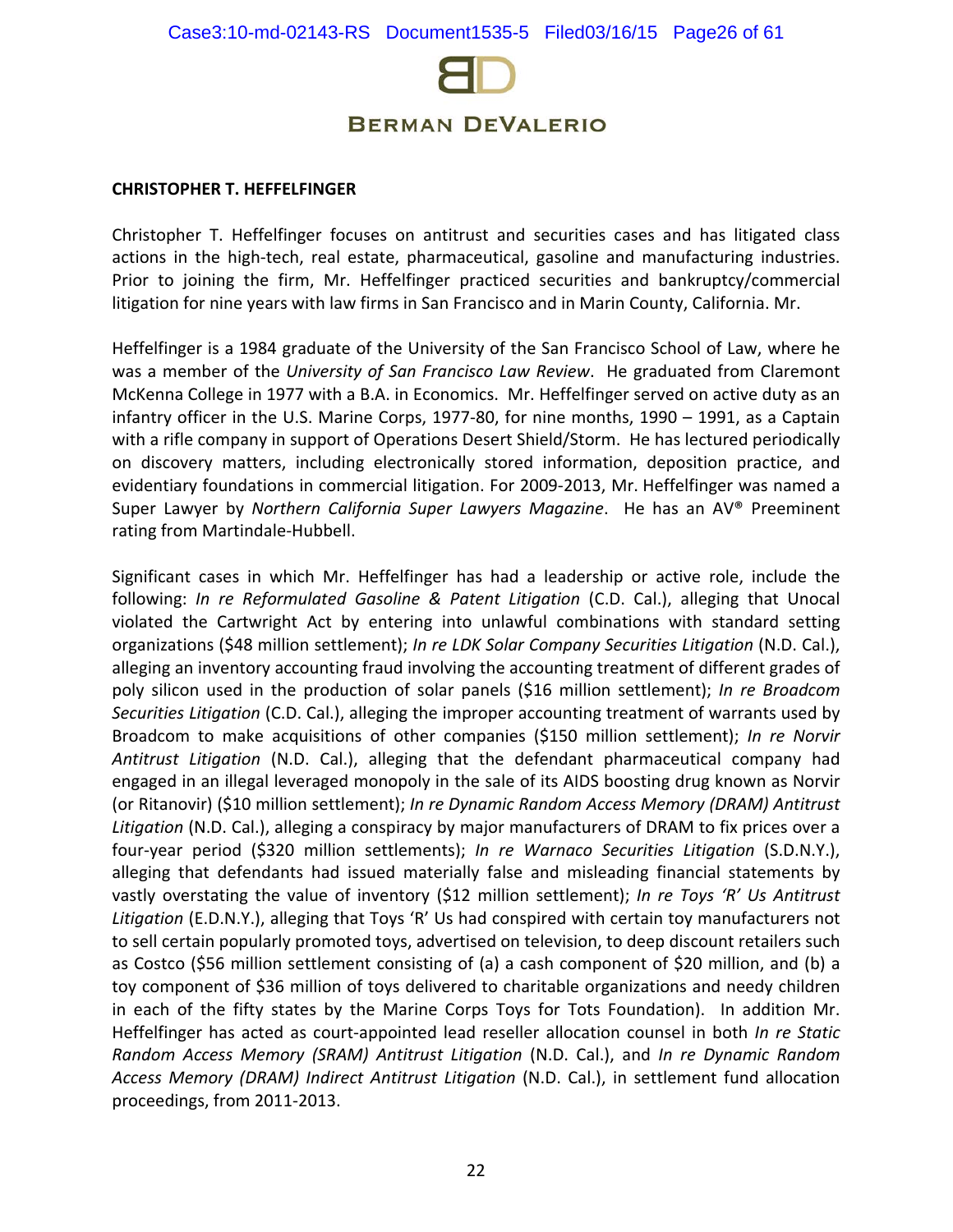

#### **NICOLE LAVALLEE**

Nicole Lavallee, the Managing Partner in the San Francisco office, focuses her practice on securities and derivative litigation and is an integral member of the firm's New Case Investigations Team for institutional clients. The team investigates potential securities law violations to determine whether a case meets the firm's exacting standards. Ms. Lavallee is also a member of the Firm's executive committee.

Over the past two decades, she has prosecuted a number of the firm's high-profile securities fraud cases. She was one of the lead partners prosecuting the *IndyMac Mortgage-Backed Securities* action. Although the issuing bank was in receivership, the underwriter defendants settled for \$340 million. She was also a lead attorney representing the Massachusetts Laborers' Pension Fund as co-lead plaintiff in a class action alleging that International Rectifier Corp. and certain of its former officers and directors manipulated the company's financial results. The case settled for \$90 million in 2009 and was granted final court approval in February 2010. Ms. Lavallee was also the lead attorney representing the Louisiana Municipal Police Employees' Retirement System as co-lead plaintiff in the *KLA-Tencor Corp.* options-backdating class action, which recently settled for \$65 million. At the conclusion of the case, Judge Charles R. Breyer praised plaintiffs' counsel for "working very hard" in exchange for an "extraordinarily reasonable" fee. "I appreciate the fact that you've done an outstanding job, and you've been entirely reasonable in what you've done," he said. Ms. Lavallee was also the partner responsible for the day-to-day prosecution of a derivative insider trading action against Lawrence J. Ellison, the Chief Executive Officer of Oracle Corporation, which led to changes to the company's insider trading policies. As part of the 2005 settlement negotiated by plaintiffs' counsel, Mr. Ellison agreed to make \$100 million in charitable donations in Oracle's name and pay plaintiffs' attorneys' fees and expenses. At the hearing on summary judgment, the judge praised Ms. Lavallee's work, stating: "Ms. Lavallee, I just wanted to tell you I thought your brief was excellent." She is currently prosecuting several securities class actions including *In re Zynga Inc. Securities Litigation.*

Ms. Lavallee also prosecuted individual and opt-out actions on behalf of several public pension fund clients. Though the details of these settlements are confidential, clients obtained results that far exceed their pro-rata share of the corresponding class action.

Ms. Lavallee is a 1989 graduate of the French Civil Law School at Université de Montréal in Montreal and obtained her Common Law degree from Osgoode Hall Law School in Toronto. She is a member of the State Bar of California and admitted to practice in all the district courts of California, the district court of Colorado and the Ninth Circuit. She is AV Preeminent rated by Martindale-Hubbell.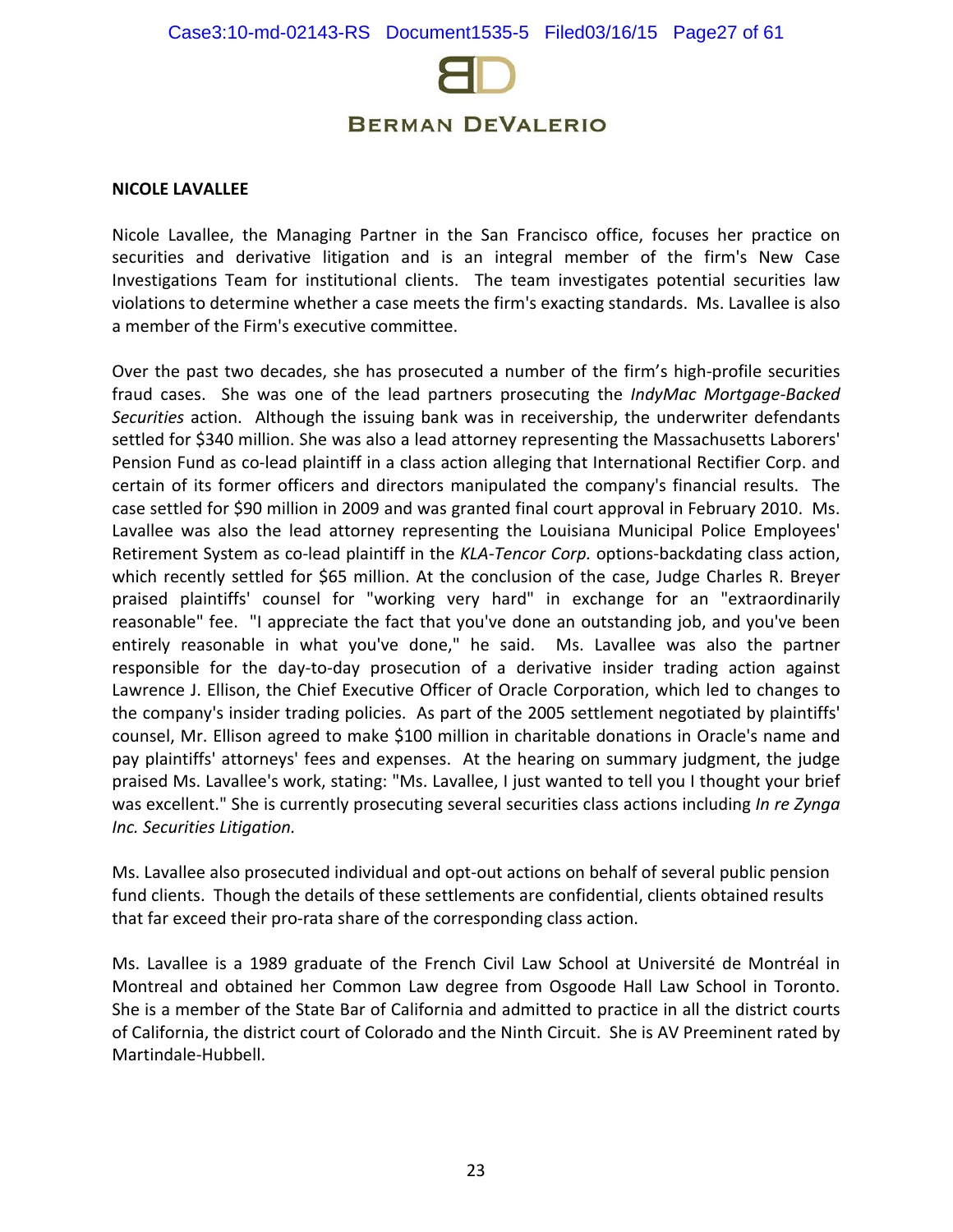

#### **KRISTIN J. MOODY**

Kristin J. Moody is a Partner in the firm's Boston office, where she focuses her practice on securities litigation. She has successfully litigated numerous class actions that have resulted in substantial settlements for defrauded investors.

Ms. Moody represents lead and named plaintiffs in *In re Zynga, Inc. Securities Litigation*, where she investigated and drafted the complaint and the opposition to the motions to dismiss, which are currently pending. Further, Ms. Moody investigated and drafted the consolidated amended complaint in a class action against General Electric Co., certain of its officers and directors and underwriters of its public offering, drafted lead plaintiff's opposition to defendants' motions to dismiss and subsequent briefing with the court, and conducted discovery in this matter. The case settled for \$40 million. Further, Ms. Moody is a member of the litigation team representing co-lead plaintiff in *In re BP p.l.c. Securities Litigation*, where she helped draft the amended complaint and the opposition to defendants' motion to dismiss. She also represents four Ohio pension funds in connection with a separate, individual action filed against BP in connection with the funds' purchase of BP ordinary shares on the London Stock Exchange. She participated in the investigation and drafting of the complaint in that action.

Ms. Moody also managed litigation, coordinated and conducted discovery, counseled clients and participated in mediation in *In re Force Protection Securities Litigation*, which settled for \$24 million. Ms. Moody also coordinated and conducted discovery, counseled the client and participated in mediation in litigation against International Rectifier Corp*.* and several of its former officers and directors, which settled for \$90 million. In addition, Ms. Moody participated in the motion to dismiss briefing and mediation in *In re American Home Mortgage Securities Litigation*, which settled for \$37.25 million, despite the difficulties American Home's bankruptcy posed to asset recovery.

Prior to joining Berman DeValerio, Ms. Moody practiced at Holland & Knight, LLP in Boston and Morrison & Foerster, LLP in San Francisco. While at Morrison & Foerster, Ms. Moody represented clients in complex commercial litigation matters with a focus on securities litigation. At Holland & Knight, she represented clients in a range of white-collar criminal matters, government and regulatory investigations and complex civil litigation, including securities litigation. Ms. Moody has also represented clients in a number of *pro bono* matters, including discrimination and political asylum cases.

Ms. Moody has published several articles in the areas of accounting fraud, securities class actions and derivative suits. She has also taught business law courses at Fisher College and sits on the Fisher College Advisory Board. Ms. Moody is also a member of the non-profit Generation Citizen's Advisory Board.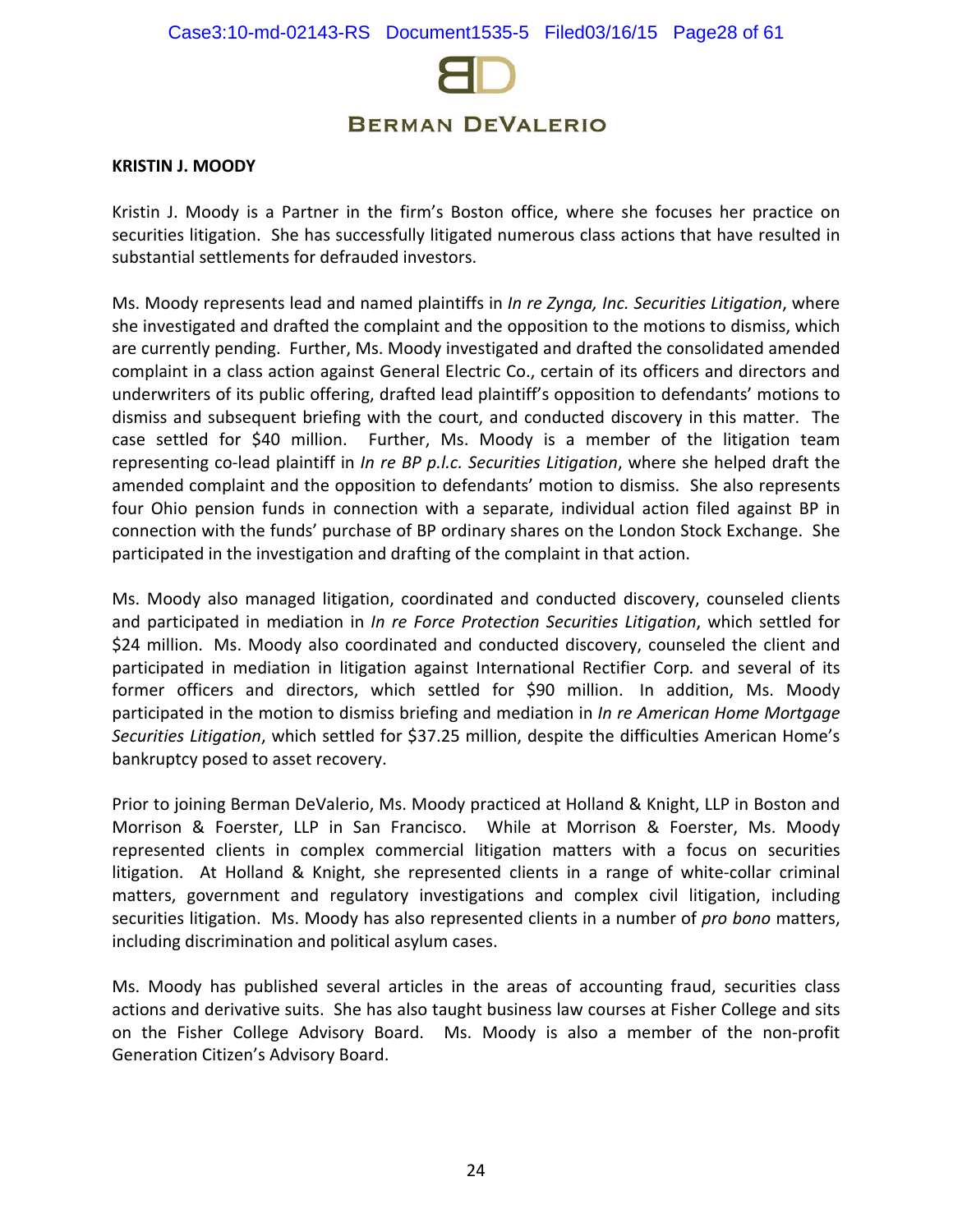

Ms. Moody earned an LL.M. from New York University School of Law in 2003, a J.D. *cum laude* from Boston College Law School in 1999, and a B.A. in English and Legal Studies *cum laude* from Bucknell University in 1995. While in law school, she was Notes and Comments Editor of the *Boston College International and Comparative Law Review* and was active in the Women's Law Center.

Ms. Moody is a member in good standing of the state bars of Massachusetts and California and is also admitted to practice in U.S. District Court of Massachusetts and the U.S. Courts of Appeals for the First Circuit, the Federal Circuit and the Third Circuit.

#### **MATTHEW D. PEARSON**

A Partner in the San Francisco office, Matthew D. Pearson focuses his practice on securities and antitrust litigation.

Mr. Pearson is currently working on several antitrust cases, including the *In re [New Motor](http://www.bermanesq.com/Antitrust/CasePage.asp?caseid=464)  [Vehicles Canadian Export Antitrust Litigation](http://www.bermanesq.com/Antitrust/CasePage.asp?caseid=464)*, an action alleging that major auto manufacturers unlawfully conspired to stop the export of cheaper new Canadian vehicles into the United States for use or resale. The case has partially settled with Toyota Motor Sales, U.S.A., Inc. for \$35 million. The settlement requires court approval.

Prior to joining Berman DeValerio in 2005, Mr. Pearson earned a B.A. in Political Science in 1999 from the University of California, Los Angeles, and a J.D. from the University of California, Davis, School of Law in 2004.

While in law school, Mr. Pearson completed the King Hall Public Service Law Program and worked as a legal intern assigned to a felony trial team at the Sacramento County District Attorney's Office.

Mr. Pearson has been admitted to practice law in the State of California, as well as the United States District Courts for the Northern, Central and Southern Districts of California.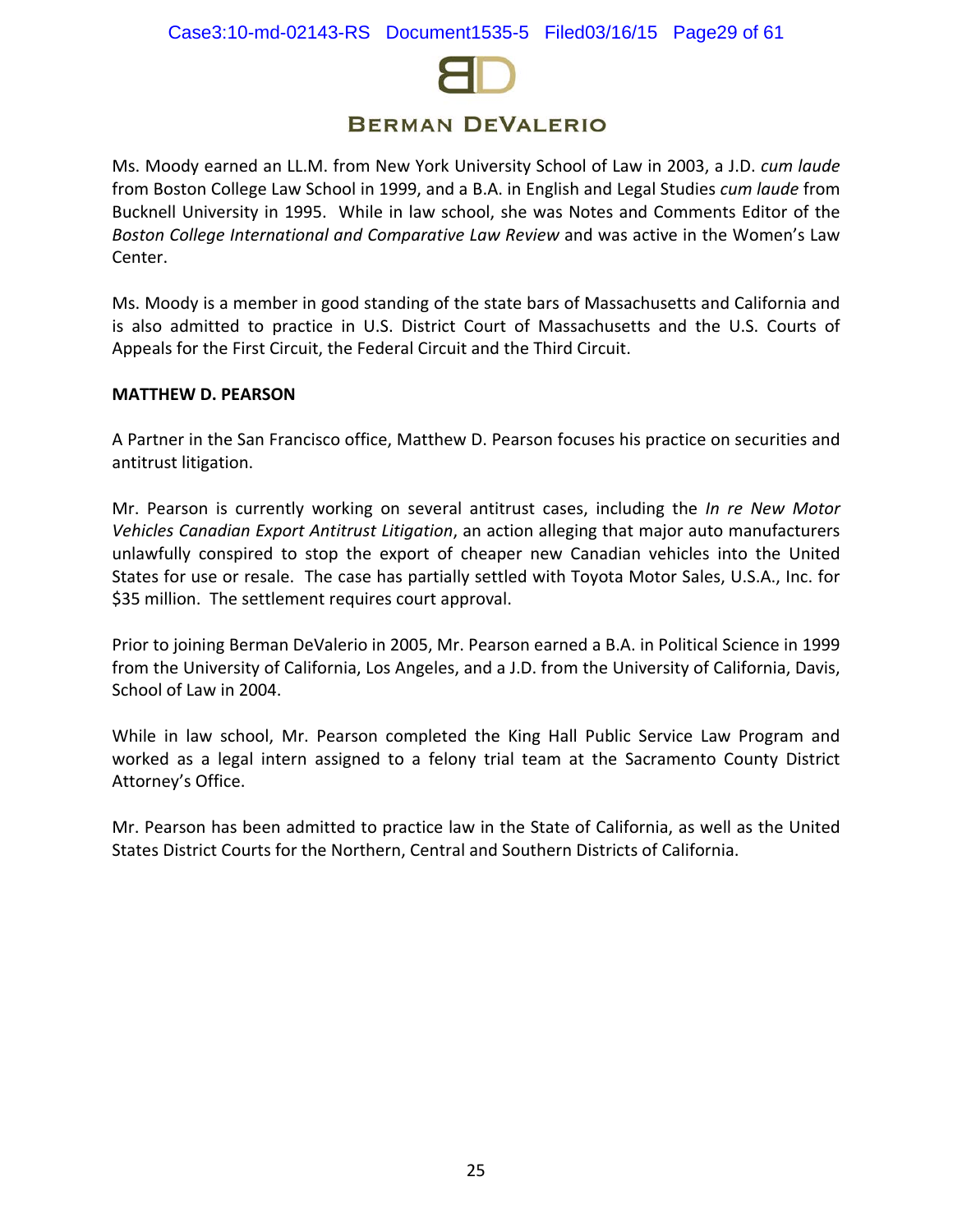

#### **TODD A. SEAVER**

A partner in the San Francisco office, Todd A. Seaver litigates both antitrust and securities matters, with a primary focus on antitrust litigation.

Mr. Seaver is currently working in a leading role in several cases, including *In re Lithium Ion Batteries Antitrust Litigation*, where he is co-lead counsel for direct purchasers, and *In re Optical Disk Drive Antitrust Litigation*. In addition, Mr. Seaver leads plaintiffs' efforts in *In re New Motor Vehicles Canadian Export Antitrust Litigation*, in which Berman DeValerio is lead counsel. The case alleges that major auto manufacturers unlawfully conspired to stop the export of cheaper new Canadian vehicles into the United States for use or resale. The case has partially settled with Toyota Motor Sales U.S.A. for \$35 million and with General Motors of Canada for \$20.15 million. . Mr. Seaver is one of the lead counsel in *Online DVD Rental Antitrust Litigation* and also worked on a number of the firm's high-profile cases including *Cardizem CD*, still the leading generic drug competition case, which settled in 2003 for \$80 million.

Mr. Seaver is also extensively involved in a case against major credit rating agencies, *CalPERS v. Moody's Corp*. The case, filed on behalf of the nation's largest state pension fund, the California Public Employees' Retirement System, is landmark litigation that seeks to hold the rating agencies financially responsible for alleged negligent misrepresentations in rating structured investment vehicles.

Mr. Seaver was previously associated with the law firm Devine, Millimet & Branch, P.A., where he practiced commercial litigation. He was also an adjunct Professor of Law with the New England School of Law in 2003, teaching Appellate Advocacy.

Mr. Seaver graduated *magna cum laude* from Boston University in 1994 with a B.A. in International Relations. He earned a M.Sc. from the London School of Economics in 1995 and graduated *cum laude* from the American University Washington College of Law in 1999.

While in law school, Mr. Seaver served as a law clerk at the Federal Trade Commission's Bureau of Competition and as a judicial extern for the Honorable Ricardo M. Urbina, U.S. District Court for the District of Columbia.

Mr. Seaver has been admitted to practice law in the states of California, Massachusetts and New Hampshire. He is also a member of the American Bar Association's Antitrust Section, and is serving a two-year term as a Director for the San Francisco Bar Association's Antitrust Committee in 2012-13.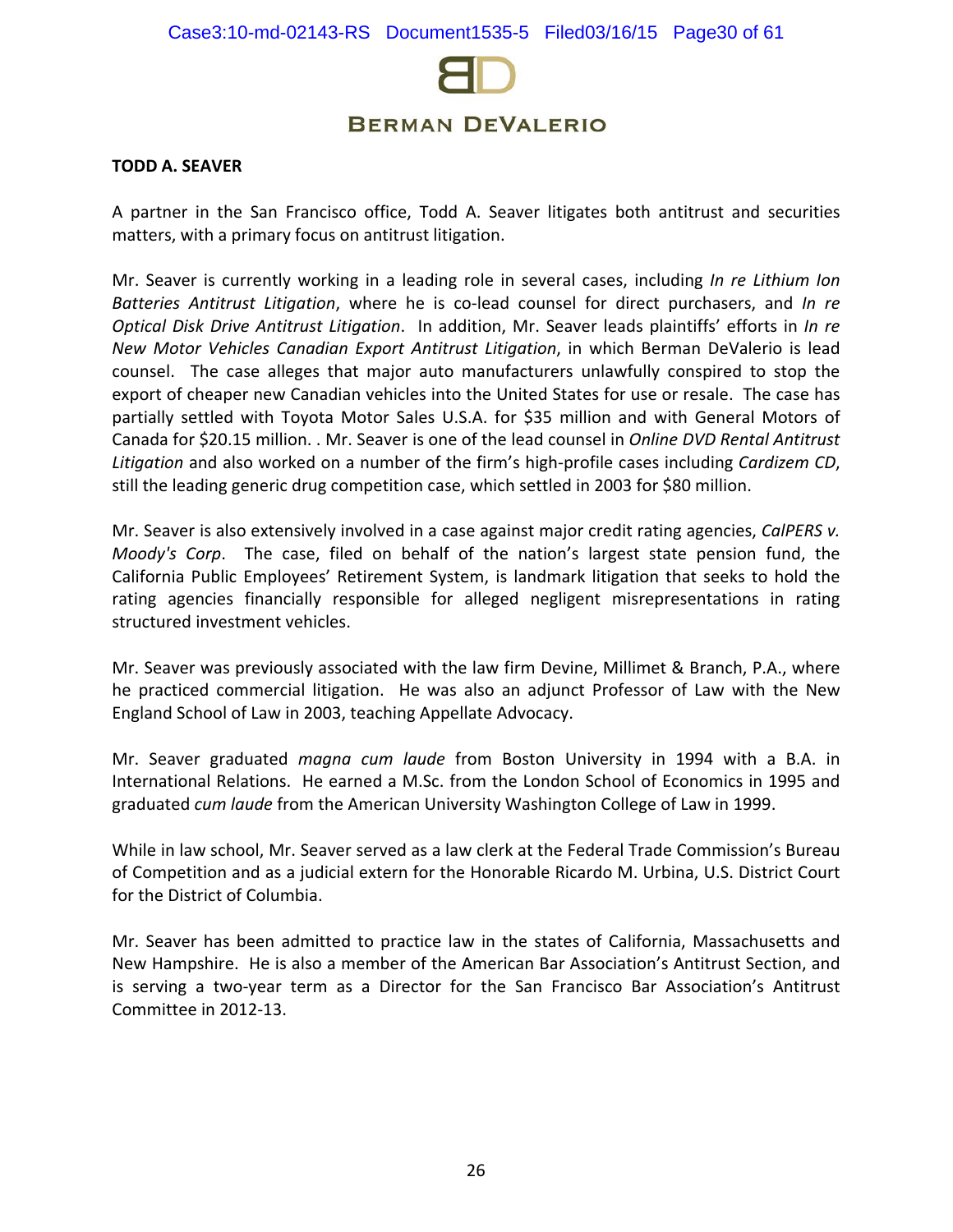

#### **LESLIE R. STERN**

A partner in Boston, Leslie R. Stern heads the New Case Investigations Team for institutional clients. The team investigates possible securities law violations, gauging clients' damages and evaluating the merits of cases to determine the best course of legal action.

In her role with the New Case Investigations Team, Ms. Stern oversees a portfolio monitoring program that combines the power of an online loss calculation system with the hands-on work of a dedicated group of attorneys, investigators and financial analysts. Her case development duties include preparing detailed case analyses and recommendations, and advising clients on their legal options.

Ms. Stern is a seasoned litigator with more than a decade of experience on cases such as *[Carlson v. Xerox Corp](http://www.bermanesq.com/Securities/CasePage.asp?caseid=347)*., in which Berman DeValerio represented the Louisiana State Employees' Retirement System as co-lead counsel. Upon approval in January 2009, the \$750 million Xerox settlement ranked as the 10th largest securities class action recovery of all time. Ms. Stern also worked on *[In re Bristol Myers-Squibb Sec. Litig.](http://www.bermanesq.com/Securities/CasePage.asp?caseid=443)*, which settled for \$300 million, and *In re Zila Inc. Sec. Litig.*, which settled for \$5.75 million.

Prior to joining Berman DeValerio in 1998 and being named partner in 2003, Ms. Stern practiced general civil litigation. She earned a B.S. degree in Finance from American University in 1991 and graduated *cum laude* from Suffolk University Law School in 1995.

While at Suffolk, Ms. Stern served on the Suffolk University Law Review's editorial board and authored three publications.

Ms. Stern has been admitted to practice law in the Commonwealth of Massachusetts and the U.S. District Court of Massachusetts. She has also been admitted to practice in the First and Fourth Circuits of the U.S. Courts of Appeals. Ms. Stern is a founding member of the International Financial Litigation Network and a member of the National Association of Public Pension Attorneys. She was also designated a Local Litigation Star by Benchmark Litigation 2013.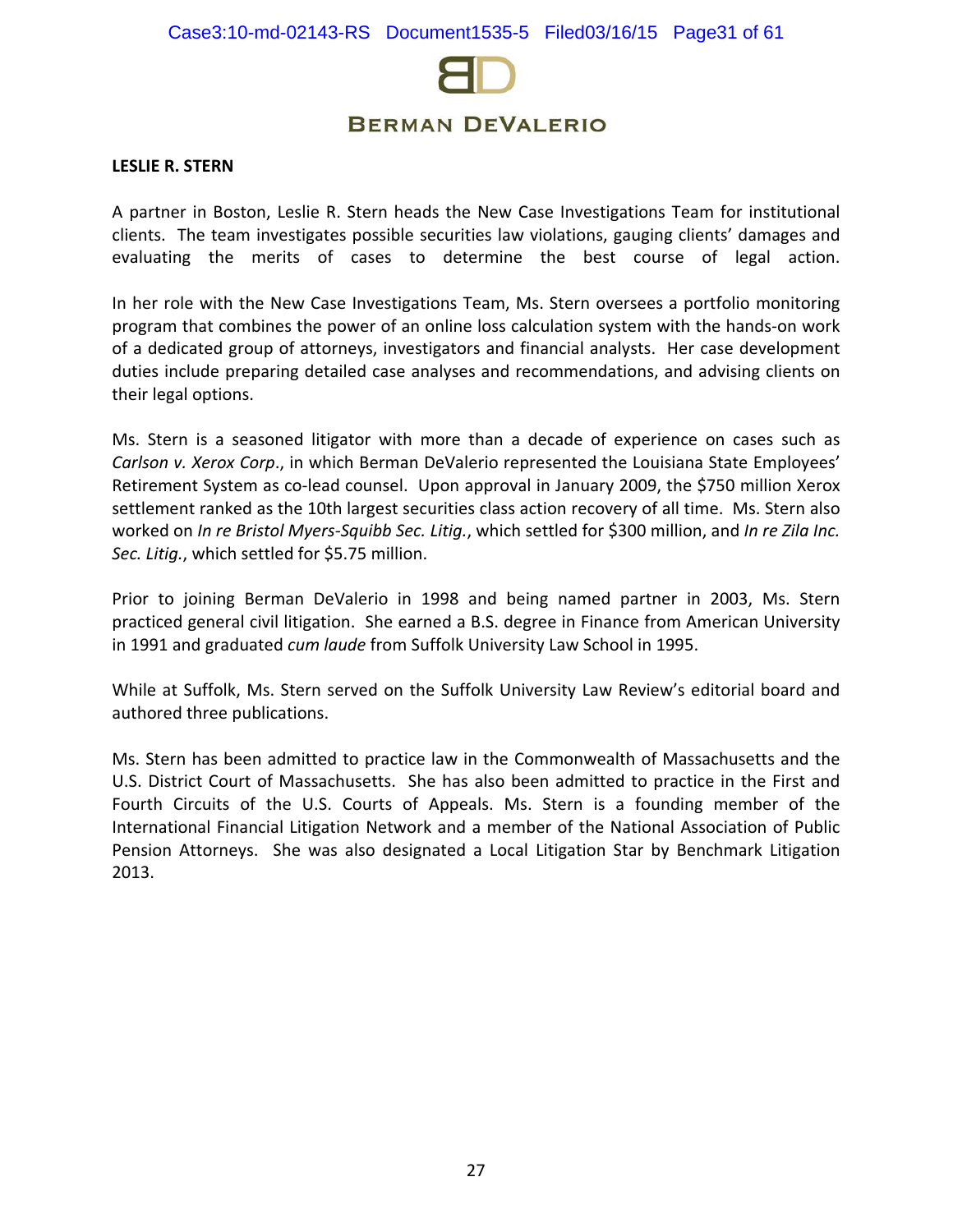

#### **JOSEPH J. TABACCO, JR.**

Joseph J. Tabacco, Jr., the founding member of Berman DeValerio's San Francisco office, actively litigates antitrust, securities fraud, commercial high tech and intellectual property matters.

Prior to 1981, Mr. Tabacco served as senior trial attorney for the U.S. Department of Justice, Antitrust Division in both the Central District of California and the Southern District of New York. In that capacity, he had major responsibility for several criminal and civil matters, including the antitrust trial of *U.S. v. IBM*. Since entering private practice in the early 1980s, Mr. Tabacco has served as trial or lead counsel in numerous antitrust and securities cases and has been involved in all aspects of state and federal litigation. In private practice, Mr. Tabacco has also tried a number of securities cases, each of which resolved successfully at various points during or after trial, including *In re MetLife Demutualization Litigation* (settled after jury empanelled), *Gutman v. Howard Savings Bank* (plaintiffs' verdict after six-week trial), *In re Equitec Sec. Litigation* (settled after six months of trial) and *In re Ramtek Sec. Litigation*.

Mr. Tabacco was one of the firm's lead attorneys representing the Wyoming State Treasurer and Wyoming Retirement System in the IndyMac Mortgage-Backed Securities Litigation in which the firm achieved settlements totaling \$346 million. He is also currently overseeing a number of cases, including *CalPERS v. Moody's Corp.*, No. CGC-09-490241 (Super. Ct. San Francisco), a pioneering attempt to hold credit rating agencies financially responsible for their alleged negligence in rating structured investment vehicles. He is also overseeing *In re Lithium Ion Batteries Antitrust Litigation*, No. 13-md-2420-YGR (N.D. Cal.), a case alleging a conspiracy to fix the prices of lithium ion rechargeable batteries, which affected the prices paid for the batteries and certain products in which the batteries are used and which the defendants sell.

Since 2008, Mr. Tabacco has served as an independent member of the Board of Directors of Overstock.com, a publicly traded company internet retailer. He is Chair of the Board's Corporate Governance Committee and also serves as a member of the Board's Audit and Compensation Committees. He also frequently lectures and authors articles on securities and antitrust law issues and is a member of the Advisory Board of the Institute for Consumer Antitrust Studies at Loyola University Chicago School of Law and the Advisory Board of the Center for Law, Economics & Finance at the George Washington School of Law. Mr. Tabacco is also a former teaching fellow of the Attorney General's Advocacy Institute in Washington, D.C., and has served on the faculty of ALI-ABA on programs about U.S.-Canadian business litigation and trial of complex securities cases.

Mr. Tabacco was most recently named to two committees of the United States District Court for the Northern District of California by the Court's Chief Judge: (1) the Magistrate Judge Merit Selection Panel for the Northern District of California; and (2) the Northern District of California Model Protective Order Revision Committee.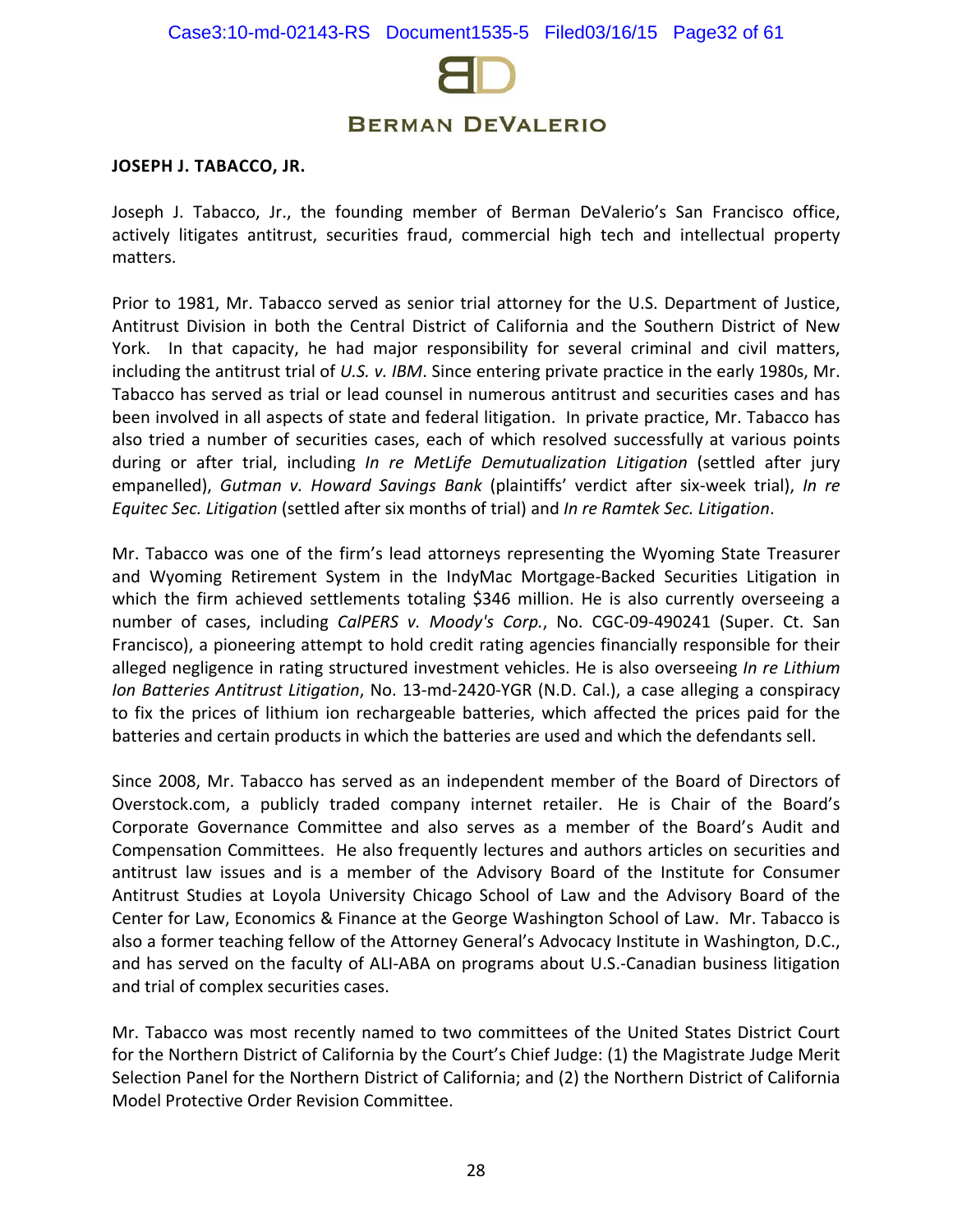

For the sixth year in a row, he has been among the top U.S. securities litigators ranked by *Chambers USA 2007-2012* and is also AV rated by Martindale-Hubbell. Mr. Tabacco has been featured by the *Daily Journal* as one of California's top 30 securities litigators, a group chosen from both the plaintiff and defense bars. He was also recognized by *Who's Who Legal* and *Global Competition Review* in their 2014 edition of *The International Who's Who of Competition Lawyers & Economists.* Additionally, for 10 consecutive years, Mr. Tabacco has been named a Super Lawyer by *Northern California Super Lawyer Magazine*, which features the top 5% of attorneys in the region. Recently, Mr. Tabacco was singled out by a top defense attorney for exemplifying "the finest tradition of the trial bar."

Mr. Tabacco has been admitted to practice law in the states of California, Massachusetts, New York and the District of Columbia (currently inactive).

### **BRYAN A. WOOD**

A partner in Boston, Bryan A. Wood focuses his practice on securities and consumer litigation and is a member of the firm's New Case Investigations Team for institutional clients.

Mr. Wood is currently overseeing a number of securities cases, including *In re BP, plc Securities Litigation Case* No. 10-md-2185 (S.D. Tex.), in which Berman DeValerio is co-lead counsel in the class action representing the Ohio Public Employees Retirement System. The case alleges BP violated federal securities laws, specifically that the Defendants made false and misleading statements regarding BP's purported improvements in process safety, the scope and implementation of BP's Operating Management System process-safety initiative, BP's ability to respond to a major oil spill, and the scope of the oil spill in the Gulf. In addition, Mr. Wood leads plaintiffs' efforts in *City of Brockton Retirement System v. Avon Products*, *Par Pharmaceutical*, and *Dunst v. Hyundai Motor America*.

He also worked extensively on the *[Carlson v. Xerox Corp.](http://www.bermanesq.com/Securities/CasePage.asp?caseid=347)* litigation. In this case, representing the Louisiana State Employees' Retirement System, Berman DeValerio received final court approval for a \$750 million settlement in January 2009. Mr. Wood was responsible for managing and supervising the firm's discovery process in the *[Xerox](http://www.bermanesq.com/Securities/CasePage.asp?caseid=347)* case.

Mr. Wood joined Berman DeValerio as an associate in 2002 and became a partner in 2009.

Prior to joining the firm, Mr. Wood was a litigation associate at both Montgomery, McCracken, Walker & Rhoads, LLP in Philadelphia and Schnader Harrison Segal & Lewis in Boston. As an associate at those firms, he represented corporations and directors in shareholder and other class action lawsuits. He also represented businesses and municipalities in general contract and employment discrimination cases.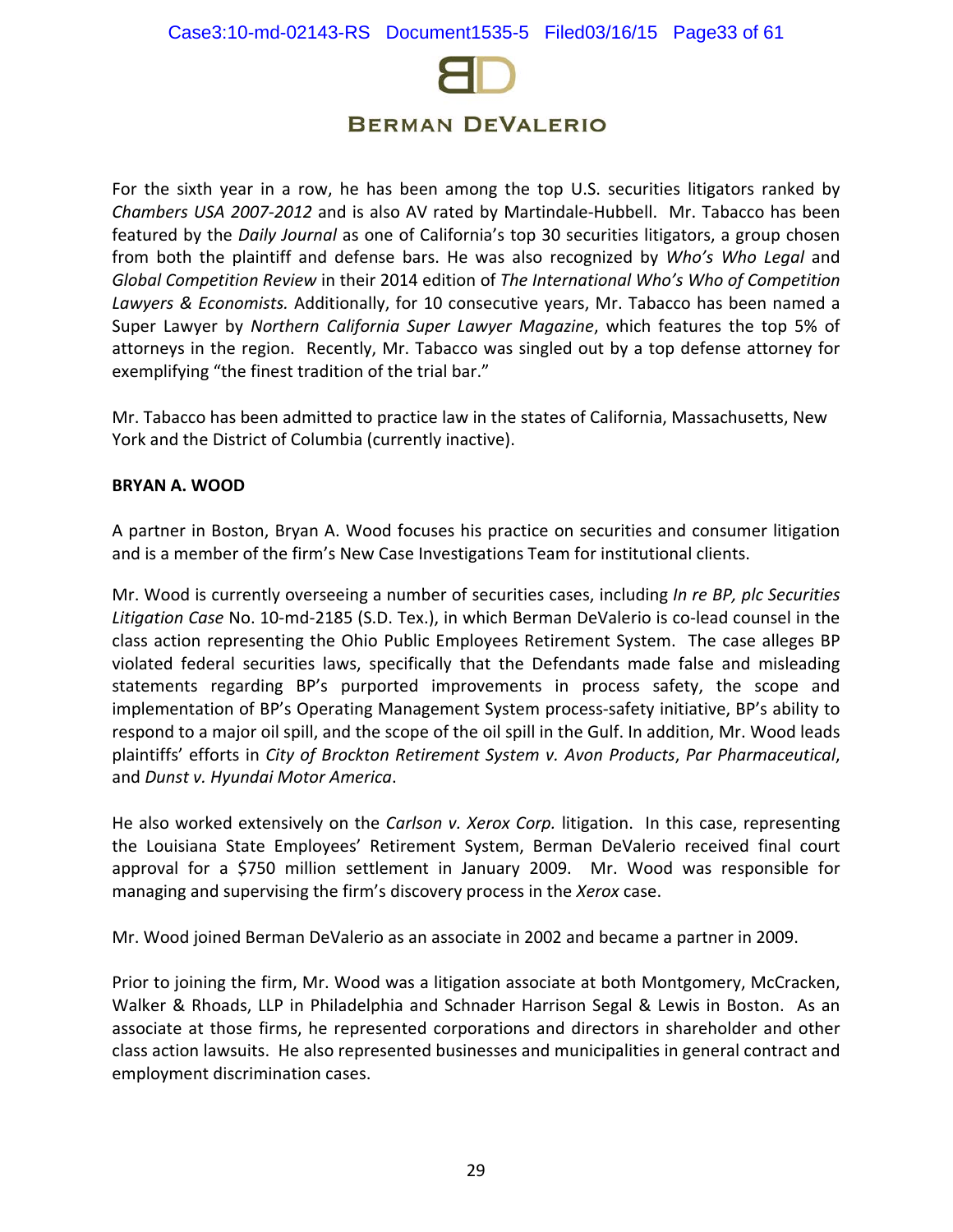

Mr. Wood graduated *cum laude* from the University of Massachusetts in 1991 with a B.A. in Sociology. In 1995, he earned an M.S. *summa cum laude* in Public Policy from the Eagleton Institute of Politics at Rutgers University and graduated *cum laude* from the Temple University Beasley School of Law in 1998. While in law school, he was the Managing Editor of the *Temple Law Review* and a board member of the Temple Law Moot Court Honor Society. In addition, Mr. Wood completed a one-year internship for the Honorable Edward R. Becker, then Chief Judge for the U.S. Court of Appeals for the Third Circuit. Mr. Wood was designated a 2013 Local Litigation Star by Benchmark Litigation, and in 2007, *Massachusetts Super Lawyer*s magazine named him a "Rising Star" in recognition of his expertise and work in securities litigation.

Mr. Wood is admitted to practice law in the Commonwealths of Massachusetts and Pennsylvania.

He is also admitted to the U.S. District Courts for the Districts of Massachusetts, Colorado and Eastern Pennsylvania, as well as the U.S. Court of Appeals for the First Circuit. Additionally, Mr. Wood is a member of the Boston Bar Association and the American Bar Association.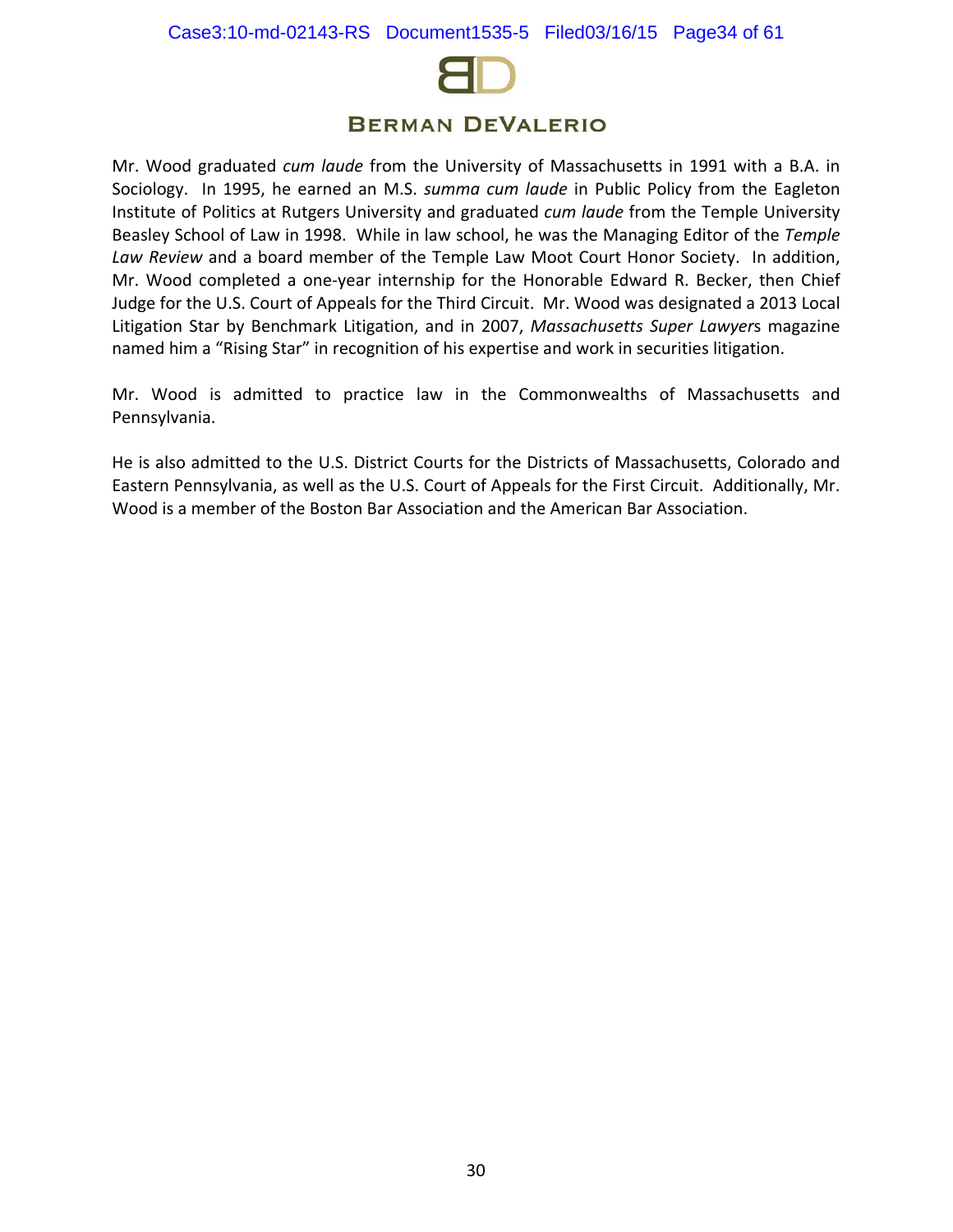

#### *Associates*

#### **DARYL DEVALERIO ANDREWS**

Daryl DeValerio Andrews, an associate in the Boston office, currently focuses her practice on securities litigation, including a case against *Atlantic Power Corp.* Ms. Andrews has successfully helped to prosecute numerous class actions. She led the discovery team in the litigation against *General Electric Company*, which settled for \$40 million in 2013 and was a principal attorney in *Sanderson v. Verdasys, Inc*. She has also been involved in a case against major credit rating agencies, *CalPERS v. Moody's Corp*. The case, filed on behalf of the nation's largest state pension fund, the California Public Employees' Retirement System, is landmark litigation that seeks to hold the rating agencies financially responsible for alleged negligent misrepresentations in rating structured investment vehicles.

Prior to joining the firm as an associate in 2009, Ms. Andrews was a litigation associate at Sherin and Lodgen LLP, where she practiced civil litigation with an emphasis on bankruptcy and real estate litigation, and employment law.

After graduating from Boston University School of Law in 2003, Ms. Andrews clerked for Judge Michael A. Ponsor, U.S. District Court, District of Massachusetts. During law school, she served on the Public Interest Law Journal and was a legal intern for the U.S. Attorney's Office, Civil Division, where she drafted dispositive motions for a variety of cases and researched legal issues for briefs and motions. She also interned for two years at Shelter Legal Services, assisting low-income clients on legal matters such as housing, credit, employment and family law issues.

Ms. Andrews earned a B.A. in Education from Smith College in 1997. She was named a "Rising Star" in 2007, 2008, and 2013 by *Massachusetts Super Lawyers Magazine*.

Ms. Andrews is admitted to practice law in the Commonwealth of Massachusetts and the U.S. District Court of Massachusetts.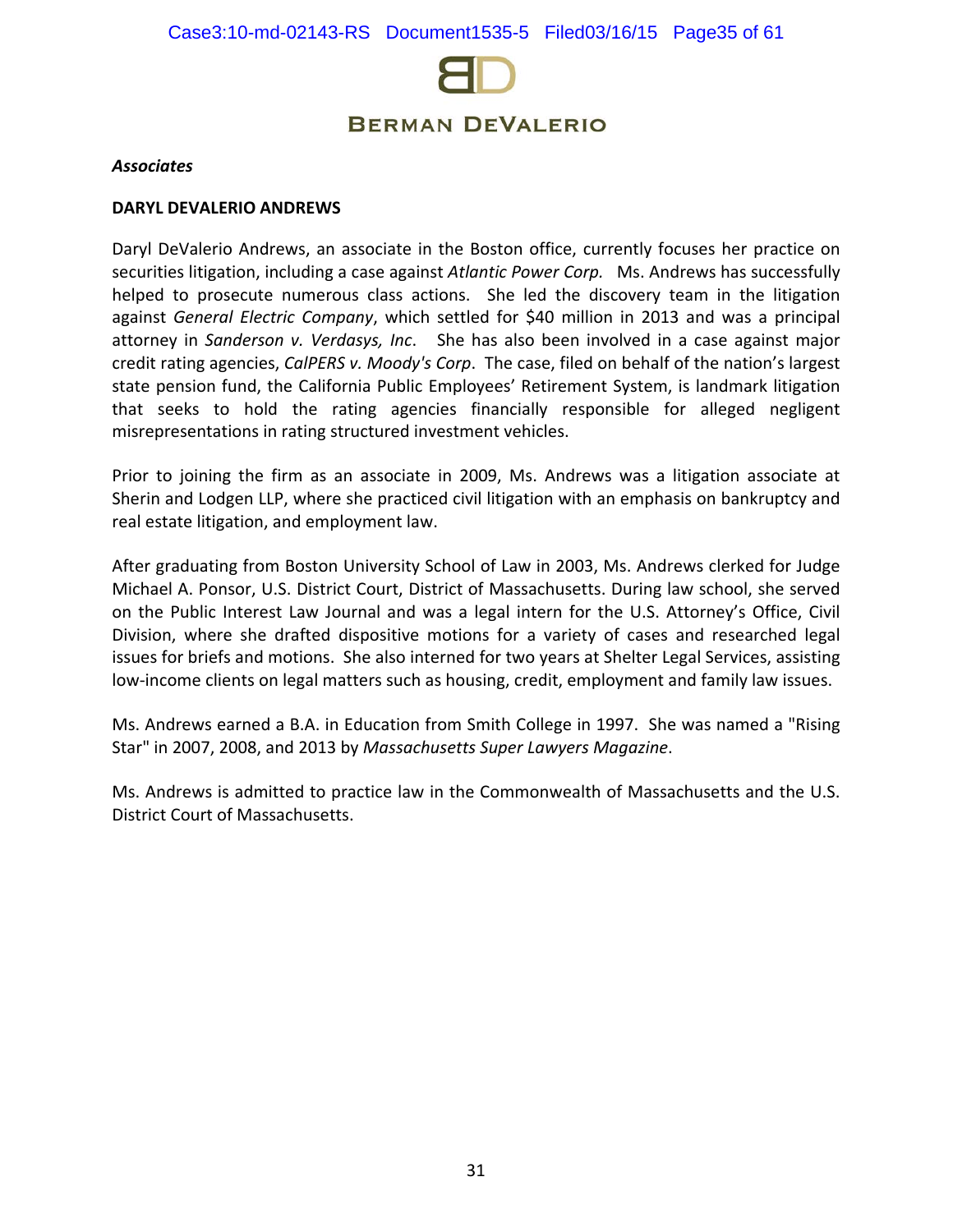

#### **STEVEN J. BUTTACAVOLI**

An associate in the firm's Boston office, Steven J. Buttacavoli focuses his practice on securities litigation.

At Berman DeValerio, Mr. Buttacavoli has helped coordinate lead plaintiff's investigation and analysis of securities fraud claims against the General Electric Co., drafted the consolidated amended complaint in a class action against the company, drafted lead plaintiff's opposition to defendants' motions to dismiss and subsequent briefing with the court, and conduct discovery in this matter. The parties have reached a tentative settlement, which is before the court for preliminary approval. Mr. Buttacavoli is also an integral member of the litigation team representing co-lead plaintiff in *In re BP p.l.c. Securities Litigation*, where he has assisted in drafting the amended complaint, drafting the opposition to defendants' motion to dismiss, and analyzing discovery obtained in this matter. He also represents four Ohio pension funds in connection with a separate, individual action filed against BP in connection with the funds' purchase of BP ordinary shares on the London Stock Exchange. Mr. Buttacavoli also helped coordinate lead plaintiff's investigation and analysis of securities fraud claims against the former top executives of BankUnited, draft the consolidated amended complaint and opposition to defendants' motions to dismiss, and draft materials prepared in connection with the mediation and proposed settlement of the *BankUnited* matter. In addition, Mr. Buttacavoli has advised numerous clients in connection with potential claims involving custodian banks' foreign currency exchange pricing practices.

Prior to joining Berman DeValerio in 2009, Mr. Buttacavoli worked as an associate at Foley Hoag LLP in Boston, where he defended securities class actions and Securities and Exchange Commission enforcement actions, conducted internal investigations, responded to criminal investigations by the United States Attorney's Office and advised clients in connection with litigation risk analysis and mitigation strategies.

Mr. Buttacavoli earned an A.B. in International Relations from the College of William & Mary and a Master of Public Policy degree from Georgetown University. In 2001, he earned his J.D., *magna cum laude,* from the Georgetown University Law Center, where he was a member of the Order of the Coif. Mr. Buttacavoli was also a Senior Articles and Notes Editor for the *American Criminal Law Review.*

Mr. Buttacavoli is admitted to practice in the state and federal courts of the Commonwealth of Massachusetts and the United States Courts of Appeals for the First and Third Circuits.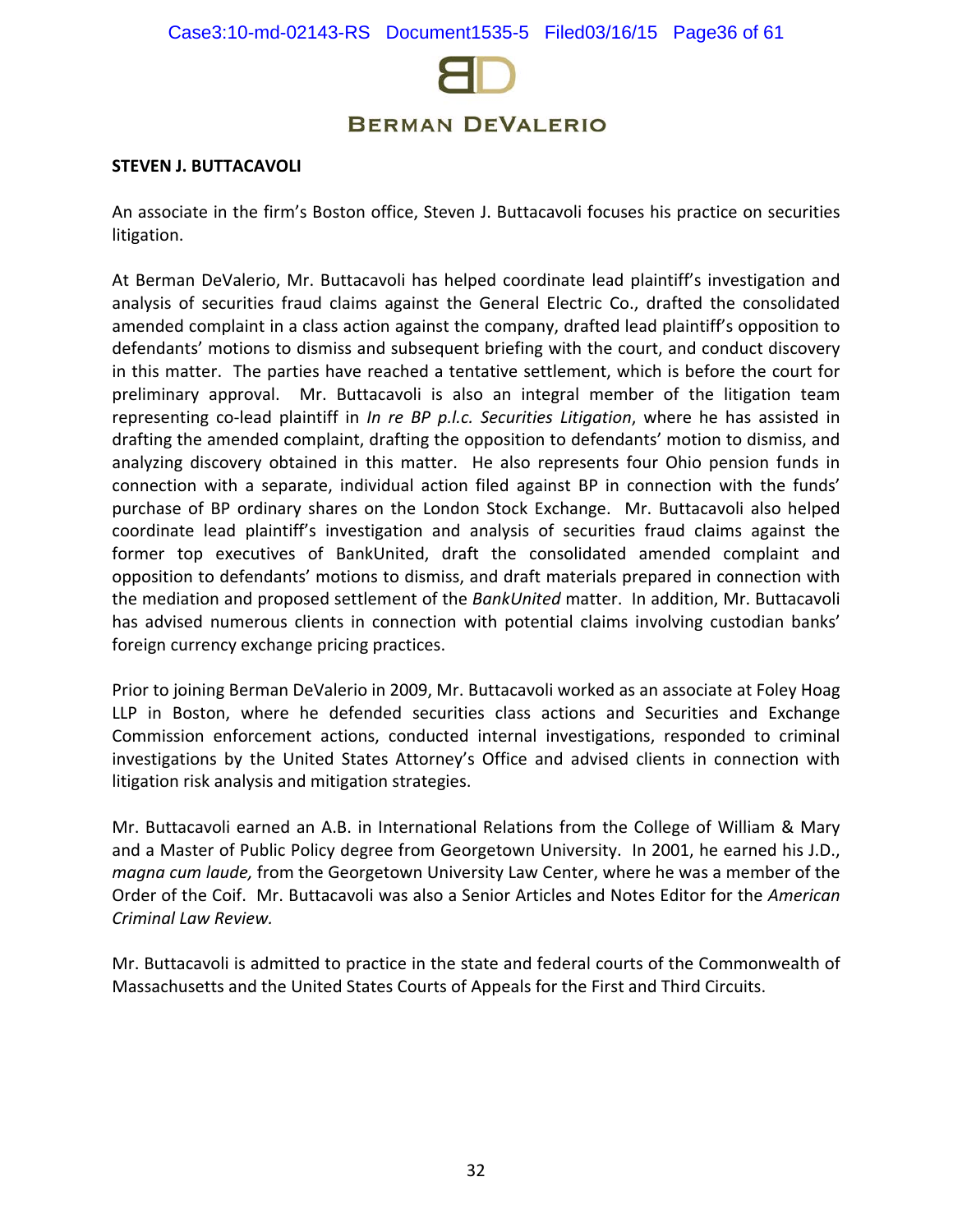

#### **VICTOR S. ELIAS**

An associate in the firm's San Francisco office, Victor S. Elias focuses his practice on securities fraud litigation. Prior to joining Berman DeValerio in 2012, Mr. Elias worked as an associate at a San Francisco Bay Area-based law firm where he represented plaintiffs in multidistrict antitrust and securities fraud class actions and also represented clients in matters involving complex business, consumer protection, personal injury, False Claims Act, unfair competition and civil rights litigation. Mr. Elias previously served for two years as a judicial law clerk for the Honorable Micaela Alvarez at the United States District Court for the Southern District of Texas.

While in law school, Mr. Elias served as an extern for the Honorable Anthony W. Ishii at the U.S. District Court for the Eastern District of California, and as an extern for the late Honorable Paul Boland at the California Court of Appeal, Second District. Before attending law school, Mr. Elias worked as a law clerk for Disability Rights Advocates, a California-based class action litigation firm.

Mr. Elias earned a J.D. from University of Southern California Gould School of Law in 2008 and a B.A. from University of California, Los Angeles in 2004.

Mr. Elias is admitted to practice law in the state of California.

#### **SARAH KHORASANEE MCGRATH**

An associate in the firm's San Francisco office, Sarah Khorasanee McGrath focuses her practice on antitrust litigation. Ms. McGrath joined Berman DeValerio in 2010 after working as a contract attorney for the Department of Justice, Antitrust Division. Prior to that, she was an attorney volunteer with the City and County of San Francisco Office of the Public Defender and the Eviction Defense Center.

Ms. McGrath earned a B.A. in Communications from the University of California at San Diego in 2002 and a J.D. from the New England School of Law in 2008.

While in law school, Ms. McGrath worked as a judicial extern to the Honorable Eric Taylor, Superior Court of California, County of Los Angeles.

Northern California Super Lawyers Magazine named Ms. McGrath a "Rising Star" in 2015, 2014, and 2013. She was also included in *San Francisco* magazine's *Top Women Attorneys in Northern California* for 2014 and 2013.

She is admitted to practice in the State of California.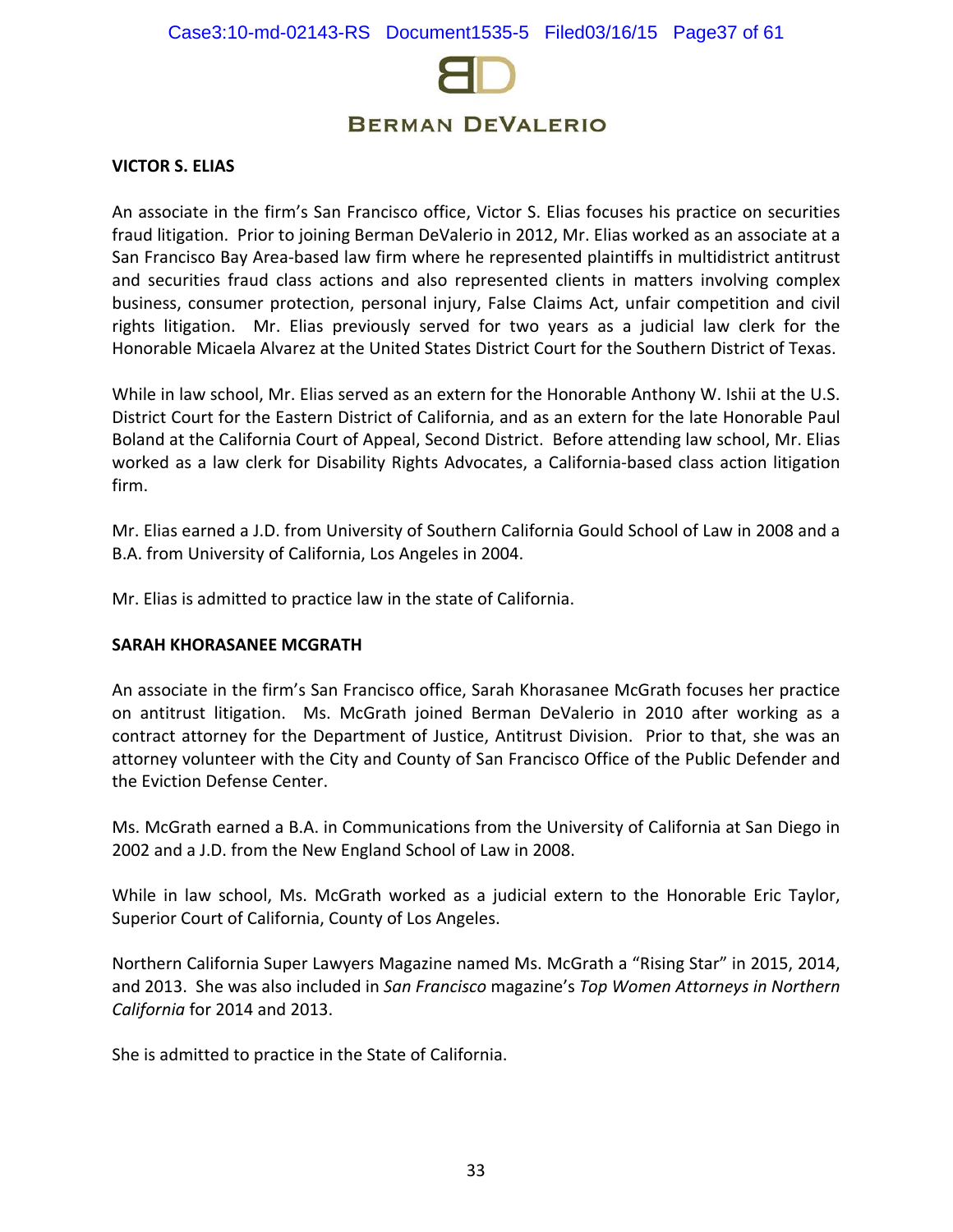

#### **JESSICA MOY**

Jessica Moy focuses her practice on antitrust and securities litigation. Prior to joining Berman Devalerio in 2013, Ms. Moy worked as an associate at a San Francisco law firm, where she represented plaintiffs in state and federal matters with an emphasis in antitrust, unfair competition and complex commercial litigation.

Prior to attending law school, Ms. Moy spent seven months studying Chinese language at Beijing Normal University in Beijing, China as a Zeidman Fellowship recipient. Thereafter, she worked for the United States Department of Justice's Antitrust Division, Litigation II Section in Washington, DC as part of the Department's Honors Paralegal Program. While at the Antitrust Division, she assisted with the investigation and litigation of vertical and horizontal mergers, appraised divestiture options, and assessed potential purchasers of international assets.

Ms. Moy earned her Juris Doctor degree from the University of California, Hastings College of the Law. During law school, she was an oral advocate finalist and awarded "Best Brief" in the Philip C. Jessup International Law Moot Court competition, acted as an Articles Editor for Hastings Constitutional Law Quarterly, and served as an Executive Board Member of Hastings's Asian/Pacific-American Law Students Association. In addition, Ms. Moy externed for the Honorable Maria-Elena James in the Northern District of California, San Francisco Division and was recognized with the CALI Excellence for the Future Award and the Witkin Award for Academic Excellence in Trial Advocacy.

Ms. Moy is admitted to practice in California and before the U.S. Court of Appeals for the Ninth Circuit and the U.S. District Court for the Northern District of California.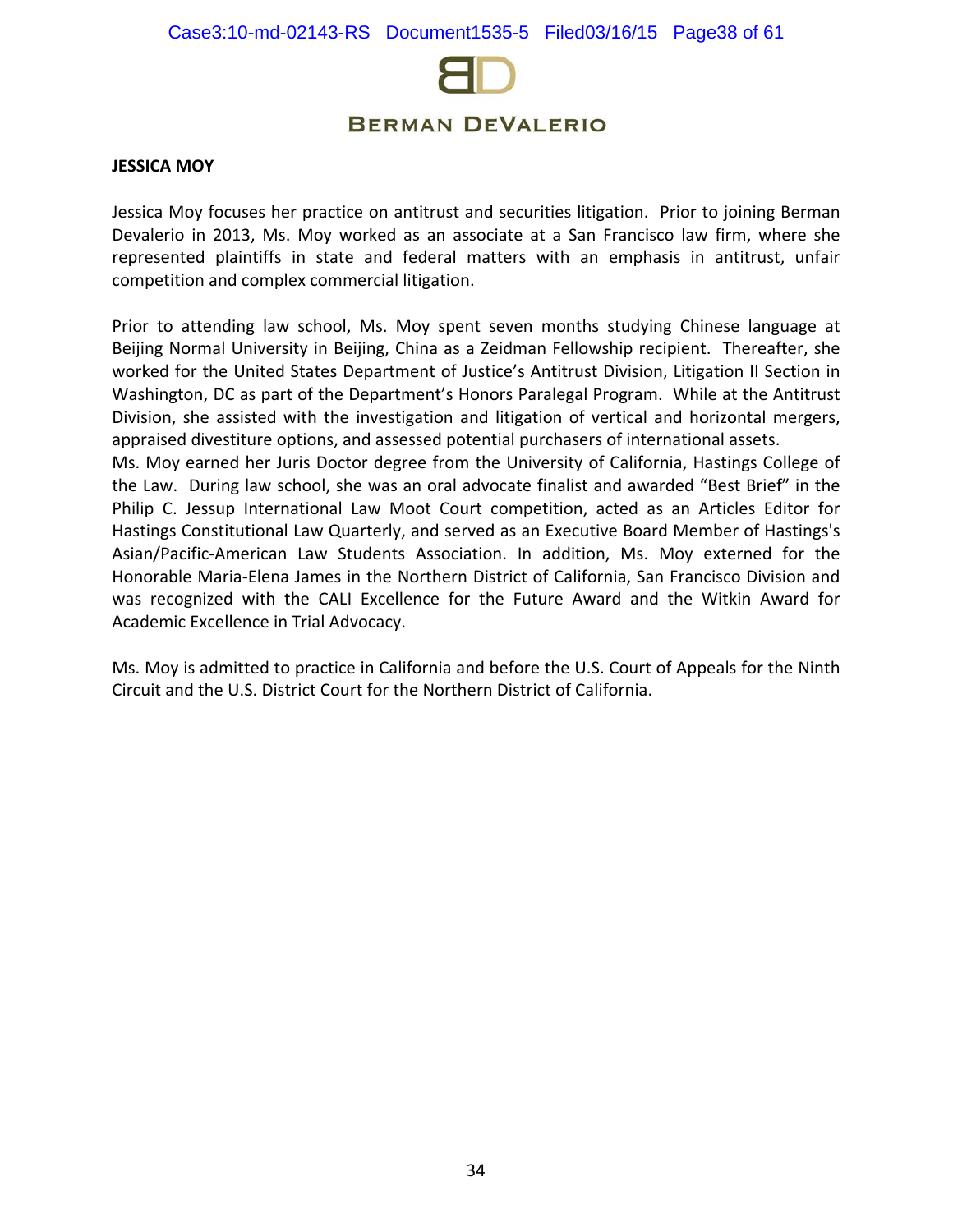

#### **NATHANIEL L. ORENSTEIN**

An associate in the firm's Boston office, Nathaniel L. Orenstein focuses his practice on securities and antitrust litigation. He is currently engaged in a number of matters to ensure that corporate directors' meet their fiduciary obligations to their shareholders.

In addition to Mr. Orenstein's legal practice at Berman DeValerio, he is on the Board of Directors for the Center for Insurance Research.

Prior to joining Berman DeValerio, Mr. Orenstein was a staff attorney for the Securities Division of the Office of the Secretary of the Commonwealth of Massachusetts. While there, he monitored companies, investigated matters and pursued enforcement actions to detect and prevent fraud at hedge funds and related companies. Mr. Orenstein was also the lead attorney on many investigations and actions against broker-dealers, investment advisors and others.

Prior to obtaining his J.D. from the New York University School of Law in 2005, Mr. Orenstein served as a member of the mutual fund and insurance brokerage investigation teams for the Office of the New York State Attorney General's Investment Protection Bureau. As a legal intern, he assisted with the Bureau's investigation work including, case planning, discovery and settlement negotiation.

In addition to his work for the Commonwealth and for New York State, Mr. Orenstein was a policy analyst, and was subsequently promoted to associate director, for the Center for Insurance Research, a consumer advocacy organization. In these roles, he participated in complex litigation matters. He also testified in regulatory and legislative proceedings on behalf of policyholders concerning market conduct and insurance rate setting.

Mr. Orenstein is admitted to practice law in the Commonwealth of Massachusetts.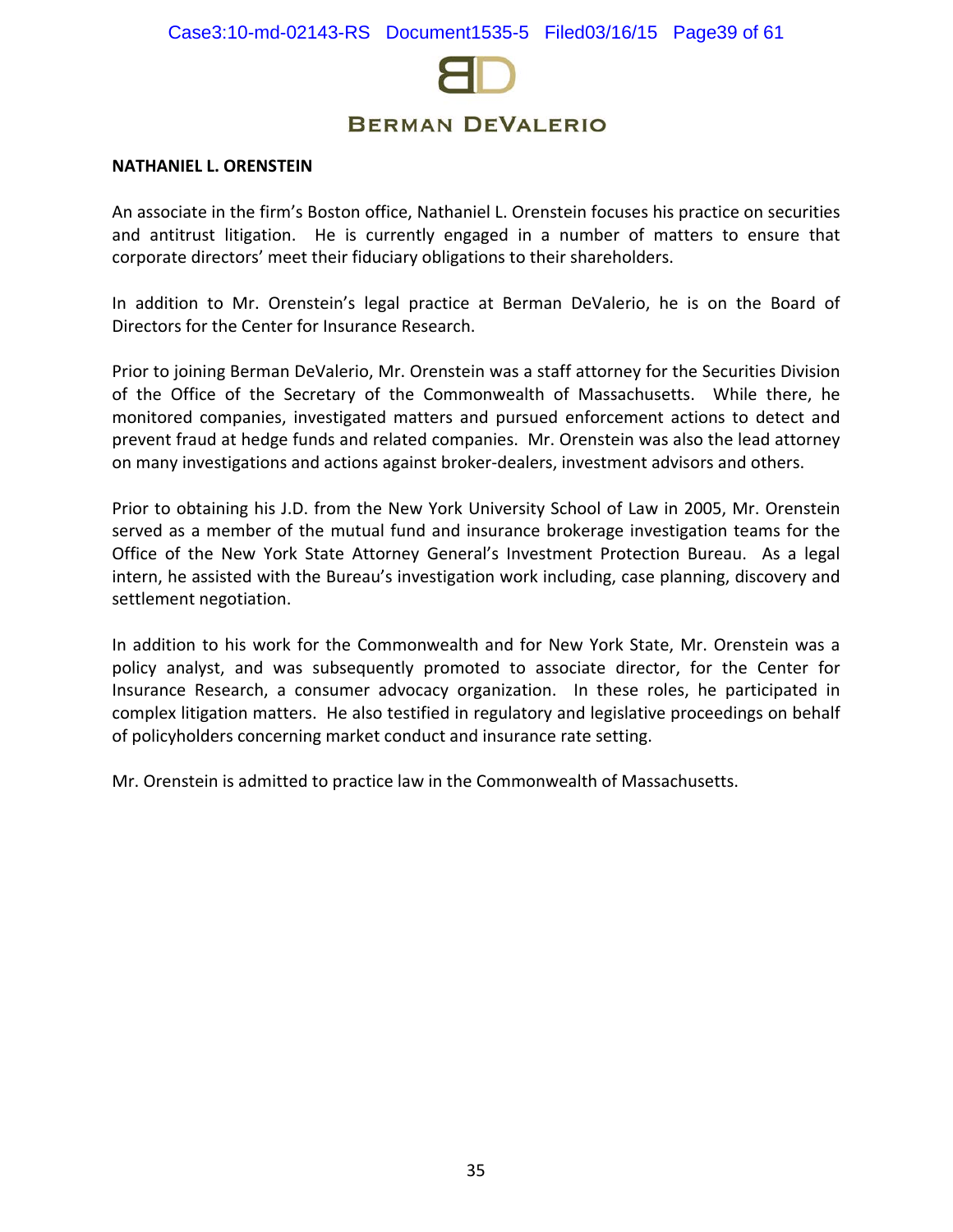

#### **JUSTIN N. SAIF**

An associate in the firm's Boston office, Justin Saif focuses his practice on securities litigation. He represented the Massachusetts Pension Reserves Investment Management Board in *In re Fannie Mae 2008 Securities Litigation,* which alleged that Fannie Mae and two individual defendants made material misrepresentations regarding and failed to disclose (a) that an enormous volume of mortgages on its books were "subprime" and "Alt-A" as defined internally by the company and throughout the industry, and (b) that defendants had inadequate internal controls to manage the significant risks created by the company's purchases of those types of loans. Mr. Saif made crucial contributions to the case, including in the drafting of the Second Amended Joint Consolidated Class Action Complaint and the opposition to defendants' motions to dismiss and preparing for and participating in mediation. That case settled for \$170 million.

Mr. Saif played a key role in drafting the consolidated class action complaint and opposition to motion to dismiss in the litigation against The Bear Stearns Companies, Inc. and its auditor, Deloitte & Touche LLP, representing the State of Michigan Retirement Systems. He also oversaw the initial document review team. That case settled for \$294.9 million. Mr. Saif was an integral member of the litigation team in *In re Force Protection Securities Litigation*, representing the Laborers' Annuity and Benefit Fund of Chicago. He drafted discovery requests and responses, coordinated electronic document review and analysis, and prepared for mediation. The *Force Protection* matter settled for \$24 million. Mr. Saif also played a vital part in *In re Par Pharms. Sec. Litig.*, representing the Louisiana Municipal Employees Retirement System, including preparing for and participating in a mediation that led to an \$8.1 million settlement.

Prior to joining Berman DeValerio in 2008, Mr. Saif worked as an associate at Foley Hoag LLP in Boston, where he focused on complex civil litigation including securities litigation, SEC enforcement matters, and professional liability matters involving lawyers and accountants.

Mr. Saif earned an A.B. in Psychology from Harvard University in 1999, graduating *cum laude*. In 2004 he earned a J.D. from the University of Chicago. While in law school, he worked at the MacArthur Justice Center, an impact litigation firm and legal clinic focused on reforming the criminal justice system.

Mr. Saif is admitted to practice law in state and federal courts in Massachusetts and the U.S. Court of Appeals, First Circuit. He is a member of the Boston Bar Association.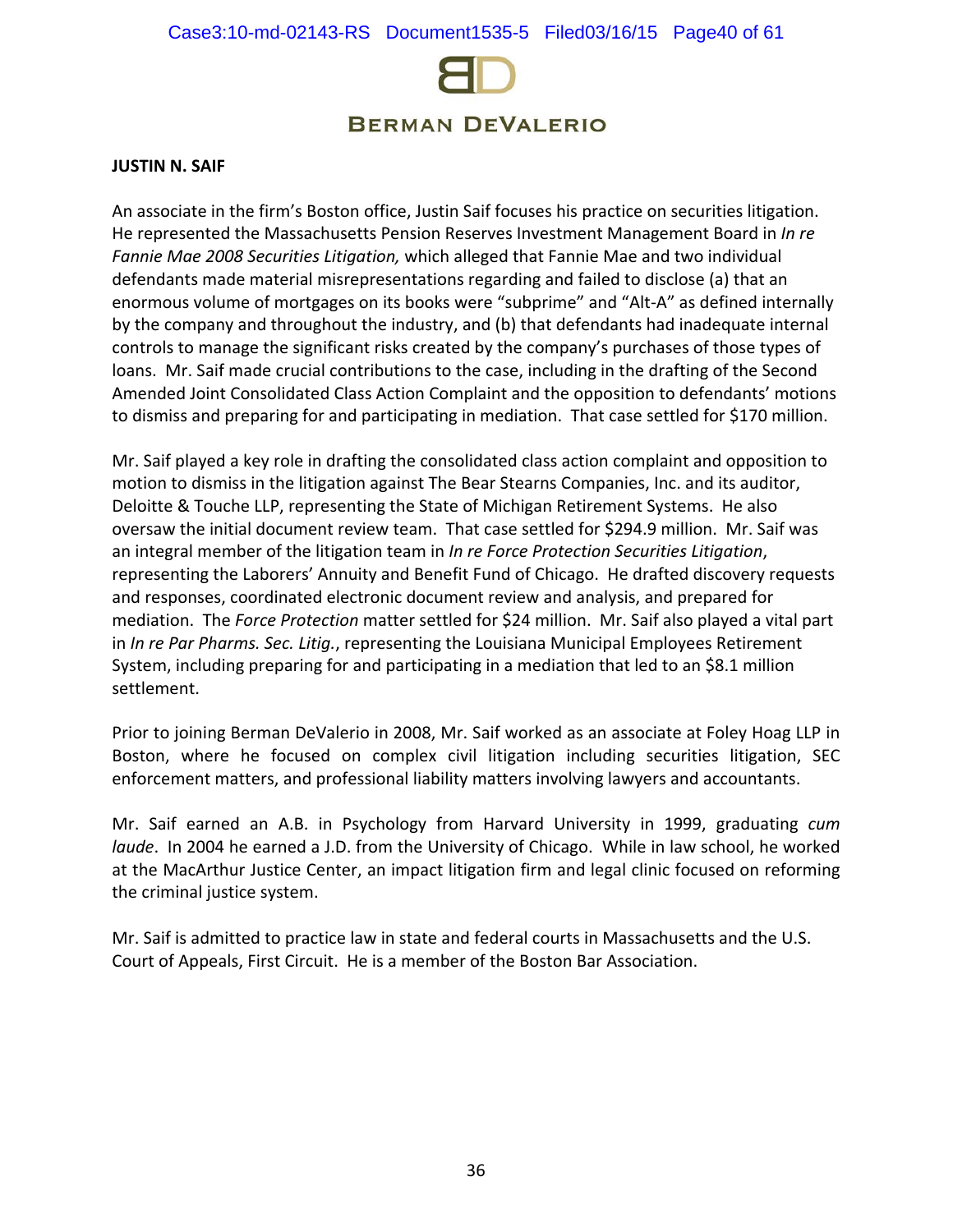

#### **MARIE FOLEY WATSON**

Marie Foley Watson, who focuses her practice on antitrust and securities litigation, joined Berman DeValerio in September 2010 after developing a broad range of legal expertise as a contract attorney at several prominent Boston firms. Prior to that, she was a senior associate handling civil and banking litigation at a general practice law firm and a corporate consultant for a national rental company.

Ms. Watson received a B.A. in Politics *magna cum laude* from Saint Anselm College in 1995. In 1998, she graduated from Boston University School of Law, where she also earned a Certificate in Litigation and Dispute Resolution.

Ms. Watson is admitted to practice law in the Commonwealth of Massachusetts and the U.S. District Court of Massachusetts.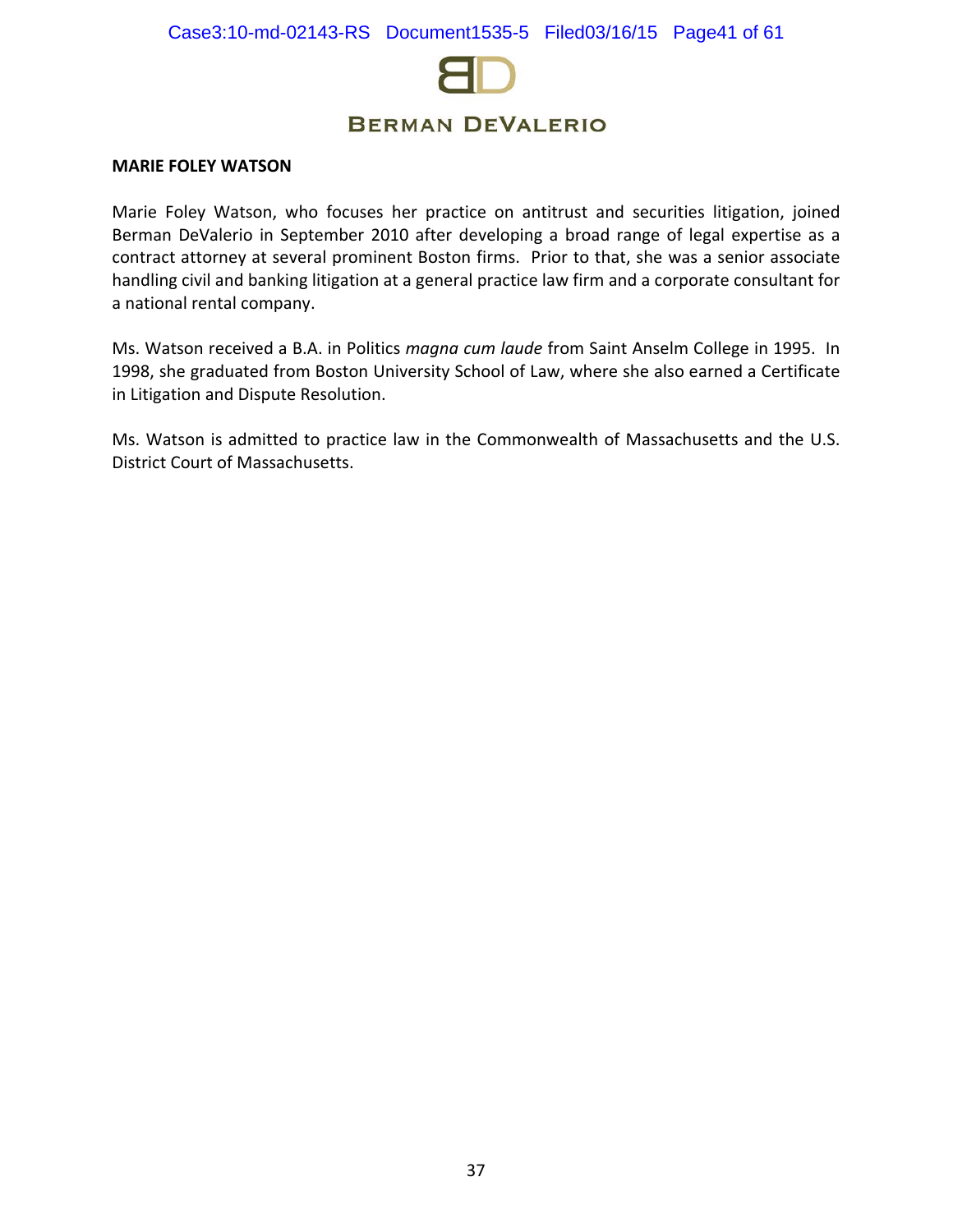

#### *Special Counsel*

#### **KEVIN SHELLEY**

Kevin Shelley, special counsel to the firm, is a former California Secretary of State and State Assembly leader recognized as an advocate for working people, consumers and investors.

Mr. Shelley's political involvement began in 1978 as a staff member to U.S. Representatives Phil and Sala Burton. He then played a key role in electing their successor, former Speaker of the U.S. House of Representatives Nancy Pelosi, in 1987. His own political career began in 1990, when he won a seat on the San Francisco Board of Supervisors.

Elected to the California State Assembly in 1996, he championed the rights of workers and fought to protect civil rights. Among his accomplishments, he improved conditions at nursing homes, drafted new corporate accountability requirements and created a restitution fund for victims of corporate fraud.

Mr. Shelley, who spent five of his six years in the State Assembly as Majority Leader, won election for Secretary of State in November 2002. As the state's Chief Election Officer, he is credited with improving voter participation, calmly overseeing the historic recall election, and decertifying problematic electronic voting machines.

Since 2005, Mr. Shelley has been representing consumers and plaintiffs in civil litigation.

He began working with Berman DeValerio in 2006. He earned a B.A. in Political Science from the University of California, Davis in 1978 and a law degree from the University of California Hastings College of the Law in 1983. A member of the California Bar, he is the son of Jack Shelley, a former San Francisco mayor, U.S. congressman and California state senator.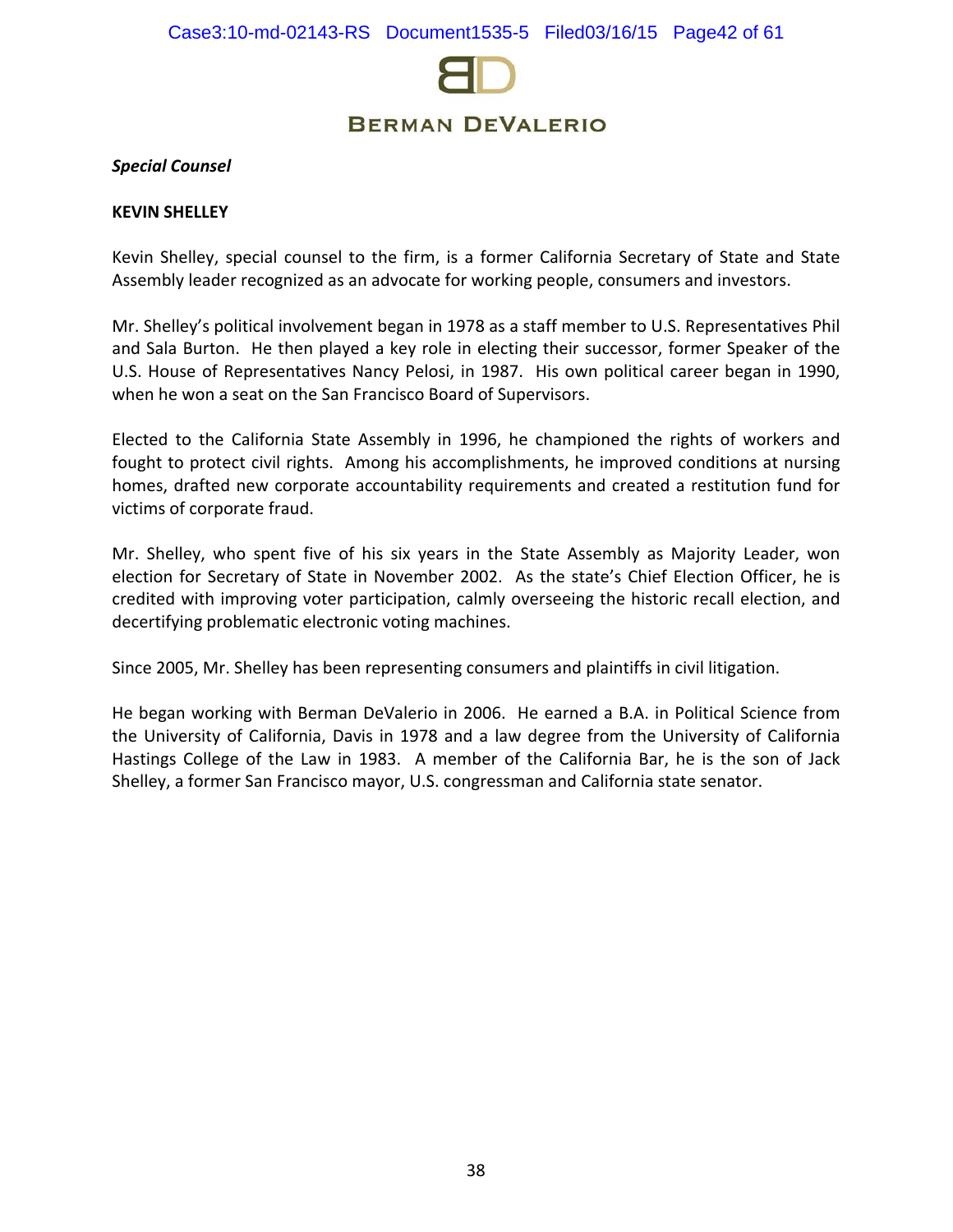

### *Of Counsel*

#### **C. OLIVER BURT, III**

For decades, C. Oliver Burt has worked to defend the interests of investors and fight against corporate fraud.

During the course of his extensive career, Mr. Burt has taken a number of cases to trial and appeal to obtain recoveries for defrauded investors.

In *White v. Heartland High-Yield Municipal Bond Fund*, for example, following three weeks of trial against the funds' auditors, PricewaterhouseCoopers, Mr. Burt and the case team obtained an \$8.25 million settlement – an aggregate settlement of \$23.25 million for the class. Mr. Burt was also trial co-counsel for plaintiffs in *Peil v. Speiser*, a securities class action tried to verdict in 1986, and argued the appeal. In its landmark opinion, the Third Circuit Court of Appeals adopted the "fraud-on-the-market" presumption of reliance as the law of the Circuit. He was plaintiffs' lead trial counsel in *Kumpis v. Wetterau* and in *Upp v. Mellon Bank*. In addition, *Upp v. Mellon Bank*, a class action which involved an alleged breach of trust by a bank trustee, was tried to verdict in August 1992.

He has argued appeals in class action cases in the Third, Eighth, Ninth and Eleventh Circuits and the Delaware Supreme Court.

Prior to co-founding his firm in West Palm Beach in January 1994, Mr. Burt was a partner at a Philadelphia law firm and in private practice from 1977 to 1993. During that period of time, he tried many cases and was engaged in commercial litigation including antitrust, securities litigation, unfair competition, white-collar criminal cases and general business litigation, as well as plaintiffs' class actions.

Mr. Burt's tried cases included *Callan, et al. v. State Chemical Manufacturing Company*, *The Mader Group, Inc. v. Gekoski*, *Beta Consultants & Administrators v. Centennial Life Ins. Co.* and *U.S. v. Natale*, a criminal RICO case, among others.

From 1971 to 1977, Mr. Burt was an Assistant U.S. Attorney for the Eastern District of Pennsylvania. He was appointed Chief of the Civil Division of that office in 1973. In that role, he managed and tried many matters including the Grand Jury investigation concerning the bankruptcy of the Penn Central Railroad, *U.S. v. Rosenbaum*. That case was tried by Mr. Burt for approximately six weeks in a United States District Court in Philadelphia in the winter of 1977. Before being promoted to Chief, Mr. Burt was an Assistant U.S. Attorney for several years, during which he prosecuted white-collar and other criminal cases involving securities fraud, mail fraud, wire fraud, "check-kiting," embezzlement of bank funds, interstate transportation of stolen motor vehicles, income tax evasion, bank robbery, drug trafficking and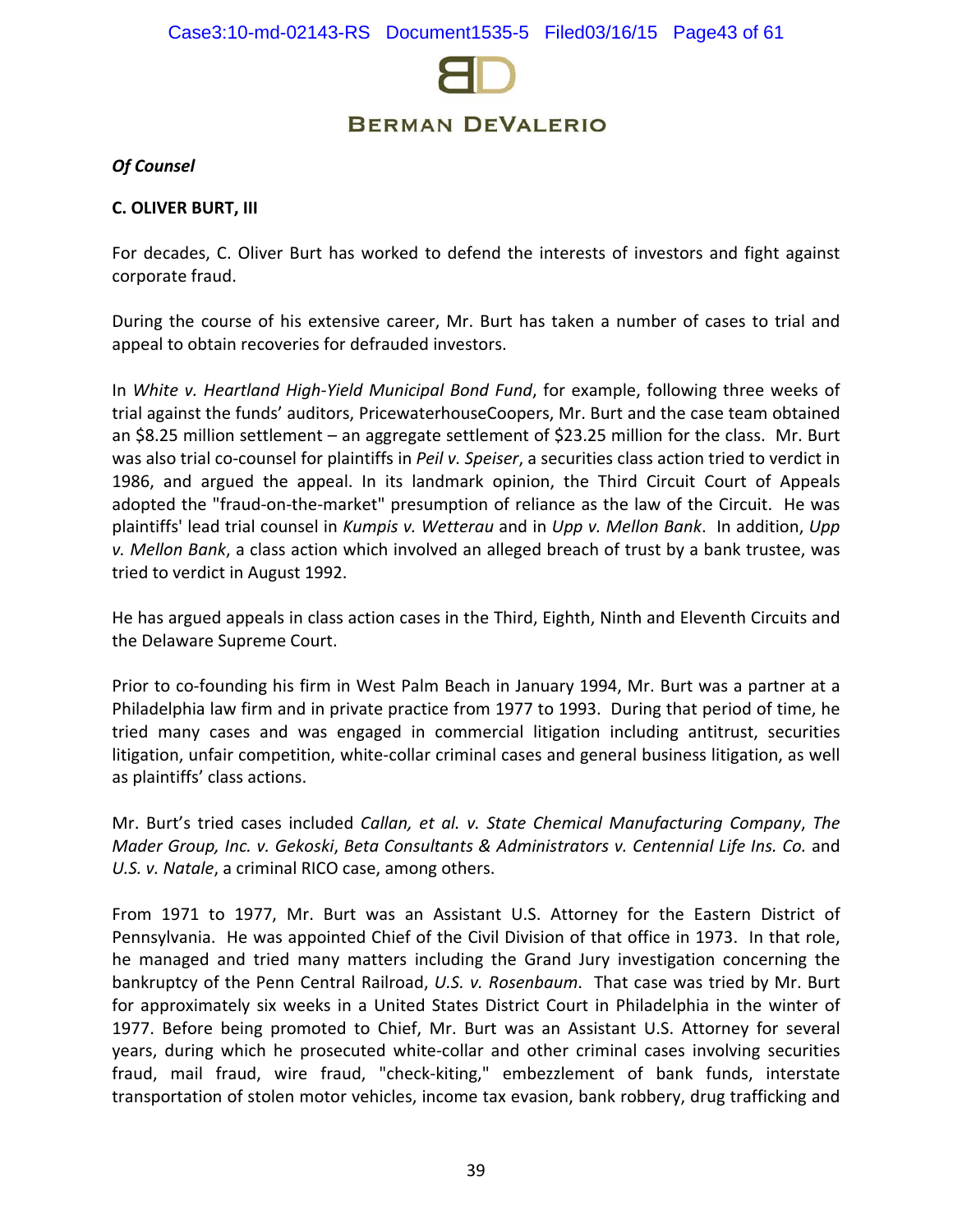

other offenses. During that time period, among other cases, he also prosecuted *U.S. v. Bertram Lazar*, a Ponzi scheme.

In addition to his case work, Mr. Burt has been actively involved in a number of associations, authored materials and lectured on a variety of legal topics. From 1972 through 1985, he was Chairman of the Criminal Law Committee of the Philadelphia Bar Association Young Lawyers' Section Basic Legal Practice Course. He was an author and lecturer on various legal topics including co-authoring materials on Punitive Damages in the Class Action context and lecturing on that subject at the seminar "Litigating Punitive Damages" presented by the American Conference Institute in New York in May 1995.

Mr. Burt graduated from Swarthmore College with a B.A. in History and earned his J.D. from the University of Pennsylvania Law School.

He is a member of the Florida and Pennsylvania Bars, and is admitted to practice before the U.S. Supreme Court, the Third, Eighth, Ninth and Eleventh Circuit Court of Appeals and various U.S District Courts. He is AV rated by Martindale-Hubbell.

Mr. Burt co-founded Burt & Pucillo LLP, one of the firms that merged to form Berman DeValerio in 2001. After serving as a partner in the firm's Florida office, he became Of Counsel to the firm in January 2009.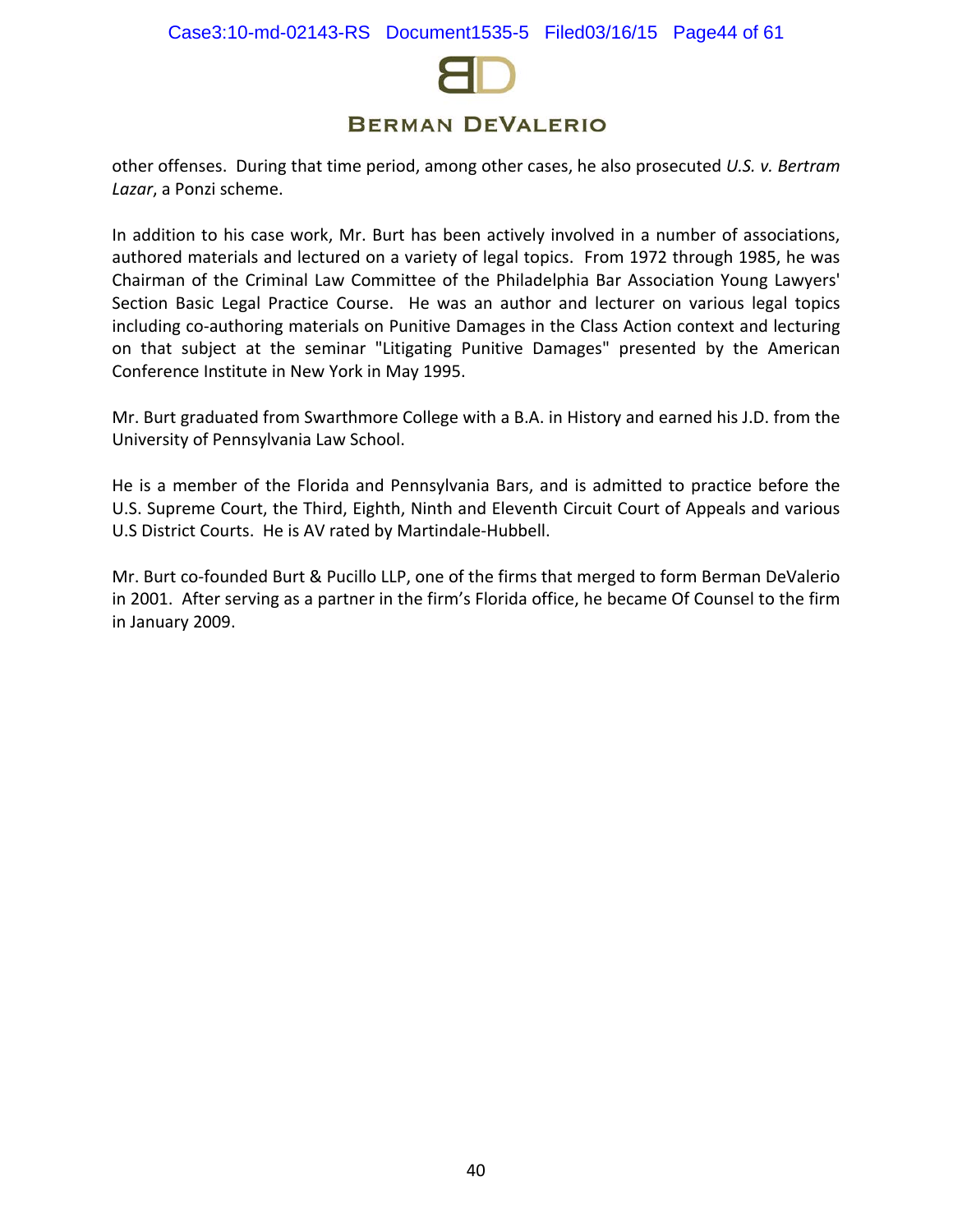

#### **JAY ENG**

Jay Eng is of counsel in the firm's Florida office, where he focuses his practice on securities litigation and arbitration. Mr. Eng rejoined the firm in 2012 after litigating matters concerning professional liability including FINRA arbitration matters dealing with customer-broker disputes against registered representative and broker-dealers for another Florida firm. He had previously worked at the firm from 2002 until 2008. He has worked on numerous securities class action matters, including *White v. Heartland High-Yield Municipal Bond Fund*, *Sunrise Senior Living, Inc. Securities Litigation*, *Buca, Inc. Securities Litigation*, *Wyatt v. El Paso Corp.*, *Florida East Coast Industries, Inc. Shareholder Litigation*, *In re Reliant Securities Litigation*, *IndyMac Mortgage-Backed Securities Litigation* and *Digital Domain Media Group, Inc. Securities Litigation*.

Before joining the firm in 2002, Mr. Eng practiced at a large law firm in Florida where he represented corporate clients in a variety of business and commercial litigation matters. Prior to that, he served as a law clerk to United States Magistrate Judge, Ann Vitunac, managing the court's civil docket. He also worked as a trial court law clerk at the Fifteenth Judicial Circuit, advising circuit court judges in the civil and criminal divisions of the court.

Mr. Eng received a J.D. from Tulane Law School in 1998 and earned a B.S. in Economics from Florida State University in 1994. Mr. Eng is a member of the State Bar of Florida, the U.S. District Court for the Southern, Middle, and Northern Districts of Florida, the U.S. District Court for the Eastern District of Wisconsin, the U.S. Court of Appeals for the Eighth Circuit, the U.S. Court of Appeals for the Eleventh Circuit, and the United States Supreme Court. He was recognized as a Rising Star in the 2010 and 2011 editions of Florida Super Lawyers® and has been awarded a rating of AV® Preeminent™ by Martindale-Hubbell®.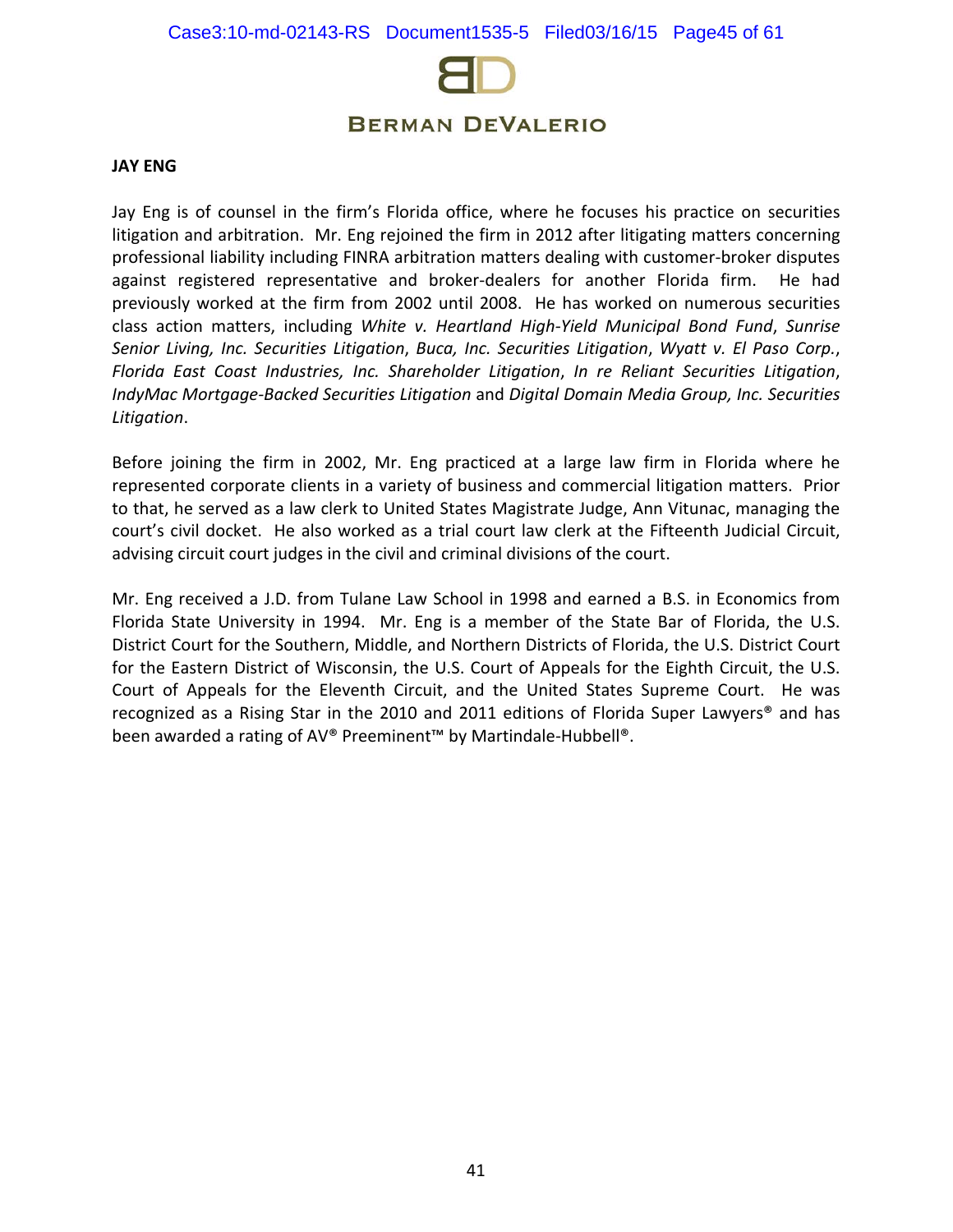

#### **MARC J. GREENSPON**

Marc J. Greenspon became Of Counsel to the firm in 2009 and concentrates his practice in the area of antitrust litigation.

Mr. Greenspon, formerly an associate with the firm from 2003 to 2007, worked on significant antitrust, consumer and securities class actions before starting an independent law practice counseling corporate clients. He maintains his independent law practice, which is not affiliated with the firm.

Mr. Greenspon earned an LL.M. in Securities and Financial Regulation from the Georgetown University Law Center in 2003, a J.D. from Nova Southeastern University in 2002, and a B.A. from the State University of New York at Buffalo in 1999. He co-authored "Securities Arbitration: Bankrupt, Bothered & Bewildered," *7 Stan. J.L. Bus. & Fin. 131 (2002)*.

Mr. Greenspon is admitted to practice law in the State of Florida, as well as in the U.S. District Courts for the Southern District of Florida, Middle District of Florida and Northern District of Florida. Mr. Greenspon is a member of the American Bar Association Section of Antitrust Law and the American Bar Association Committee on Derivatives and Futures Law.

#### **ANNE F. O'BERRY**

Since joining the firm in 2000, Anne F. O'Berry has specialized primarily in securities class action litigation, helping to achieve substantial recoveries for institutional investors in cases such as *[El](http://www.bermanesq.com/Securities/CasePage.asp?caseid=501)  [Paso](http://www.bermanesq.com/Securities/CasePage.asp?caseid=501)*, *Lernout & Hauspie*, *Reliant*, *International Rectifier Corp.*, *Sykes* and *WorldCom*.

She has also assisted in several of the firm's antitrust, and consumer protection cases, including *Canadian Motor Vehicles*, *Citrus Canker*, *LCD Flat Panel*, *Marine Hose*, *State Street Bank and Trust Co*., and *Bear Stearns* which received final approval in 2012 for a settlement of \$294.9 million.

Ms. O'Berry began her legal career as a commercial litigation associate at the New York firm of Debevoise & Plimpton and thereafter worked as a staff attorney for a federally funded agency representing indigent death row inmates in state and federal post-conviction litigation, as codirector of a non-profit agency representing incarcerated battered women seeking executive clemency, as a central staff attorney at Florida's Fourth District Court of Appeal, and as an adjunct professor at St. Thomas University Law School.

Ms. O'Berry has also served on several law-related committees, including serving as Secretary of the Civil Rights Committee of the Association of the Bar of the City of New York, and as Vice President of the National Lawyers Guild's Southern Region. She is presently a member of the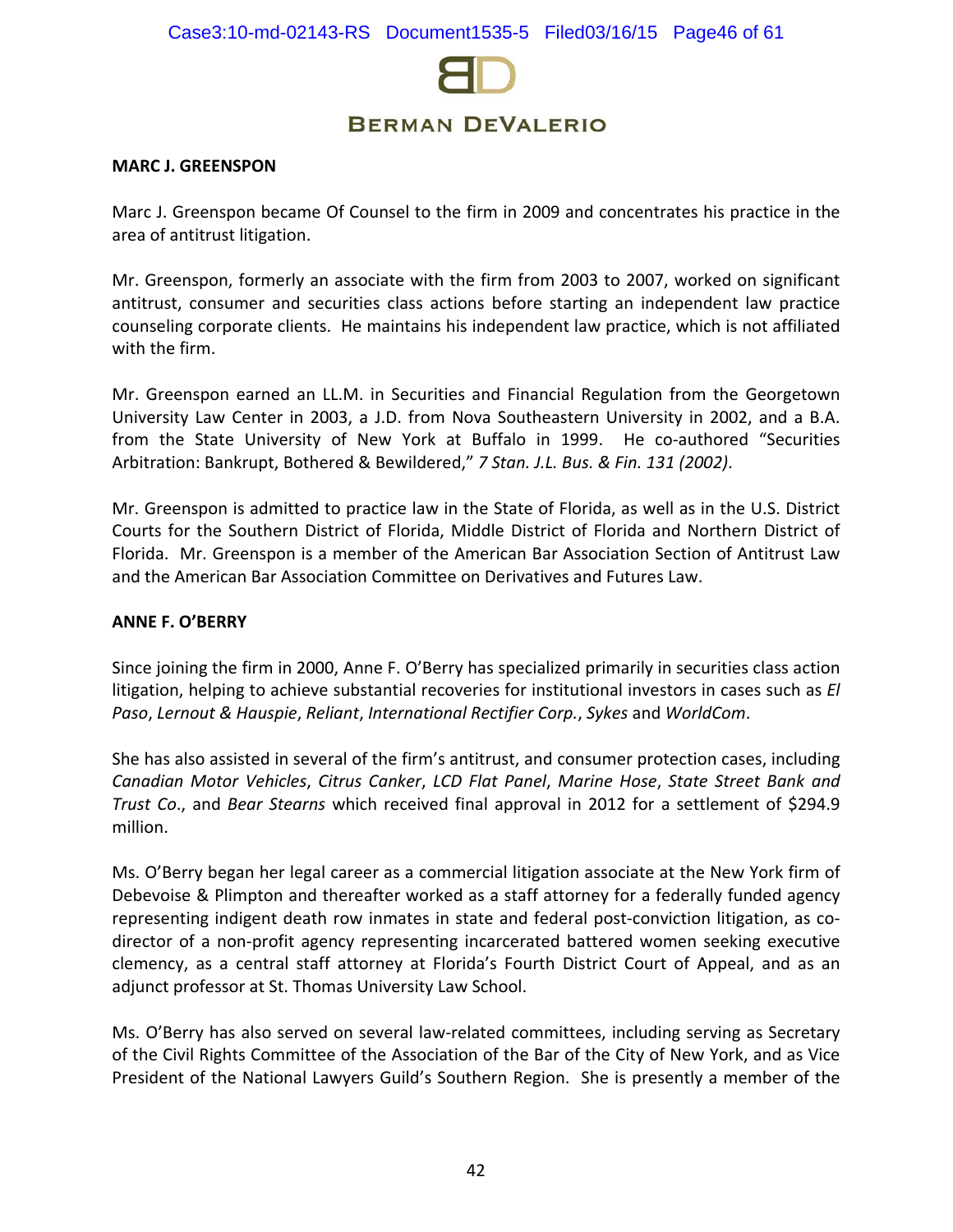

Guild's South Florida chapter, Animal Rights Activism Committee, and Environmental Human Rights Committee, and is also a member of the Animal Legal Defense Fund.

Ms. O'Berry obtained her B.A. from the University of Pennsylvania in 1983, graduating *summa cum laude* and *Phi Beta Kappa*, and earned her J.D. from New York University School of Law in 1986, where she was the director of the Women in Prison Project at Riker's Island, a member of the Civil Rights Litigation Clinic, and an Articles Editor on the *Annual Survey of American Law*, where she published the article, "Prisoners' Rights: Judicial Deference to Prison Administrators," 1985 *Annual Survey of American Law* 325.

While in law school, Ms. O'Berry interned for Judge Abraham D. Sofaer, U.S. District Court for the Southern District of New York and for Judge A. Leon Higginbotham, Jr., U.S. Court of Appeals for the Third Circuit.

Following law school, Ms. O'Berry served as a law clerk to Judge Dickinson R. Debevoise, U.S. District Court for the District of New Jersey, and then as a research and teaching associate to Judge Higginbotham, with whom she co-authored: "The 'Law Only As An Enemy': The Legitimization of Racial Powerlessness Through the Colonial and Antebellum Criminal Laws of Virginia," 70 N.C. L. Rev. 969 (1992).

Ms. O'Berry is admitted to practice before the New York and Florida Bars, the U.S. Supreme Court and the U.S. District Courts for the Southern and Eastern Districts of New York and the Southern District of Florida.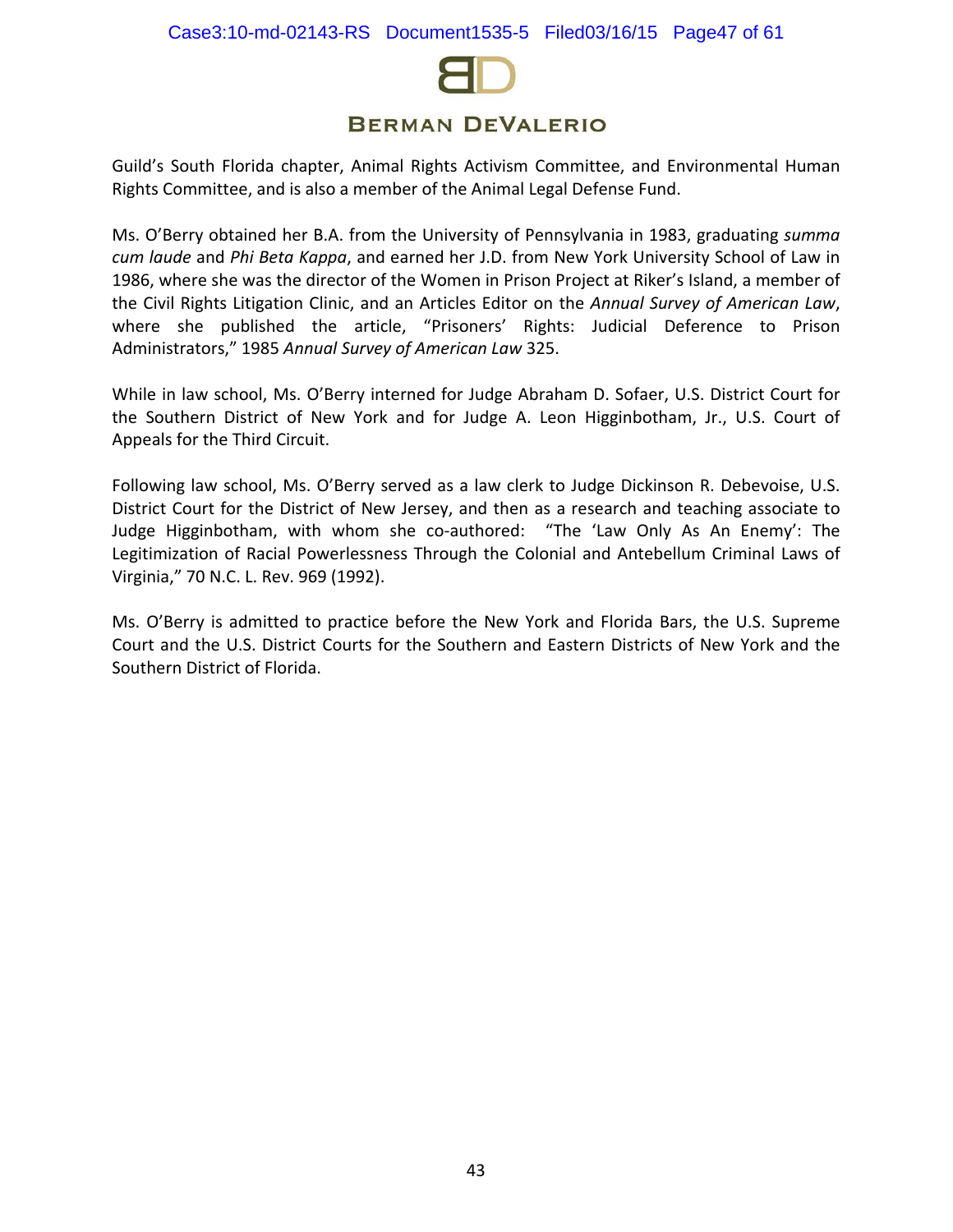

#### **MICHAEL J. PUCILLO**

Michael J. Pucillo was a founding partner of Burt & Pucillo, one of the law firms that formed Berman DeValerio in 2001. Mr. Pucillo now advises as Of Counsel to a number of institutional and individual clients on securities law matters.

Mr. Pucillo has been a member of the Florida Bar since 1978, and is admitted to practice before the United States Courts of Appeal for the Fifth and Eleventh Circuits and the United States District Courts for the Southern and Middle Districts of Florida.

Mr. Pucillo is a member of the Southern District of Florida Trial Bar. During 1989-1990, he served as President of the Gold Coast Chapter of the Federal Bar Association.

He has served from 1994 to 1997 as Chairman of the Palm Beach County Bar Association Federal Court Practice Committee.

He is a graduate of Williams College (1975) and Georgetown University Law School (1978).

Mr. Pucillo has lectured frequently on class actions and litigation. In 1994, Mr. Pucillo became a member of the faculty of the College of Advanced Judicial Studies, where he taught "Managing the Complex Civil Case" to Florida Circuit Court judges, in 1994, 1996 and 2002. He has been an educational sustainer of the Council of Institutional Investors since 1999 and has lectured at several Council meetings on securities litigation issues.

He also appeared on the PBS Nightly Business Report on issues relating to investor fraud.

From 1978 to 1979, Mr. Pucillo served as law clerk to the Honorable Charles B. Fulton, United States District Judge for the Southern District of Florida. From 1979 to 1981, Mr. Pucillo served as law clerk to the Honorable William J. Campbell, Senior United States District Judge for the Northern District of Illinois. In 1983 and 1984 he was an attorney in the Division of Enforcement of the SEC in Washington, D.C.

Mr. Pucillo, as counsel to court-appointed bond purchaser class representatives, was one of the attorneys who prosecuted bond purchaser claims in the *WorldCom Securities Litigation* in the Southern District of New York. That litigation resulted in a \$6.13 billion settlement.

Mr. Pucillo also represented the Florida State Board of Administration in its lead plaintiff application in the *Enron Securities Litigation*.

As part of a settlement of the *UCAR International Securities Litigation* in 1999, on behalf of lead plaintiff the Florida State Board of Administration, Mr. Pucillo negotiated significant corporate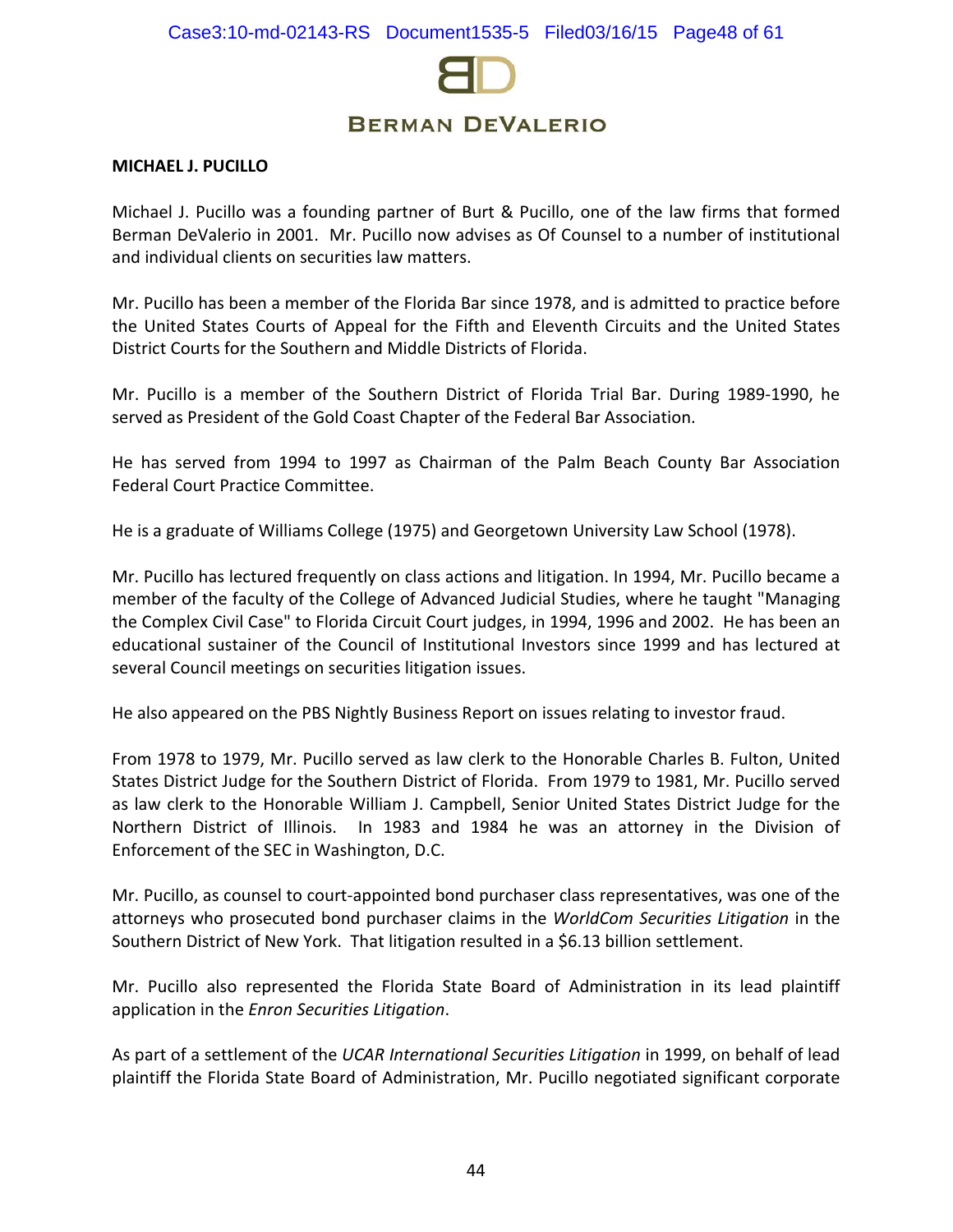

governance changes that included the appointment of an outside director by the lead plaintiff, in addition to a significant monetary recovery.

Mr. Pucillo has prosecuted several securities cases arising out of energy trading. He served as co-lead and lead counsel in the *El Paso Securities Litigation* and the *Reliant Securities Litigation*, both in the Southern District of Texas. Those cases settled for \$285 million and \$75 million, respectively.

#### **JOHN H. SUTTER**

John H. Sutter focuses on securities litigation and is a member of the Firm's whistleblower practice group. He joined Berman DeValerio as Of Counsel in early 2010 after working with the firm for several years as a contract attorney.

Mr. Sutter has participated in a number of the firm's important cases. He was lead associate on the securities litigation against The Bear Stearns Companies, Inc. and their auditors Deloitte and Touche arising out of Bear Stearns's collapse which resulted in a \$294.9 million recovery. Mr. Sutter is currently involved in several active whistleblower actions filed with the Securities and Exchange Commission. He also drafted investigative memoranda and mediation statements in the *Xerox* litigation, which resulted in a \$750 million recovery for plaintiffs from the company and its auditor, KPMG. He also participated in extensive document review and discovery preparation in the S*tate Street Bank ERISA* litigation and the *Nortel II* litigation, each of which resulted in a substantial recovery for plaintiffs. He is currently engaged in work on the General Electric securities litigation, which has recently reached a tentative settlement and is before the court on preliminary approval of the settlement.

Before working with Berman DeValerio, Mr. Sutter was both a corporate and litigation associate for two prominent Boston law firms. He also served as an in-house assistant general counsel with Biogen, Inc., focusing in particular on securities and compliance issues.

Mr. Sutter graduated second in a class of nearly 400 from Boston University School of Law, *summa cum laude*, in 1995. He served on the *Boston University Law Review* and was a charter member of the *Phi Delta Phi* Legal Fraternity. He also was a distinguished scholar for all three years and was the recipient of the William L. and Lillian Berger Award for Distinguished Academic Achievement. He graduated from Suffolk University in 1992 with a B.A. in English Literature.

He is admitted to practice law in the Commonwealth of Massachusetts, the U.S. District Court of Massachusetts and the United States Court of Appeals for the First Circuit.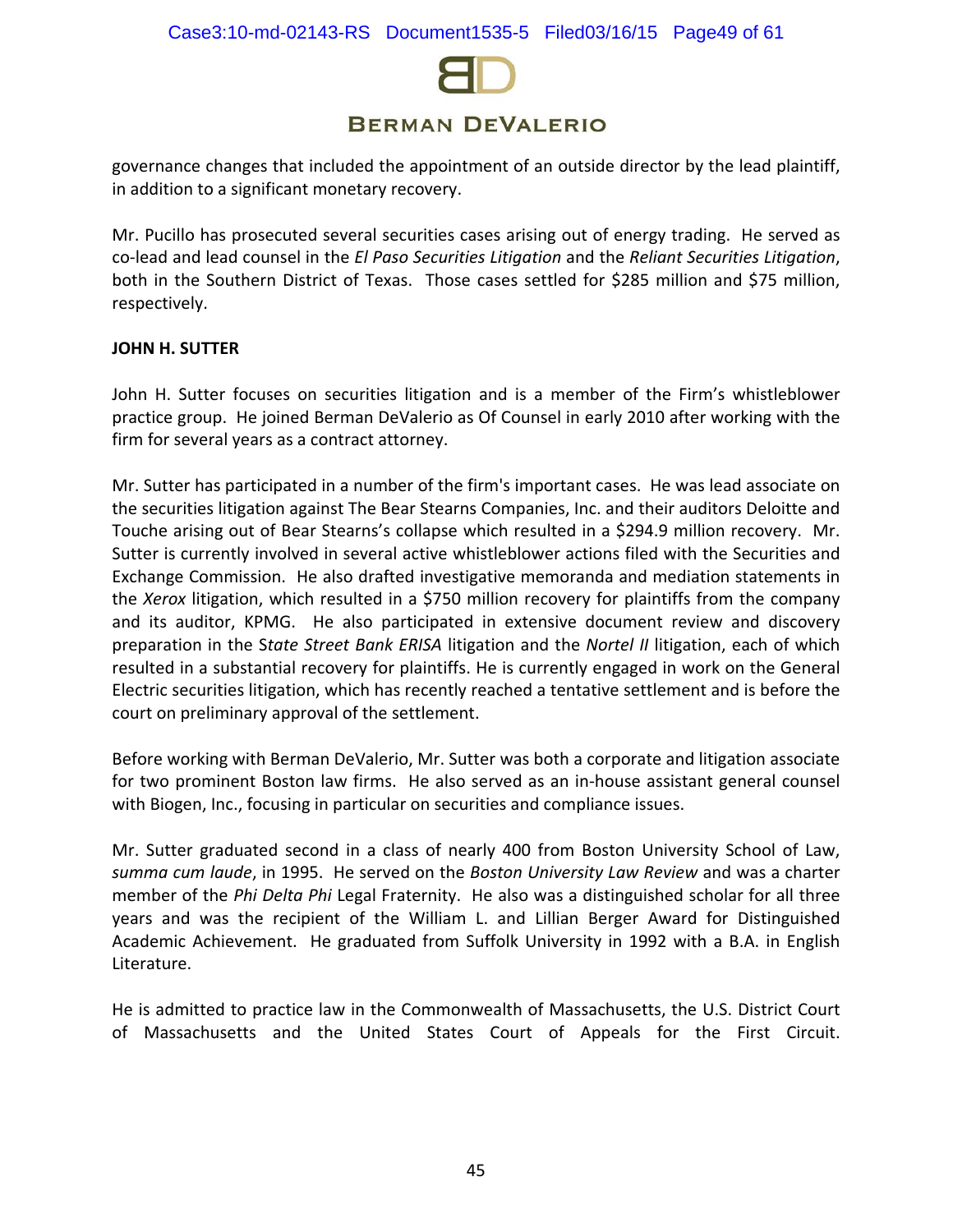

#### **WENDY H. ZOBERMAN**

Wendy Zoberman focuses her practice on securities litigation and since 1990 has prosecuted numerous securities class actions and derivative actions throughout Florida and in other jurisdictions. After being Managing Partner of the firm's Palm Beach Gardens office, she now advises as Of Counsel.

Ms. Zoberman participated in all aspects of the litigation (including discovery, motion practice, mediation and a two-day evidentiary hearing on class certification) as Plaintiffs' Counsel and Class Counsel in *Barner v. KPMG Peat Marwick* (Thirteenth Judicial Cir., Fla.), originally filed in 1998 and settled in 2009 for \$3.9 million, after class certification was appealed three times, the latest certification being *per curiam* affirmed by the Second District Court of Appeals. Ms. Zoberman also participated as Co-Lead Counsel representing the Oklahoma Firefighters Pension and Retirement System in *Oscar Wyatt v. El Paso Corp. et al.* (S.D. Tex), which resulted in a \$285 million settlement, at that time, one of the 25 largest securities class action settlements achieved since passage of the Private Securities Litigation Reform Act of 1995, and where she was involved in the preparation of the second consolidated class action complaint and helped draft the opposition to defendants' motion to dismiss as well as the settlement documents and briefs in support thereof.

Ms. Zoberman also assisted in lead plaintiff's investigation and analysis of securities fraud claims brought in *In re BankUnited Securities Litigation*, helped draft the consolidated amended complaint and opposition to defendants' motions to dismiss, and helped draft materials prepared in connection with the mediation and settlement of the matter. In the *BankUnited* case, Ms. Zoberman also drafted pleadings in connection with additional litigation in the Bankruptcy Court. Ms. Zoberman also served on the litigation team in *In re Worldcom Securities Litigation*, drafting the firm's client's discovery responses and objections and drafting motions *in limine*. Ms. Zoberman participated as Lead Counsel representing the Florida State Board of Administration in *In re UCAR International, Inc., Securities Litigation* (D. Conn.), one of the first times significant corporate governance relief (the right to appoint a new member to UCAR's Board of Directors) was achieved as part of a securities class action settlement. In addition Ms. Zoberman has represented an institutional client named as a defendant in litigation brought by creditors who sustained losses and/or bankruptcy trustees seeking to recover monies from former shareholders of companies that went bankrupt shortly after transactions in which public shareholders were bought out in mergers or tender offers.

Ms. Zoberman is a 1981 graduate of Wellesley College, where she was a Durant Scholar and elected to the Phi Beta Kappa Society. She received her law degree from Columbia University in 1984. At Columbia, she served as an Articles Editor of the Columbia University-Volunteer Lawyers for the Arts Journal of Art and the Law.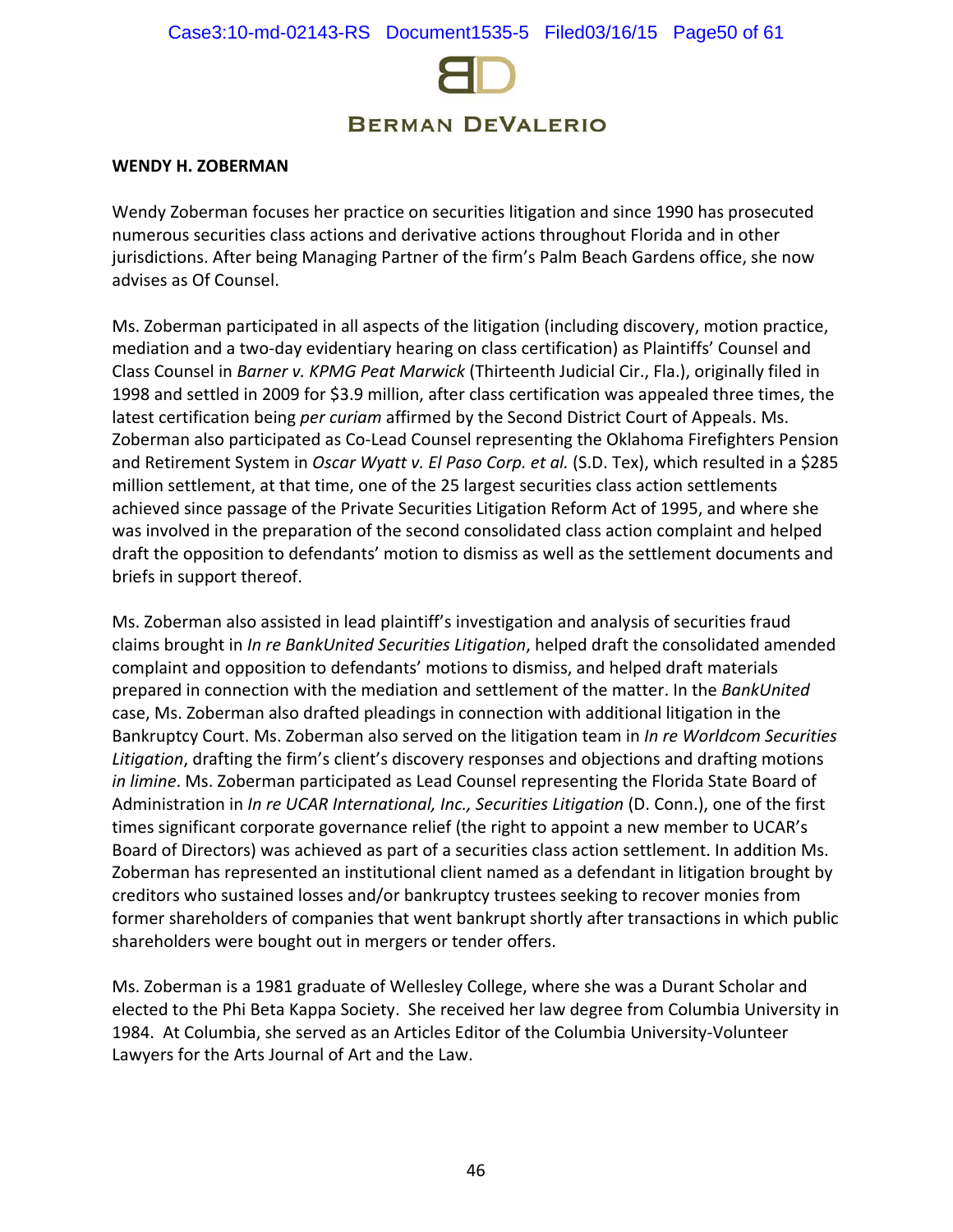

Ms. Zoberman is admitted to practice in the state courts of Florida as well as the United States District Courts for the Middle and Southern Districts of Florida and the United States Courts of Appeals for the Eighth and Eleventh Circuits.

### *Project Attorneys*

### **LAURA M. FALARDEAU**

A project attorney in the firm's Boston office, Laura M. Falardeau is a member of the document discovery team, which helps uncover and compile evidence to prove our cases.

Ms. Falardeau joined the firm in 2011 after working as a contract attorney for several major law firms. Earlier in her career, Ms. Falardeau served as an associate attorney at a law firm in the Boston area.

At Northeastern University School of Law, Ms. Falardeau interned for Judge Peter W. Agnes, Jr. of the Massachusetts Superior Court. During law school Ms. Falardeau also represented victims of domestic violence at Greater Boston Legal Services and served as a Hearings Officer at the Boston Public Health Commission.

Ms. Falardeau is admitted to practice law in the Commonwealth of Massachusetts.

#### **KRISTIN A. MATTISKE-NICHOLLS**

Kristin A. Mattiske-Nicholls is currently working as part of the firm's legal team that represents Aetna Life Insurance Company in the matter *Aetna Life Ins. Co. v. Bay Area Surgical Management et al*. Ms. Mattiske-Nicholls joined the firm in 2013 after working as a contract attorney for another San Francisco law firm.

From 2006 through 2011, Ms. Mattiske-Nicholls served as Counsel and Officer at the Federal Reserve Bank of New York, where she investigated, prepared and prosecuted enforcement actions on behalf of the Board of Governors of the Federal Reserve System. As Counsel, she also represented the Federal Reserve Bank of New York in litigation brought by and against the Bank, and coordinated responses to subpoenas and document requests from government auditors relating to the 2008 financial crisis. Prior to that, Ms. Mattiske-Nicholls served as Law Clerk to the Honorable Kiyo A. Matsumoto, United States Magistrate Judge, in the Eastern District of New York. From 2003-2005, she was a Court Attorney for the New York Court of Appeals.

Ms. Mattiske-Nicholls was awarded a J.D. from Brooklyn Law School in 2003. While in law school, she worked as a judicial intern for the Honorable Marilyn D. Go, United States Magistrate Judge, in Brooklyn, New York, and was Managing Editor of the *Brooklyn Journal of International Law*.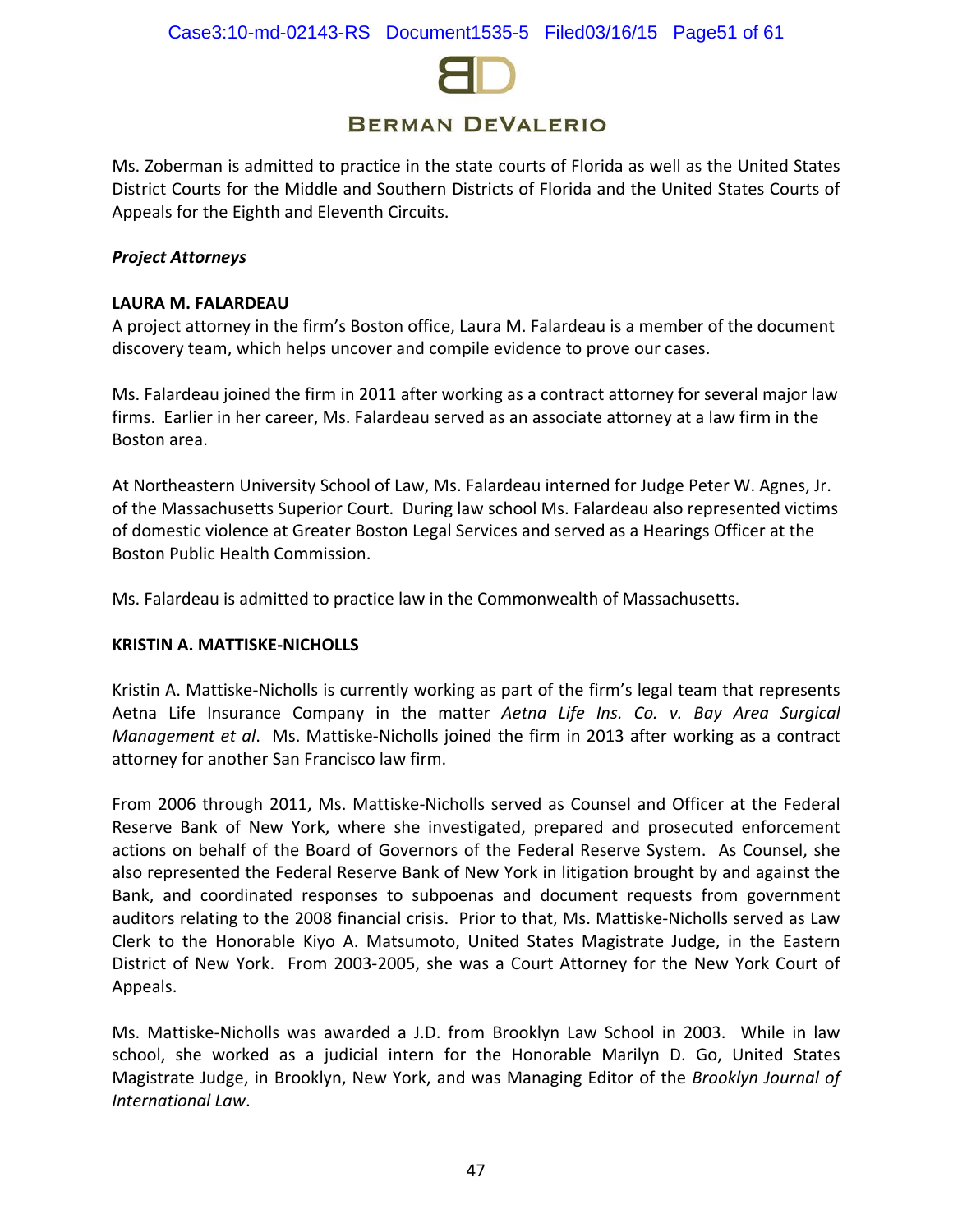

Ms. Mattiske-Nicholls is admitted to practice in New York and California.

#### **LUKE PANAZAR**

A project attorney in the firm's San Francisco office, Luke Panzar is a member of the firm's litigation team representing Aetna Life Insurance Company in the matter Aetna Life Insurance Company v. Bay Area Surgical Management, LLC et al. Before working at Berman DeValerio, Mr. Panzar was an associate at other San Francisco firms where he focused on complex litigation including class actions, consumer fraud and insurance coverage litigation.

Mr. Panzar earned a J.D. from the University of California, Hastings College of the Law in 2009 and a M.A. in Business Economics from the University of California, Santa Barbara in 2003. He also completed his undergraduate studies at the University of California, Santa Barbara, earning a B.A. in Business Economics in 2002.

Mr. Panzar is admitted to practice law in the state of California, and the U.S. District Courts for the Northern and Central Districts of California.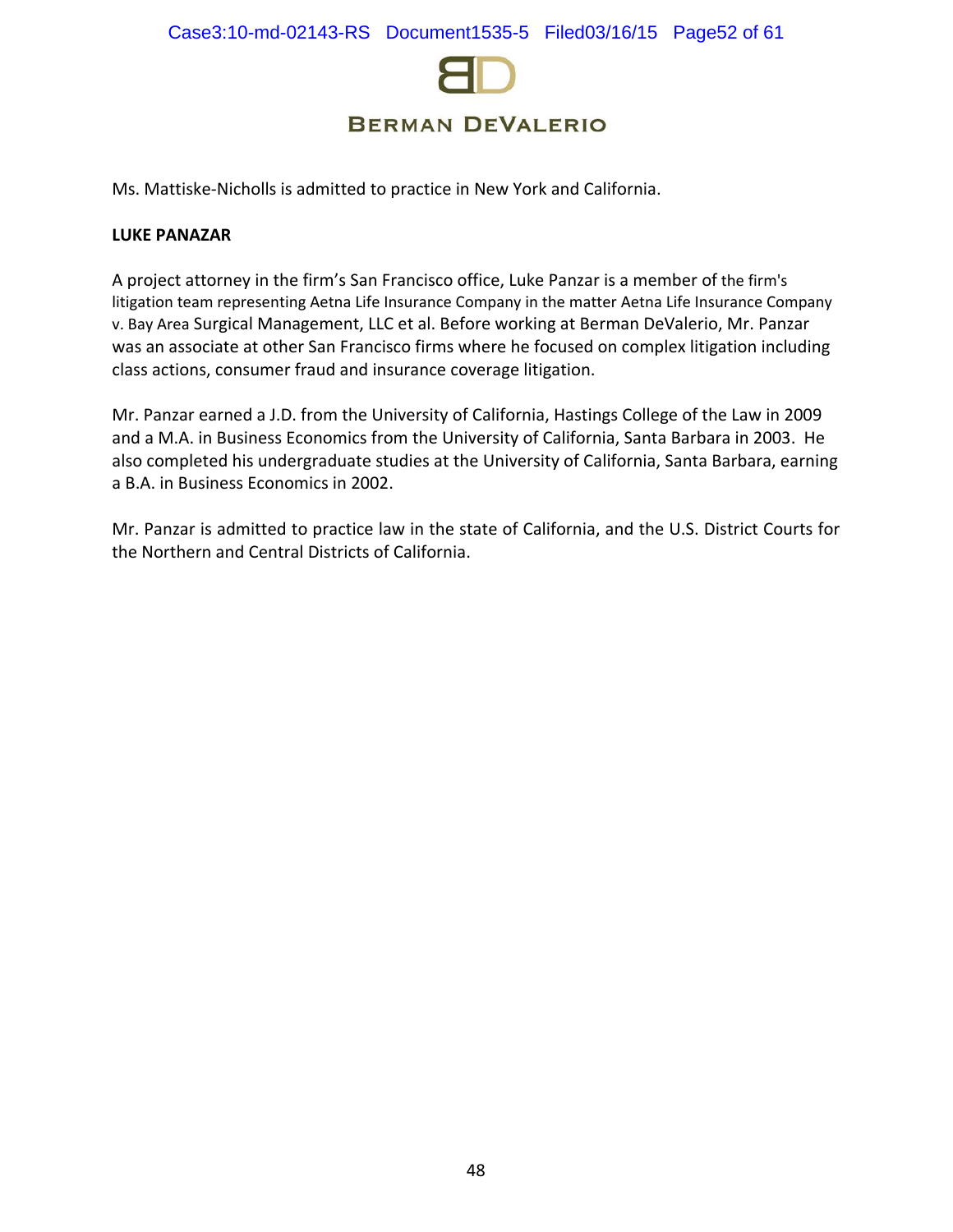

#### *Other Key Personnel*

#### **RONALD J. KEATING, DIRECTOR OF INVESTIGATIONS**

Based in the firm's Boston office, Ronald J. Keating is a fraud investigator and forensic accountant with nearly three decades of field experience, including 21 years as a Special Agent for the Federal Bureau of Investigation.

A Certified Public Accountant and licensed Private Investigator, Mr. Keating joined the firm in 2008. He devotes his skills and energies to uncovering evidence of fraud, often non-public information obtained through interviews with former employees at suspect companies.

Mr. Keating served as a Special Agent in the FBI's Boston office from 1979-1988 and again from 1995-2007. While with the Bureau, he directed all aspects of complex financial fraud investigations, including securities fraud, Ponzi schemes, financial institution fraud, financial statement fraud and economic crimes. Cases that Mr. Keating investigated in conjunction with federal and state regulators – including the Securities Exchange Commission and the Financial Industry Regulatory Authority (formerly the National Association of Securities Dealers) – resulted in criminal penalties, multi-million-dollar settlements and asset forfeiture.

From 1993 to 1995, Mr. Keating served as Senior Special Investigator for the Board of Governors of the Federal Reserve System in Washington D.C., where he directed investigations related to violations of federal money laundering, bank fraud and bank secrecy laws.

Mr. Keating became a CPA in 1979. He is a Massachusetts-licensed Private Investigator and a Certified Anti-Money Laundering Specialist. He earned a Master of Science in Taxation from Bentley College in 1988 and a B.S. in Accounting from Northeastern University in 1976.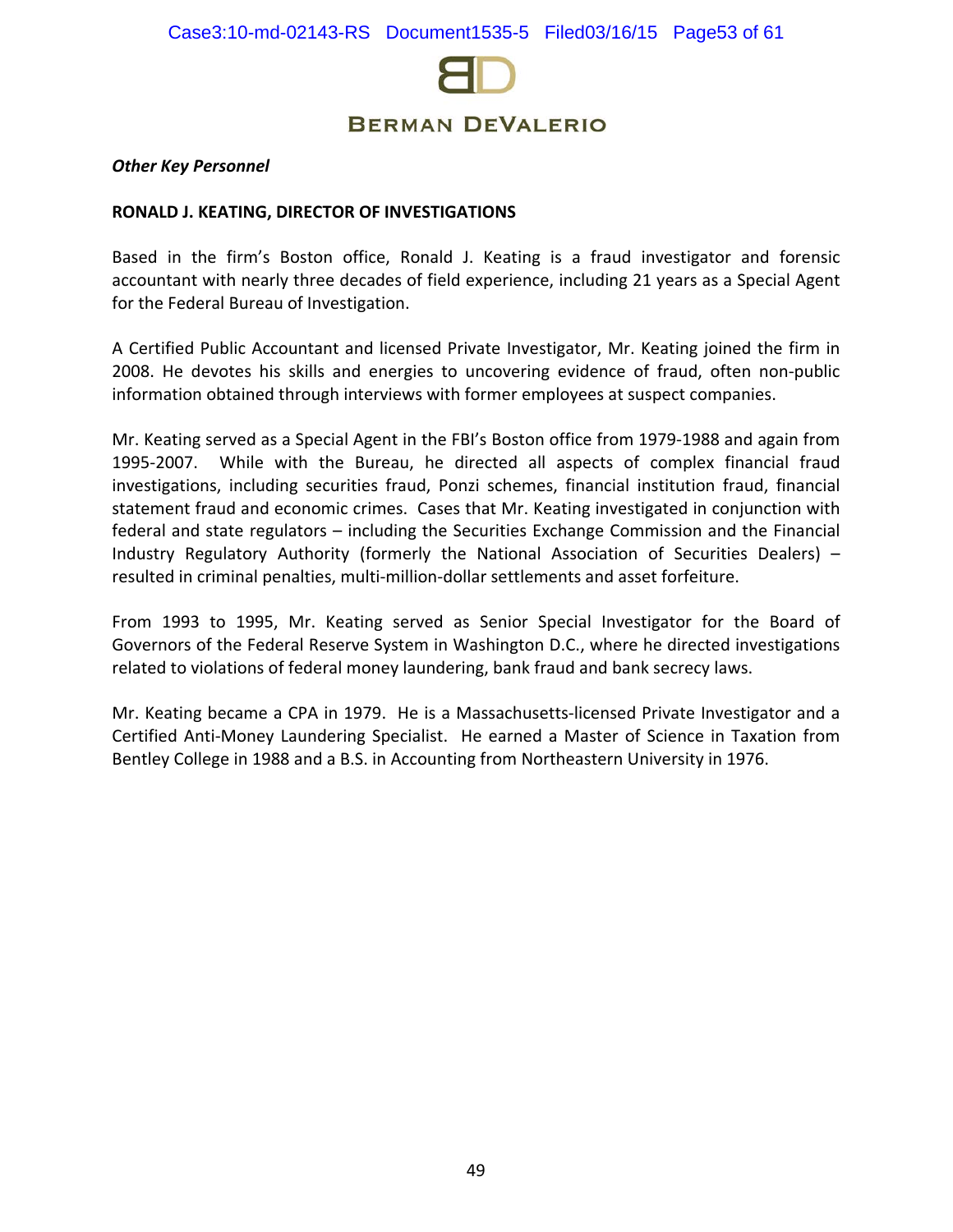

#### **RICHARD LORANT, DIRECTOR OF MARKETING AND CLIENT RELATIONS**

The firm's Director of Marketing and Client Relations, Richard Lorant helps implement Berman DeValerio's business development plan and works with the firm's lawyers to deliver outstanding client service through its portfolio monitoring program.

A former journalist and public relations professional, Mr. Lorant joined Berman DeValerio in 2000. He has been a key player in increasing the firm's representation of institutional investors and raising its public profile.

Mr. Lorant has assisted public fund clients in establishing settlement claim filing programs after custodial changes left potential gaps in coverage. He also developed the firm's client communications program and is responsible for its content. Mr. Lorant managed the transition to a state-of-the-art portfolio monitoring system in 2005. He handles media relations and has placed op-ed articles in *Pensions & Investments*, *The Boston Globe* and other publications. In addition, Mr. Lorant has overseen multiple redesigns of firm website and print materials.

Before joining Berman DeValerio, Mr. Lorant was an account manager for a Boston-area public relations firm. His clients included Fidelity Investments, Phoenix Investment Partners and Fleet Bank. Prior to that, he spent 15 years as a journalist in the United States and Spain, most of it with The Associated Press, where he worked as a reporter, a correspondent and a desk supervisor.

Mr. Lorant is the firm's representative to numerous organizations, including the Council of Institutional Investors, the National Association of State Retirement Administrators, the National Conference on Public Employee Retirement Systems and the National Council on Teacher Retirement. He is a founding member of the International Financial Litigation Network and served as a member of the National Association of State Treasurers' Corporate Affiliate Advisory Board from 2009 through 2011.

Mr. Lorant graduated from Oberlin College with a B.A. in Communications Studies and a minor in European History in 1982.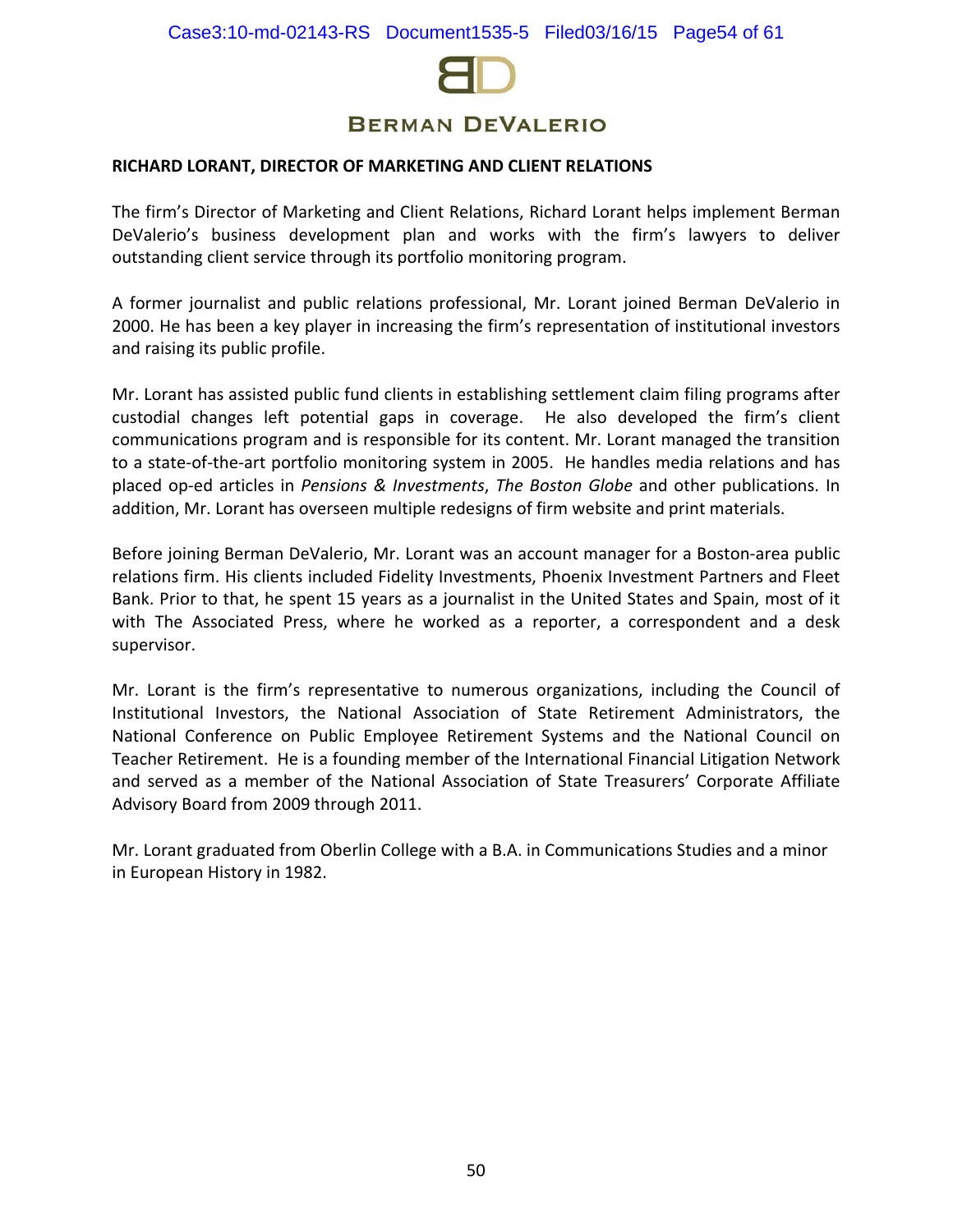

#### **JEANNINE M. SCARSCIOTTI, SENIOR PORTFOLIO ANALYST**

Jeannine M. Scarsciotti is Berman DeValerio's senior portfolio analyst and oversees portfolio monitoring, data analysis, and loss calculations for the firm's institutional clients.

She is also the firm's senior paralegal and, as such, oversees and coordinates paralegal projects. She joined the firm in 1995. Ms. Scarsciotti attended Bentley College, graduating *summa cum laude* in 1995. She earned a B.S. in Professional Studies and an ABA-Accredited Certificate of Paralegal Studies.

## **OFFICES**

#### **MASSACHUSETTS**

One Liberty Square Boston, MA 02109 Phone: (617) 542-8300 Fax: (617) 542-1194

3507 Kyoto Gardens Drive, Suite 200 Palm Beach Gardens, FL 33410 Phone: (561) 835-9400 Fax: (561) 835-0322

**FLORIDA**

#### **CALIFORNIA**

One California Street, Suite 900 San Francisco, CA 94111 Phone: (415) 433-3200 Fax: (415) 433-6382

###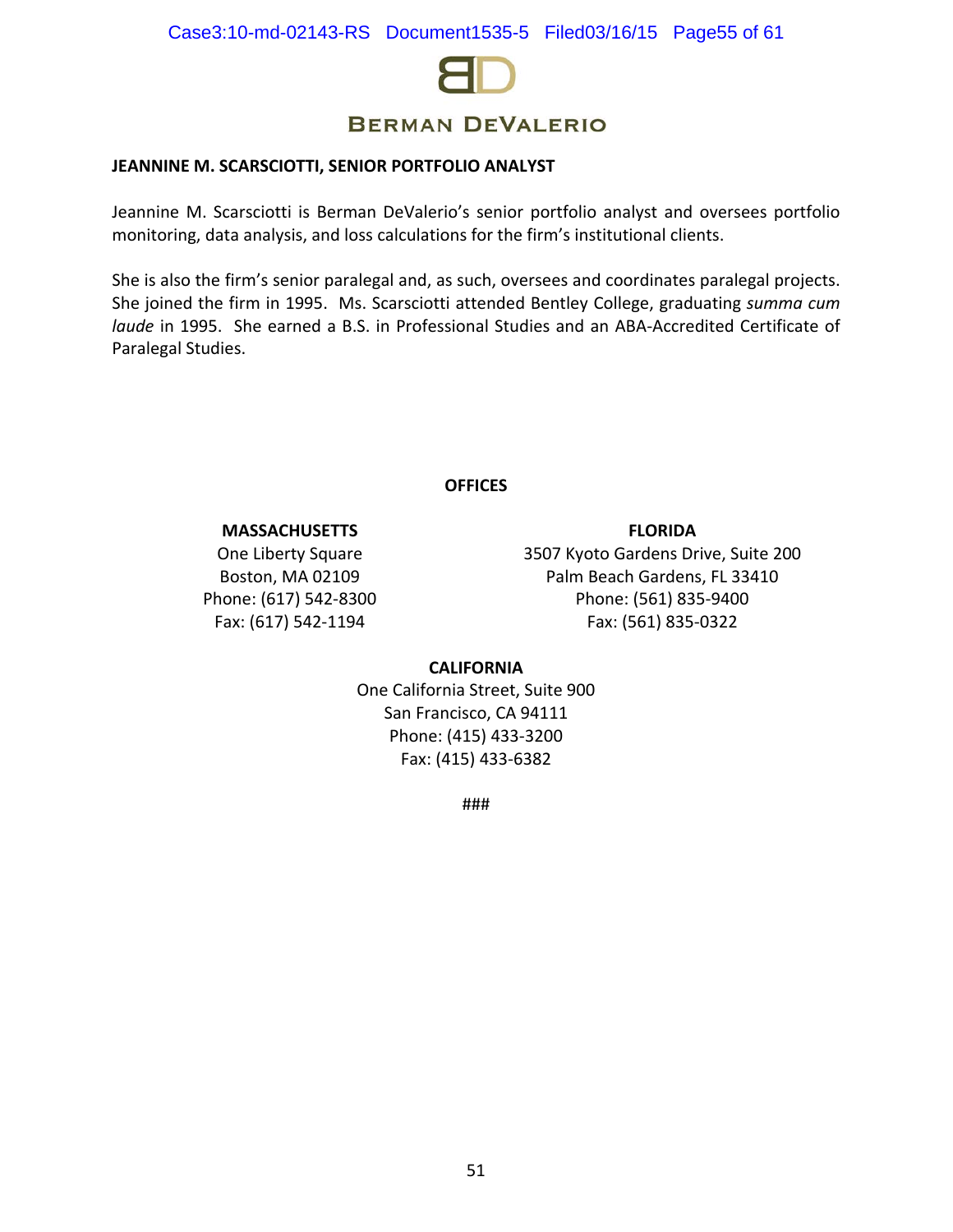Case3:10-md-02143-RS Document1535-5 Filed03/16/15 Page56 of 61

# **EXHIBIT 2**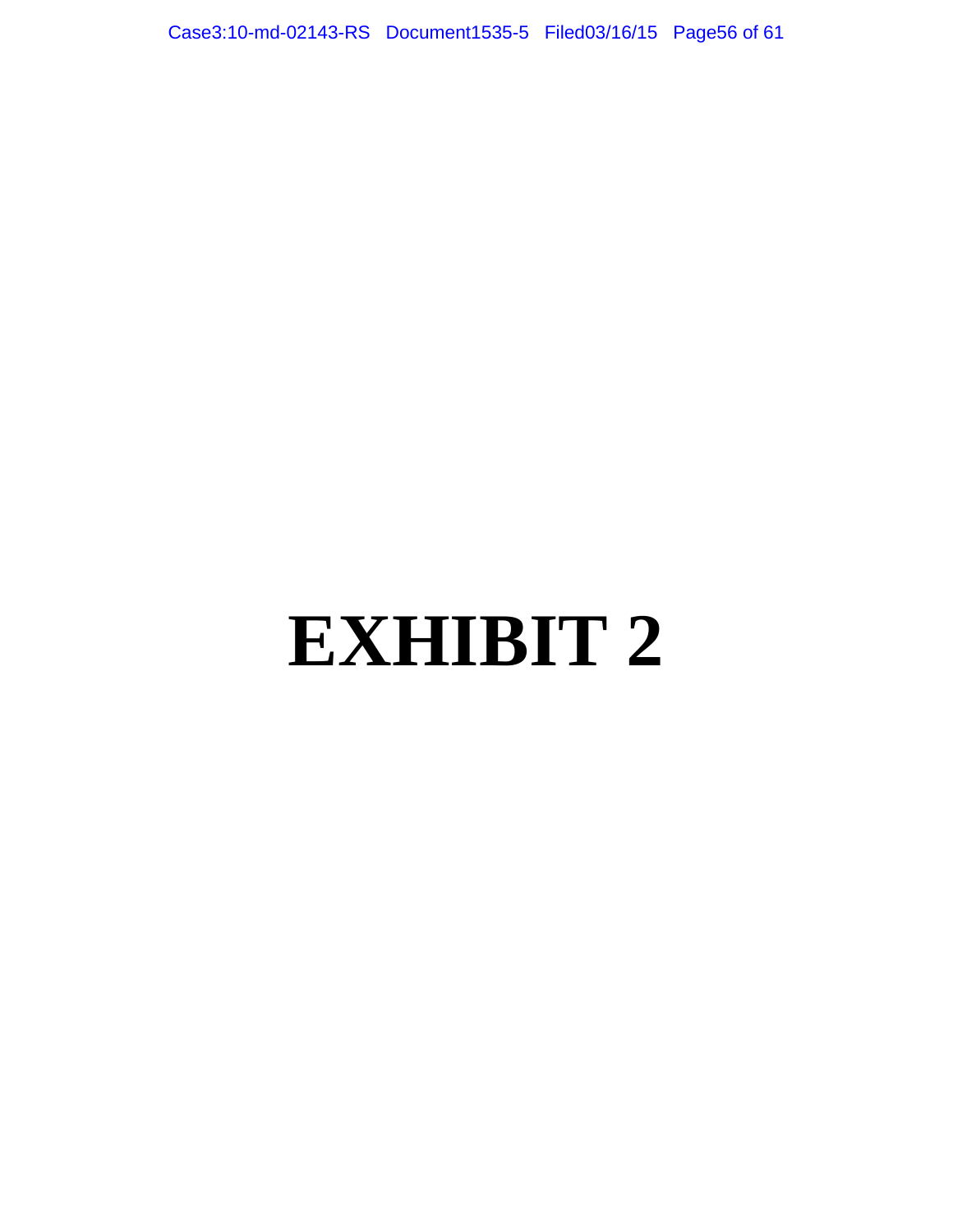## **EXHIBIT 2**

*In re Optical Disk Drive Antitrust Litigation* , Case No. 3:10-md-2143-RS **BERMAN DEVALERIO**

> Reported Hours and Lodestar May 7, 2010 through December 31, 2014

## **TIME REPORT**

|                                  |              |          | <b>HISTORICAL</b>                       |                 |  |  |
|----------------------------------|--------------|----------|-----------------------------------------|-----------------|--|--|
| <b>NAME</b>                      |              |          | <b>STATUS   TOTAL HOURS HOURLY RATE</b> | <b>LODESTAR</b> |  |  |
| <b>ATTORNEYS</b>                 |              |          |                                         |                 |  |  |
| DeValerio, Glen (2014)           | ${\bf P}$    | 1.80     | \$835.00                                | \$1,503.00      |  |  |
| DeValerio, Glen (2013)           | $\mathbf{P}$ | 31.80    | \$795.00                                | \$25,281.00     |  |  |
| DeValerio, Glen (2012)           | ${\bf P}$    | 16.00    | \$780.00                                | \$12,480.00     |  |  |
| DeValerio, Glen (2011)           | ${\bf P}$    | 109.20   | \$750.00                                | \$81,900.00     |  |  |
| DeValerio, Glen (2010)           | ${\bf P}$    | 2.50     | \$730.00                                | \$1,825.00      |  |  |
| DeValerio, Kyle (2014)           | ${\bf P}$    | 2.50     | \$410.00                                | \$1,025.00      |  |  |
| DeValerio, Kyle (2013)           | ${\bf P}$    | 27.20    | \$390.00                                | \$10,608.00     |  |  |
| DeValerio, Kyle (2012)           | ${\bf P}$    | 16.70    | \$350.00                                | \$5,845.00      |  |  |
| DeValerio, Kyle (2011)           | ${\bf P}$    | 70.10    | \$315.00                                | \$22,081.50     |  |  |
| DeValerio, Kyle (2010)           | ${\bf P}$    | 65.20    | \$300.00                                | \$19,560.00     |  |  |
| Dominguez, Manuel (2011)         | ${\bf P}$    | 27.80    | \$565.00                                | \$15,707.00     |  |  |
| Dominguez, Manuel (2010)         | ${\bf P}$    | 14.70    | \$540.00                                | \$7,938.00      |  |  |
| Heffelfinger, Christopher (2014) | ${\bf P}$    | 0.90     | \$790.00                                | \$711.00        |  |  |
| Heffelfinger, Christopher (2013) | ${\bf P}$    | 13.90    | \$750.00                                | \$10,425.00     |  |  |
| Heffelfinger, Christopher (2012) | ${\bf P}$    | 23.80    | \$735.00                                | \$17,493.00     |  |  |
| Heffelfinger, Christopher (2011) | ${\bf P}$    | 117.30   | \$705.00                                | \$82,696.50     |  |  |
| Heffelfinger, Christopher (2010) | ${\bf P}$    | 90.60    | \$670.00                                | \$60,702.00     |  |  |
| McGrath-Khorasanee, Sarah (2014) | A            | 38.40    | \$370.00                                | \$14,208.00     |  |  |
| McGrath-Khorasanee, Sarah (2014) | A            | 13.60    | \$350.00                                | \$4,760.00      |  |  |
| McGrath-Khorasanee, Sarah (2013) | $\mathbf{A}$ | 1,446.80 | \$350.00                                | \$506,380.00    |  |  |
| McGrath-Khorasanee, Sarah (2012) | A            | 771.00   | \$325.00                                | \$250,575.00    |  |  |
| McGrath-Khorasanee, Sarah (2011) | A            | 641.40   | \$300.00                                | \$192,420.00    |  |  |
| Orenstein, Nathaniel (2012)      | A            | 15.10    | \$325.00                                | \$4,907.50      |  |  |
| Orenstein, Nathaniel (2011)      | A            | 48.10    | \$300.00                                | \$14,430.00     |  |  |
| Orenstein, Nathaniel (2010)      | $\mathbf{A}$ | 26.60    | \$285.00                                | \$7,581.00      |  |  |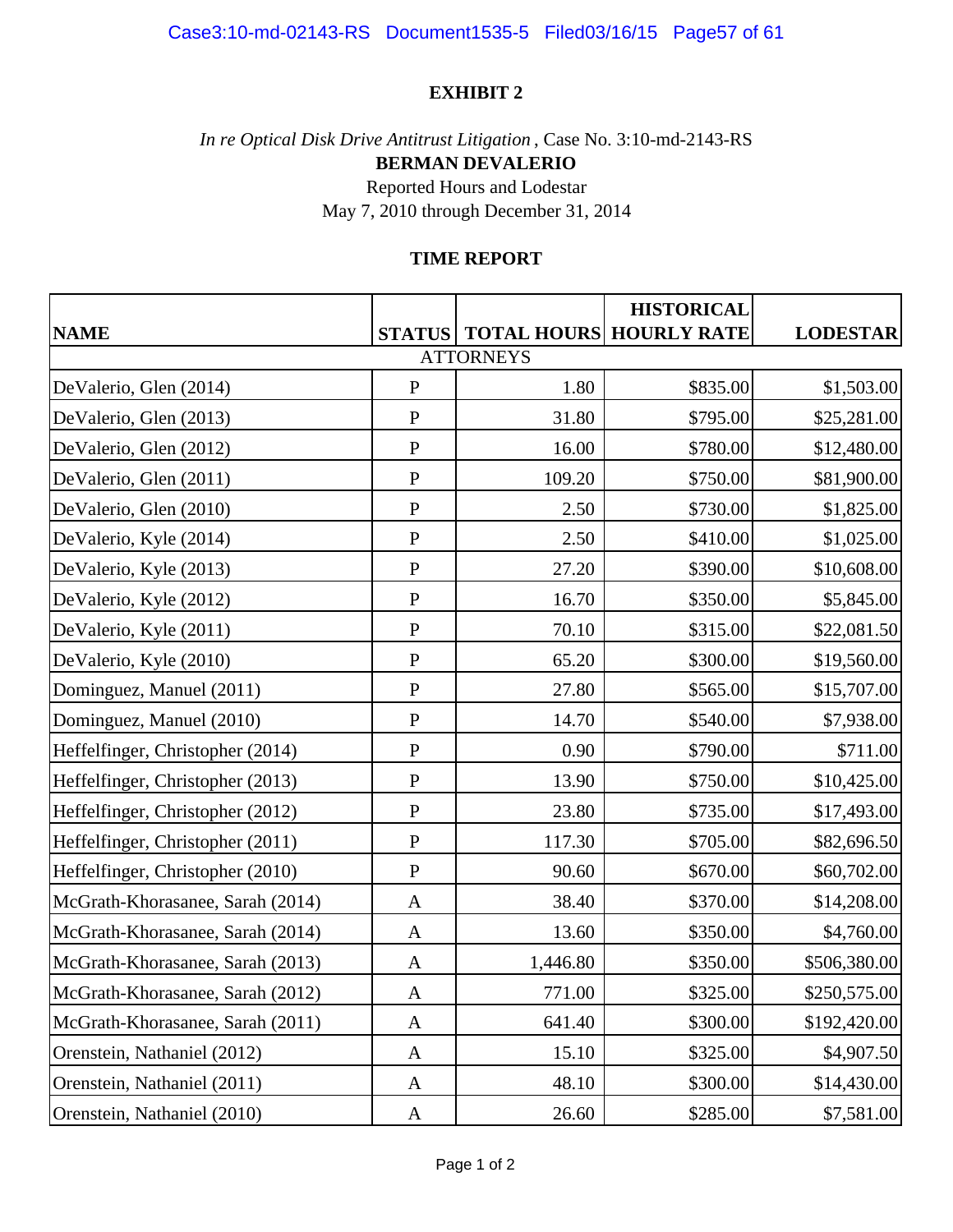## Case3:10-md-02143-RS Document1535-5 Filed03/16/15 Page58 of 61

## **EXHIBIT 2**

*In re Optical Disk Drive Antitrust Litigation* , Case No. 3:10-md-2143-RS

**BERMAN DEVALERIO**

Reported Hours and Lodestar May 7, 2010 through December 31, 2014

## **TIME REPORT**

|                             |                                 |               | <b>HISTORICAL</b>              |                 |
|-----------------------------|---------------------------------|---------------|--------------------------------|-----------------|
| <b>NAME</b>                 | <b>STATUS</b>                   |               | <b>TOTAL HOURS HOURLY RATE</b> | <b>LODESTAR</b> |
| Ruan, Matthew (2012)        | $\mathbf{A}$                    | 0.20          | \$350.00                       | \$70.00         |
| Ruan, Matthew (2011)        | $\mathbf{A}$                    | 6.80          | \$325.00                       | \$2,210.00      |
| Ruan, Matthew (2010)        | $\mathbf{A}$                    | 51.10         | \$310.00                       | \$15,841.00     |
| Seaver, Todd (2014)         | ${\bf P}$                       | 21.10         | \$655.00                       | \$13,820.50     |
| Seaver, Todd (2013)         | ${\bf P}$                       | 350.40        | \$625.00                       | \$219,000.00    |
| Seaver, Todd (2012)         | ${\bf P}$                       | 131.00        | \$595.00                       | \$77,945.00     |
| Seaver, Todd (2011)         | ${\bf P}$                       | 11.10         | \$565.00                       | \$6,271.50      |
| Seaver, Todd (2010)         | ${\bf P}$                       | 23.30         | \$540.00                       | \$12,582.00     |
| Tabacco, Jr., Joseph (2014) | ${\bf P}$                       | 6.50          | \$835.00                       | \$5,427.50      |
| Tabacco, Jr., Joseph (2013) | ${\bf P}$                       | 16.50         | \$795.00                       | \$13,117.50     |
| Tabacco, Jr., Joseph (2012) | ${\bf P}$                       | 41.30         | \$780.00                       | \$32,214.00     |
| Tabacco, Jr., Joseph (2011) | ${\bf P}$                       | 22.20         | \$750.00                       | \$16,650.00     |
| Tabacco, Jr., Joseph (2010) | $\mathbf{P}$                    | 17.20         | \$730.00                       | \$12,556.00     |
|                             |                                 | NON-ATTORNEYS |                                |                 |
| Boitano, Margaret (2010)    | <b>INV</b>                      | 16.50         | \$370.00                       | \$6,105.00      |
| Eklof, Amber (2012)         | PL                              | 8.10          | \$230.00                       | \$1,863.00      |
| Eklof, Amber (2011)         | PL                              | 1.80          | \$220.00                       | \$396.00        |
| Eklof, Amber (2010)         | PL                              | 9.30          | \$210.00                       | \$1,953.00      |
| Levashov, Kirill (2011)     | $\ensuremath{\text{PL}}\xspace$ | 2.60          | \$220.00                       | \$572.00        |
| Levashov, Kirill (2010)     | PL                              | 25.50         | \$210.00                       | \$5,355.00      |
| Umpierre, Katie (2011)      | PL                              | 0.20          | \$230.00                       | \$46.00         |
| Umpierre, Katie (2010)      | $\ensuremath{\text{PL}}\xspace$ | 43.60         | \$220.00                       | \$9,592.00      |
| <b>TOTAL:</b>               |                                 | 4,439.30      |                                | \$1,826,629.50  |

(P) Partner (INV) Investigator

(A) Associate (PL) Paralegal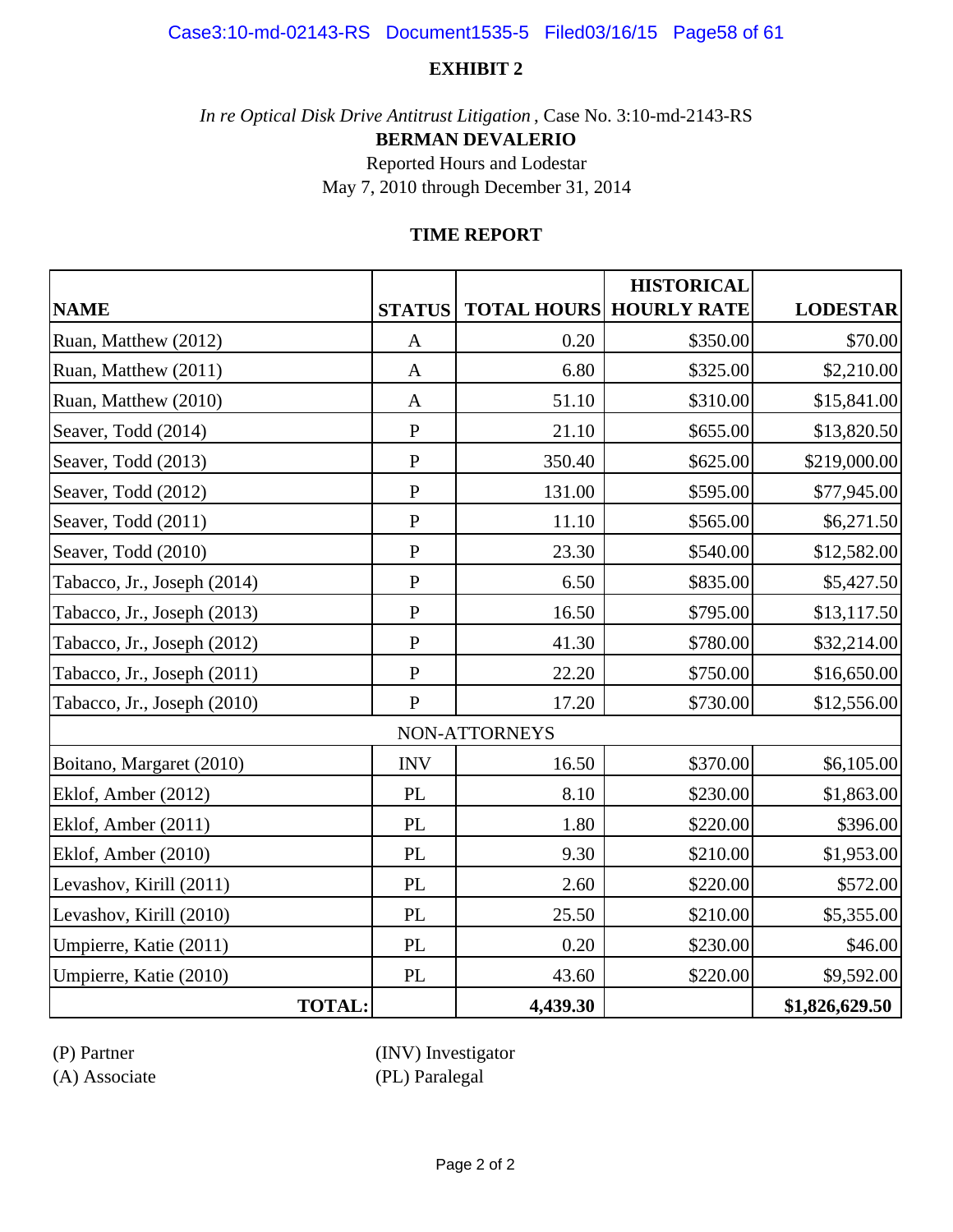Case3:10-md-02143-RS Document1535-5 Filed03/16/15 Page59 of 61

# **EXHIBIT 3**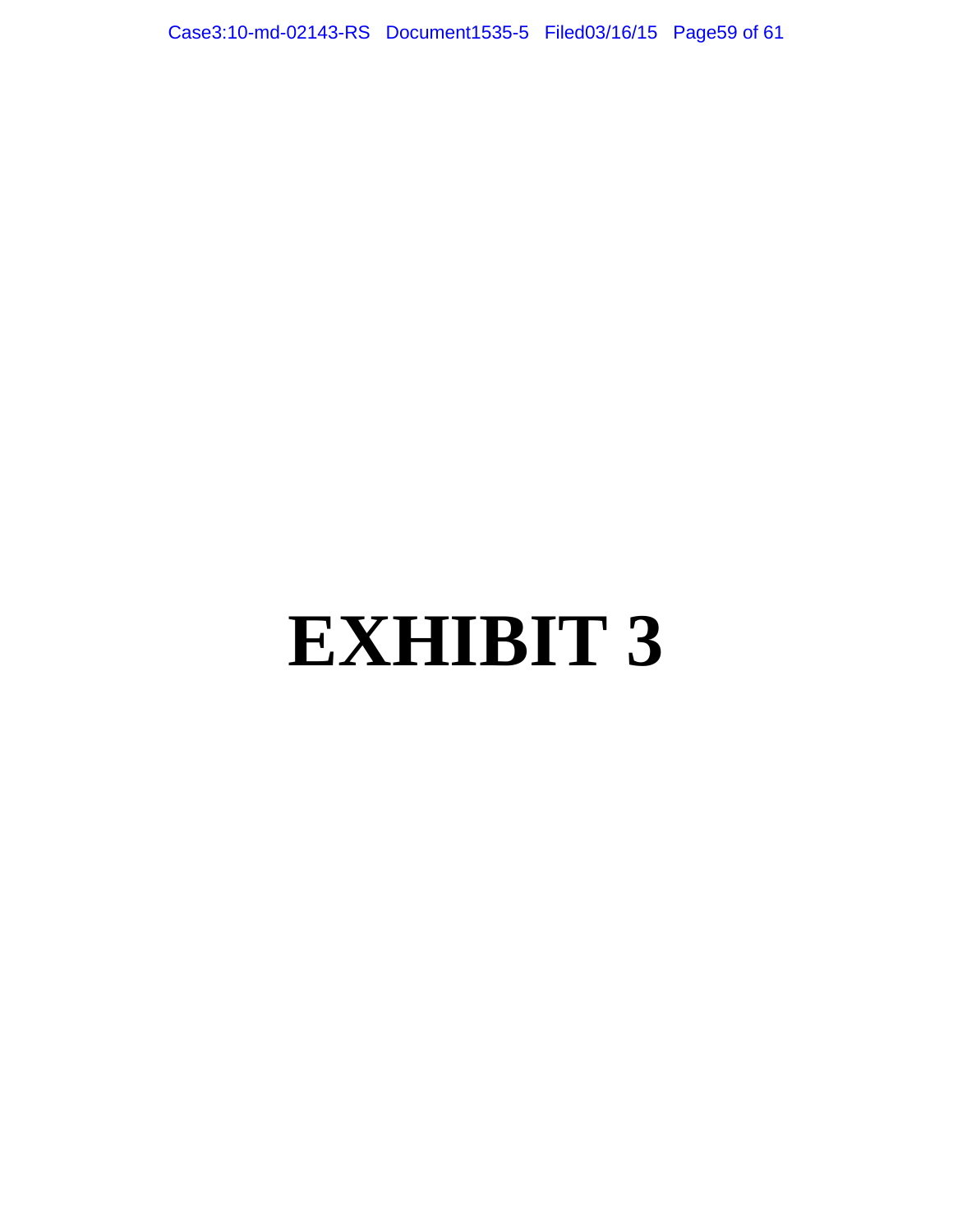Case3:10-md-02143-RS Document1535-5 Filed03/16/15 Page60 of 61

## **EXHIBIT 3**

# *In re Optical Disk Drive Antitrust Litigation* , Case No. 3:10-md-2143-RS **BERMAN DEVALERIO**

Reported Unreimbursed Expenses Incurred on Behalf of Direct Purchaser Class Inception to December 31, 2014

## **EXPENSE REPORT**

| <b>CATEGORY</b>                                       | <b>AMOUNT INCURRED</b> |
|-------------------------------------------------------|------------------------|
| Court Fees (filing, etc.)                             | \$1,050.00             |
| Experts/Consultants                                   | \$29,051.00            |
| <b>Federal Express</b>                                | \$574.64               |
| Transcripts (Hearing, Deposition, etc.)               | \$466.80               |
| <b>Computer Research</b>                              | \$14,670.08            |
| <b>Messenger Delivery</b>                             | \$1,916.02             |
| Photocopies - In House                                | \$5,014.12             |
| Photocopies - Outside                                 | \$0.00                 |
| Postage                                               | \$248.28               |
| <b>Service of Process</b>                             | \$0.00                 |
| Telephone/Telecopier                                  | \$1,255.76             |
| Travel (Airfare, Ground Travel, Meals, Lodging, etc.) | \$21,528.63            |
| <b>Litigation Assessment</b>                          | \$100,000.00           |
| <b>TOTAL</b>                                          | \$175,775.33           |